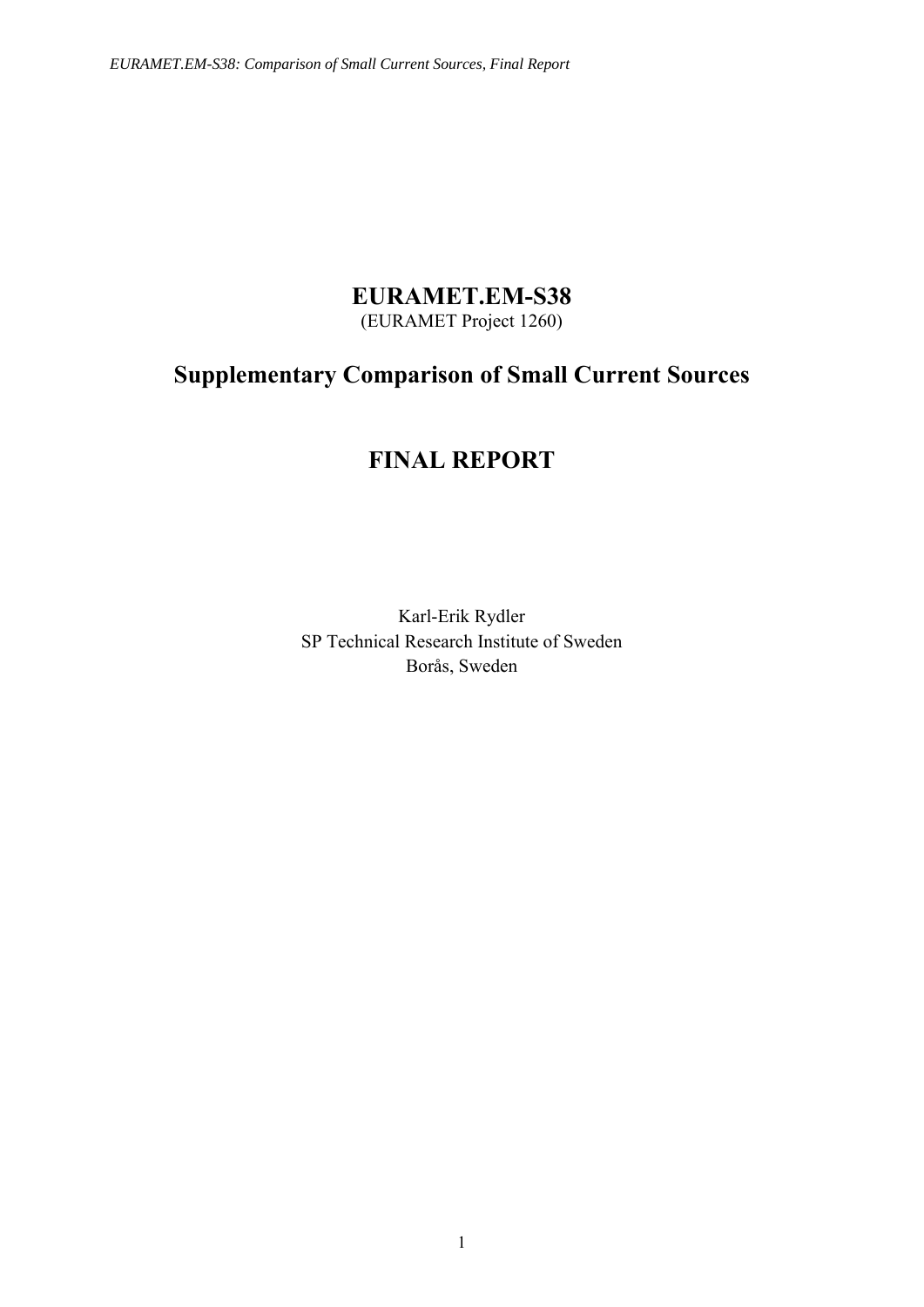# **Table of Contents**

| $\overline{1}$ . |             |  |
|------------------|-------------|--|
| 2.               |             |  |
| 2.1              |             |  |
| 2.2              |             |  |
|                  | 2.3         |  |
| 3.               |             |  |
| 3.1              |             |  |
|                  | 3.2         |  |
| 3.3              |             |  |
|                  | 3.4         |  |
|                  | 3.5         |  |
|                  | 3.5.1       |  |
|                  | 3.5.2       |  |
| 4.               |             |  |
| 4.1              |             |  |
| 4.2              |             |  |
| 5.               |             |  |
| 5.1              |             |  |
|                  | 5.1.1       |  |
|                  | 5.1.2       |  |
|                  | 5.2         |  |
|                  | 5.2.1       |  |
|                  | 5.2.2       |  |
| 6.               |             |  |
|                  | 6.1         |  |
|                  |             |  |
|                  | 6.2         |  |
|                  | 6.2.1       |  |
|                  | 6.2.2       |  |
| 7.               |             |  |
| 8.               |             |  |
| 9.               |             |  |
|                  |             |  |
|                  | Appendix B: |  |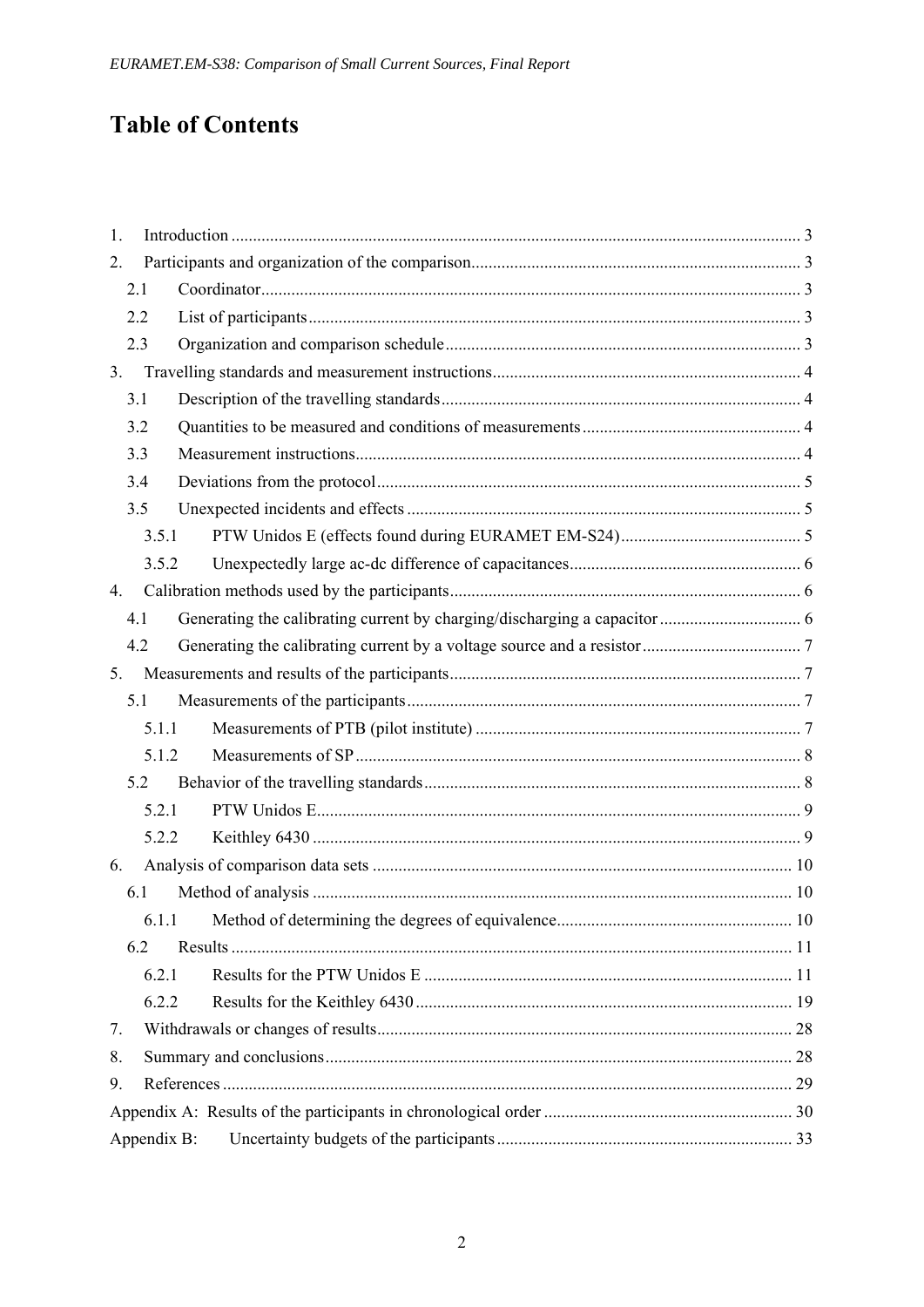# **1. Introduction**

In the last years, there has been an increased need for calibrations of picoammeters, used e.g. in the field of dosimetry. Therefore, several European and non-European National Measurement Institutes (NMIs) have developed precision DC current sources to be used for traceable calibrations of picoammeters in the current range between about 100 fA and 100 pA. In the supplementary comparison EURAMET EM-S24, thirteen participants compared their calibration systems [1].

In this bilateral supplementary comparison EURAME.EM-S38 the calibration system of SP is compared to the one of PTB, the coordinator of the EURAMET.EM-S24.

# **2. Participants and organization of the comparison**

## **2.1 Coordinator**

The pilot and linking laboratory for the comparison was the Physikalisch-Technische Bundesanstalt (PTB), Germany.

Coordinator:

Dr. Gerd-Dietmar Willenberg Tel.: +49 531 592 2141 E-mail: gerd-dietmar.willenberg@ptb.de

## **2.2 List of participants**

There were two NMIs participating in this comparison; they are listed in Table 2.1.

*Table 2.1:* List of participants in alphabetical order

| Acronym | <b>Institute</b>                                         | Country |
|---------|----------------------------------------------------------|---------|
|         | <b>PTB</b> (Pilot) Physikalisch-Technische Bundesanstalt | Germany |
| - SP    | <b>SP Technical Research Institute of Sweden</b>         | Sweden  |

## **2.3 Organization and comparison schedule**

The comparison was organized in one loop. For each laboratory, a period of one month was scheduled including transportation time.

| <b>Table 2.2:</b> Circulation time schedule |  |
|---------------------------------------------|--|
|---------------------------------------------|--|

| Institute          | Country | Mean date of<br>measurements | Label used in diagrams<br>or used as an index |
|--------------------|---------|------------------------------|-----------------------------------------------|
| $PTB$ (Pilot)      | Germany | 13.1.2010                    | PTB-1                                         |
| <b>SP</b>          | Sweden  | 14.3.2010                    | <b>SP</b>                                     |
| <b>PTB</b> (Pilot) | Germany | 13.4.2010                    | PTB-2                                         |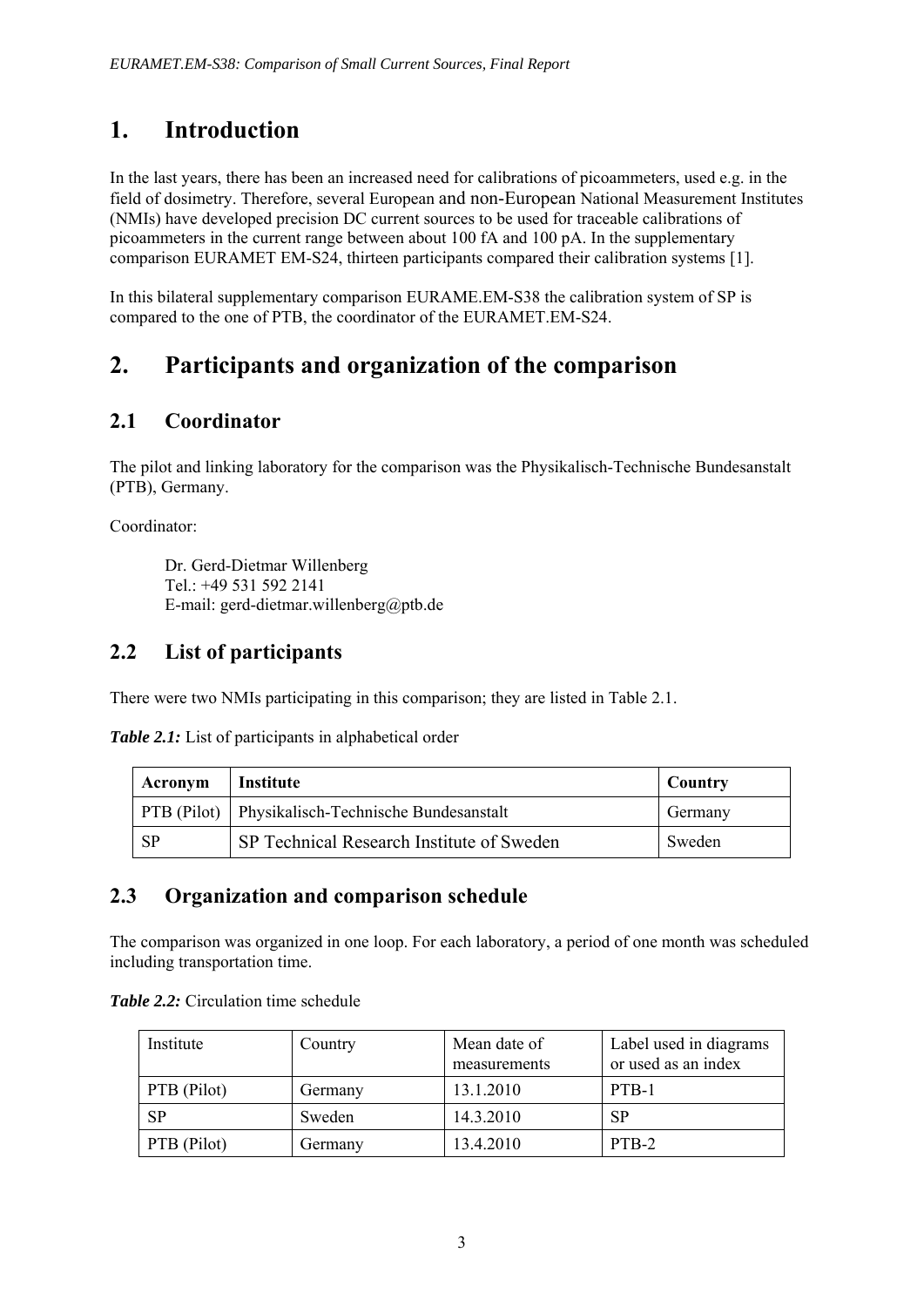# **3. Travelling standards and measurement instructions**

## **3.1 Description of the travelling standards**

Two picoamperemeters were used as travelling standards:

- A modified commercial PTW Unidos E S/N T10008 Y-80130. It had been modified by the manufacturer in such a way that it provides a one digit higher resolution than the standard instrument.
- A commercial Keithley 6430 Source Meter S/N 1036593.

Both instruments were shipped in a single package together with their operating manuals. Since they had very special input connectors, they were accompanied by appropriate adapters with male BNC connectors.

As both instruments were commercial picoamperemeters which were not specifically designed as standards, in the following text they are preferably denoted as transfer instruments or travelling instruments instead of transfer standards or travelling standards.

## **3.2 Quantities to be measured and conditions of measurements**

The measurements were carried out by calibrating the transfer instruments, i.e. by supplying a DC current specified by the participant's current source and recording the instruments' readings. The measurand was then the calibration factor "*Q*" of the transfer instrument, defined as the ratio of the reading of the transfer instrument over the supplied current:  $Q = I_{readout} / I_{sumplied}$ .

The nominal values of the eight measuring points were:  $+100$  fA,  $-100$  fA,  $+1$  pA,  $-1$  pA,  $+10$  pA, -10 pA, +100 pA, and -100 pA. Throughout this document, the current is defined as positive when it is flowing into the picoammeter and it is defined as negative when it is flowing out of the picoammeter. It is important to mention this definition because the measurement data of the Keithley 6430 show the reverse sign. Furthermore, throughout this paper the calibration factors "*Q*" are regarded as being positive, despite the fact that the numerical ratio of the value displayed by the Keithley 6430 over the supplied current always has a negative value.

The measurements were to be carried out at an ambient temperature of  $(23 \pm 0.5)$  °C.

## **3.3 Measurement instructions**

In order to take full advantage of the transfer instruments' resolution and to avoid internal range switching or overflows, the calibration points had to be slightly below the nominal values. Therefore, the calibration points were to be about 95 % of the nominal values, i.e. 95 fA, 0.95 pA, and so on. Only if for some technical reasons this was proved to be impossible, could the exact nominal values be used.

Both instruments, the Keithley 6430 as well as the modified PTW Unidos E, had to be operated remotely. Both instruments had RS-232 connectors, in addition, the Keithley had a GP-IB connector.

After transportation a minimum settling and warm-up time of one day had to be allowed for the instruments. Ambient temperature, pressure, and humidity had to be recorded and reported.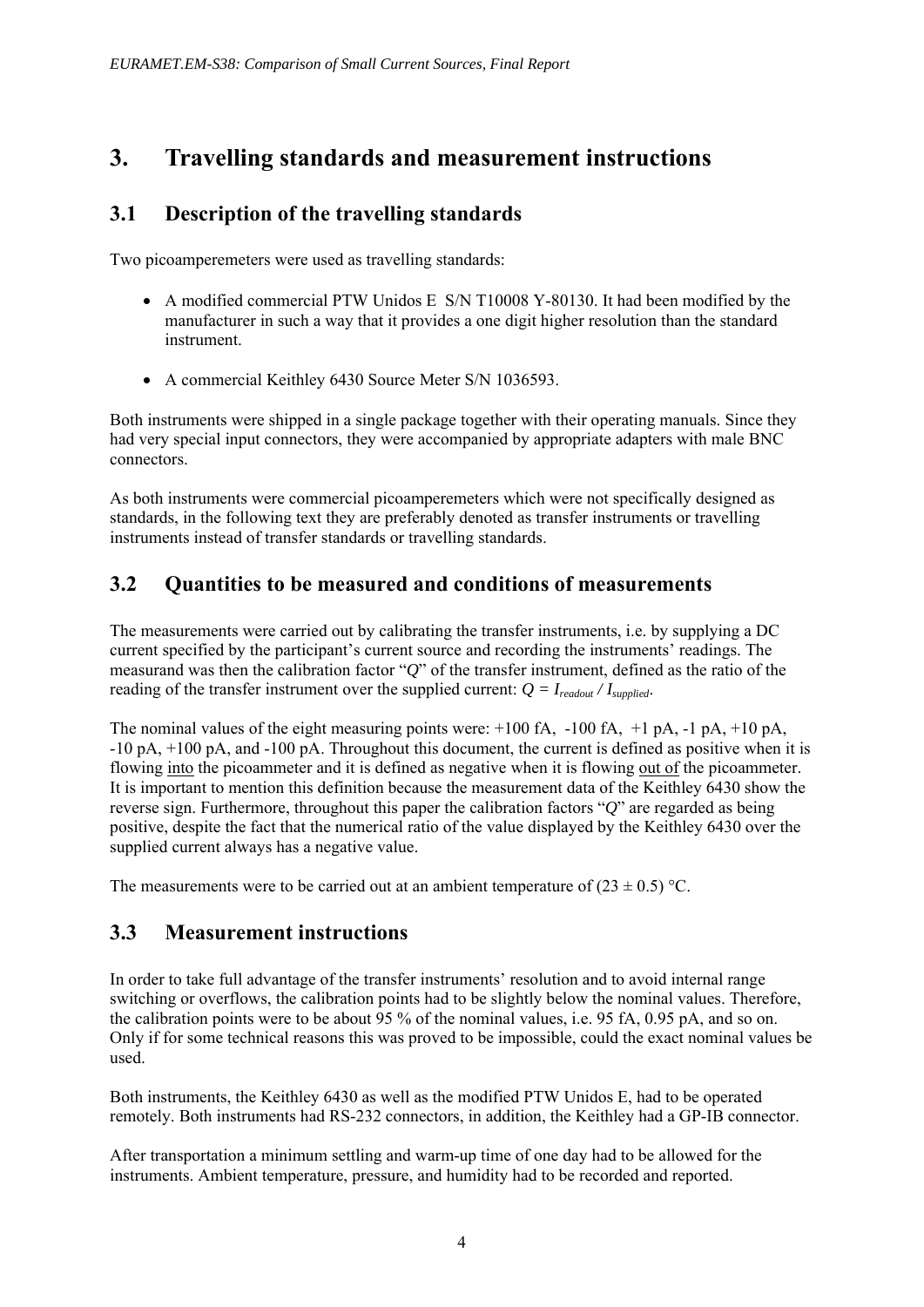The transfer instruments had considerable time constants. To take these into account, a settling time of 15 s after each current change had to be allowed for.

## **3.4 Deviations from the protocol**

There were no changes in the circulation time schedule.

## **3.5 Unexpected incidents and effects**

## **3.5.1 PTW Unidos E (effects found during EURAMET EM-S24)**

## **3.5.1.1 PTW Unidos E: locking effect**

During the measurements at INRIM in EURAMET EM-S24, an irregular feature of the Unidos E was discovered: When the current was slowly varied, the instrument's readout stayed on certain preferred values. After reporting these findings to the pilot laboratory, the effect was verified at the pilot laboratory by performing special measurements where the input current was varied continuously. The results for input currents close to 95 pA are shown in Fig. 3.1. It can be seen that the current "I(readout)" indicated by the Unidos is not linear with respect to the supplied current "I(source)". Instead, the graph shows steps with a height of typically 6 in the last digit. This effect was found to be most pronounced at the high currents of nominally 100 pA, while at 10 pA it was smeared out to a larger extent. At currents below 10 pA it was smeared out completely.



*Fig. 3.1:* Unidos E: indicated current versus applied current showing "locking" at certain steps

This behavior had not been recognized during the preparation of the comparison, probably because the calibration current was always sufficiently constant.

After contacting the instrument's manufacturer, the pilot laboratory received the explanation that the observed behavior is due to the instrument's specific electronics: the resolution of the analog-to-digital converter (ADC) is limited to about 0.05 % of the range's maximum value (112 pA in the "Low" range), the output of the ADC is then averaged over several measurements by software and the result is rounded to 4 digits. Therefore, the effect depends strongly on the presence of noise: at high currents there is a low relative noise level, hence, the reduced resolution is fully visible while at low currents the quantization is smeared out by a high relative noise level.

This behavior was communicated immediately to the participants in order to enable them to take this effect into account in their error budgets.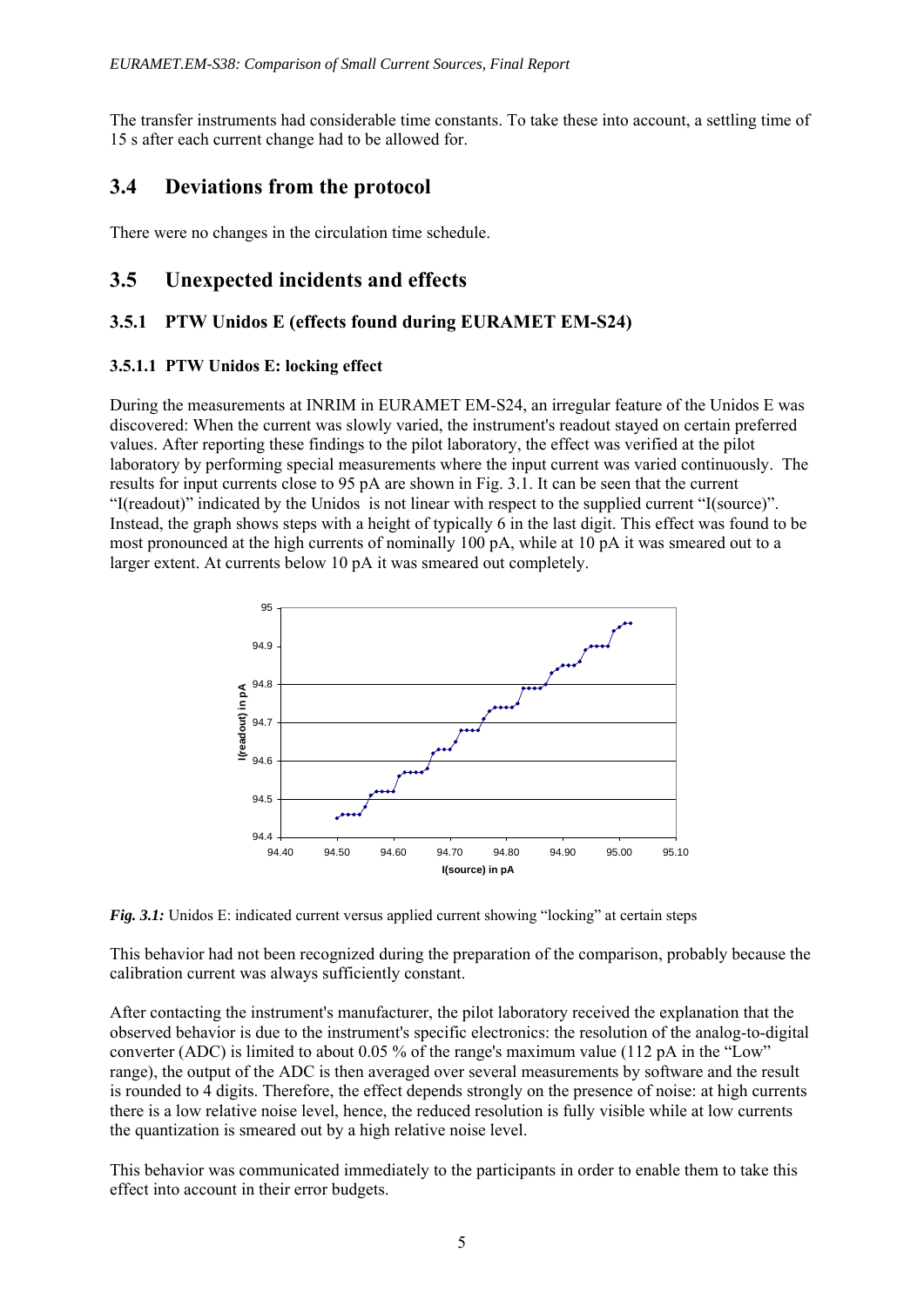## **3.5.1.2 PTW Unidos E: zero-offset problem**

During the compilation of the results, it was found that at nominal current values of 1 pA and above, the calibration factors  $Q_+$  for the positive current direction and  $Q_+$  for the negative current direction vary strongly (see Figures 5.1 … 5.4 in the final report of EURAMET EM-S24), but a closer look revealed that they vary in a characteristic way: positive excursions of *Q+* correspond to negative excursions of *Q-* of about the same amount and vice versa. This happens at least in situations where both values are determined from a simultaneously generated data set for positive and negative currents, which is generally the case when the calibration cycles are arranged as follows: zero current, positive current, zero current, negative current, zero current and so on. In this case, the variation of the mean calibration factor  $Q_+$  defined as  $Q_+ = (Q_+ + Q_-)/2$  is much smaller than the variation of  $Q_+$  or  $Q_$ alone.

As has now been confirmed by the manufacturer, this behavior is explained as follows: the picoammeter uses - in addition to the three current ranges "High", "Med" and "Low" being accessible from the front panel - four internal gain stages which are selected automatically and which cannot be controlled from the outside. This means that when the applied current is zero, the instrument internally switches to the highest gain stage which is in most cases not identical to the gain stage used for the previously or subsequently applied non-zero current. Therefore, the instrument's zero-offset value is usually determined in the "wrong" gain stage. As a consequence,  $Q_+$  might be too high by a certain amount and *Q-* too low by the same amount, or vice versa.

The effect described above was found after receiving the results at the pilot institute and was not communicated to the participants before the end of the measurements. This effect might be responsible for some participants' observation that the Unidos is far more unstable than the Keithley.

## **3.5.2 Unexpectedly large ac-dc difference of capacitances**

The calibration method described below in Section 4.1 relies on charging a capacitor. After finishing all measuring loops in in EURAMET EM-S24 and -S38, it was found by NPL, PTB and Nick Fletcher from BIPM (which was not a participant of this comparison), that the dc capacitance effective for the calibration and the ac capacitance measured with an ac capacitance bridge differed more than might be expected before the beginning of the comparison [2]. This was communicated to the participants in spring 2010 and all participants had the opportunity to adjust their uncertainties in the light of these findings.

## **4. Calibration methods used by the participants**

In this comparison, two calibrating methods were used by the participants:

## **4.1 Generating the calibrating current by charging/discharging a capacitor**

The calibrating current *I* is generated by charging or discharging a gas-filled capacitor *C* with a linearly increasing or decreasing voltage of slope *dV/dt*. The calibrating current is then *I=C·dV/dt*. Thus, it is traced back to the volt, the second and the farad. Typically, a trapezoidal voltage pattern symmetrical to zero voltage is used which allows the eliminating of linear drifts and the influence of leakage currents across the capacitor. This is discussed in more detail in [3].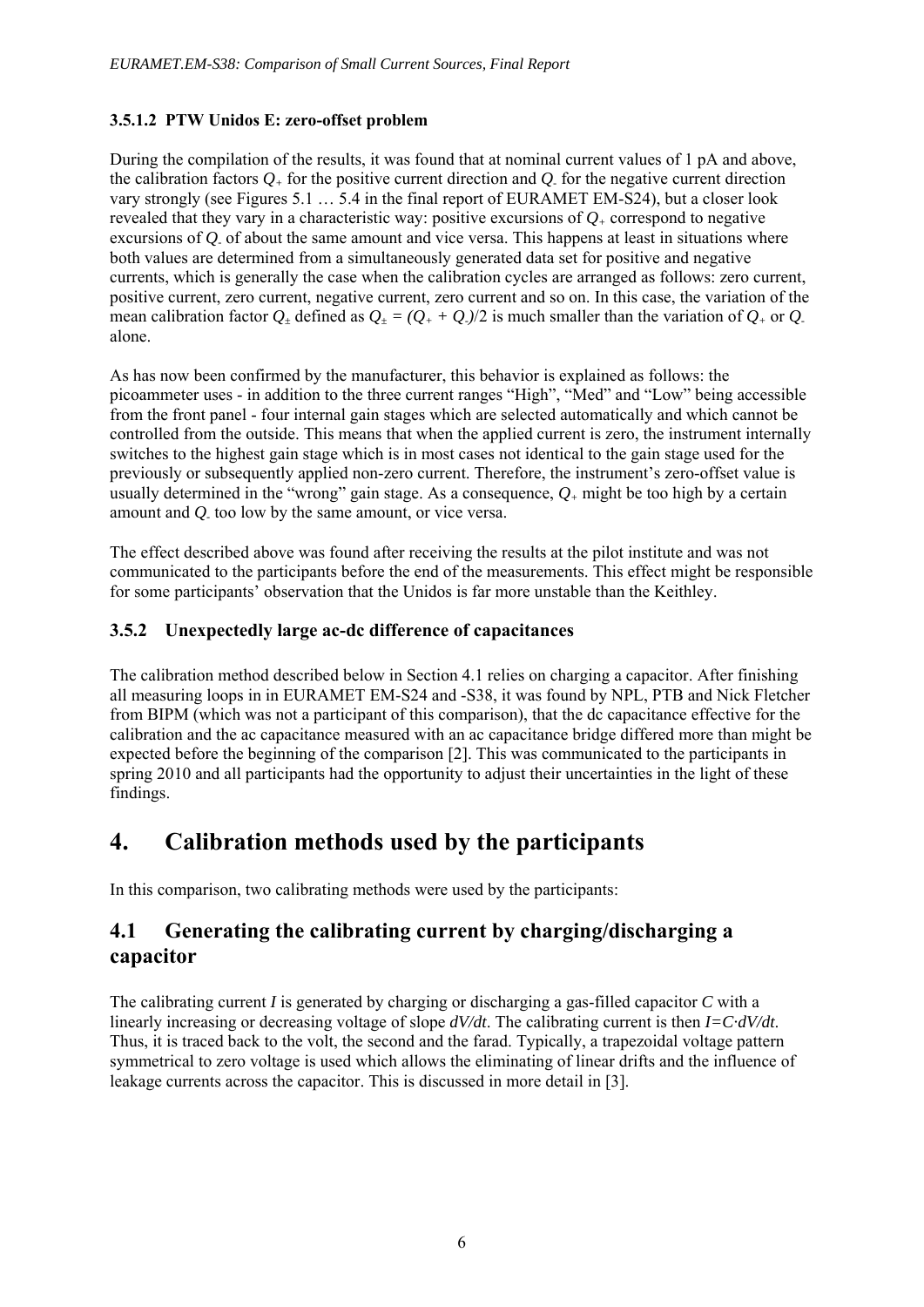

*Fig. 4.1:* Schematic calibration set-up for using the capacitor-charging method

This method was used by PTB and SP.

## **4.2 Generating the calibrating current by a voltage source and a resistor**

The calibrating current *I* is generated by a voltage source *V* (e.g. a DC calibrator) and a resistor *R*: It is then  $I = V/R$ . Thus, the current is traced back to the volt and the ohm.



*Fig. 4.2:* Schematic calibration set-up for using the voltage-resistor method

This method was used by SP to evaluate the uncertainty contribution due to ac-dc difference of capacitors used.

# **5. Measurements and results of the participants**

## **5.1 Measurements of the participants**

In this section, the measuring set-up is briefly described for each laboratory in chronological order. Descriptions of the traceability chains are not given here, since traceability is not a matter of significance if viewed in the light of the uncertainties achieved.

## **5.1.1 Measurements of PTB (pilot institute)**

The measurements were performed by using the capacitor charging method described in Section 4.1.

The voltage ramp was generated by a non-commercial ramp generator based on an electronic integrator, its nonlinearity being compensated by an analog feedback network as described in [4]. The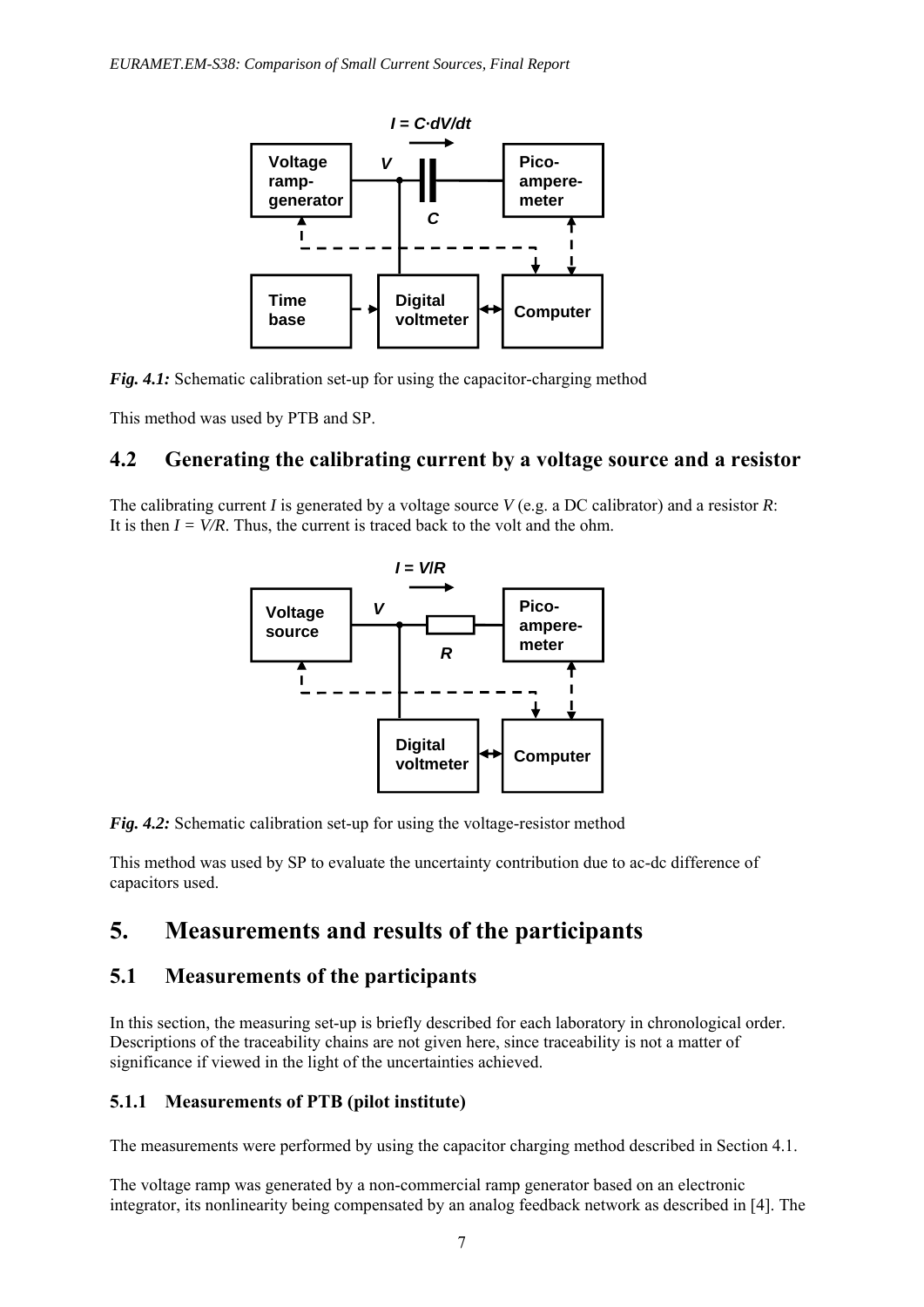generator delivered a fixed voltage slope of 10 mV/s. The slope could be fine-tuned by using a Kelvin-Varley voltage divider and increased by a factor of ten using an additional amplifier stage.

During the time when this comparison was running, a new ramp generator based on digital-to-analog converters was developed [5], but, for reasons of continuity, it was not used for measurements in the framework of this comparison.

The ramp slope was measured using an Agilent 3458A multimeter (DMM). The DMM's triggering was performed by a precision time base consisting of an oven-stabilized 10 MHz quartz-oscillator and binary divider circuits.

For generating 100 pA and 10 pA, a commercial capacitor of the type GR1404 (1000 pF) was used, for generating 1 pA and 100 fA, two commercial capacitors of the types GR 1403 (100 pF and 10 pF) were used. Their capacitances were measured before and after each run using an Andeen-Hagerling AH2500 capacitance bridge. The whole set-up was situated in a temperature-controlled electrically shielded room. Humidity and air pressure were not stabilized.

For each current value, the measurement consisted of typically 60 cycles, each of them containing four phases: a) zero current, b) positive current, c) zero current, d) negative current. After the last cycle was completed, an additional zero-current phase was appended.

During the comparison, 11 sets of calibrations were carried out by PTB, denoted by "PTB-1" to "PTB-11".

## **5.1.2 Measurements of SP**

The measurements were performed by using the capacitor charging method described in Section 4.1. The measuring system of SP is described in [6].

The setup consists of an arbitrary wave generator, AWG (National Instruments NI-PXI 5441), a digital multimeter, DMM (Agilent 3458A), hermetically sealed air gap capacitors (General Electric 1404, 10  $pF - 1$  nF), low pass filters (home built), the device under test, DUT, and a computer to communicate with and control the instruments. Coaxial cables (50  $\Omega$ ) are used for all signal connections. The setup is operated in a climate controlled room with temperature  $23\pm1\degree C$  and relative humidity  $45\pm10\%$ . The measurement procedure consists of three steps. In the first step the output of the AWG is connected directly to the DMM and a number of voltage levels spanning the desired output range are measured. We used 63 levels in all these measurements spanning either -1V to +1V or -10V to +10V, depending on the current to be generated.

In the second step the measured levels are used to calculate a  $\Delta$ -Σ modulated sequence which will generate the desired voltage ramp. The calculated sequence is transferred to the AWG. In the third step the output of the AWG is connected through the low pass filters to the capacitor. The output of the capacitor is connected to the DUT.

We did the measurements three times in order to take into account medium term (weeks) stability of the DUTs. During the first measurements we had some problems with the climate control of the lab, which affected the measurements, and we decided to change the measurement procedure slightly for the second and third measurement. During the first measurements we generated the positive and negative ramps alternately without any waiting time between, and then measured the zero level afterwards. During the second and third measurements we added waiting time between each positive and negative ramp to measure the zero levels. This change resulted in modification of the uncertainty terms.

## **5.2 Behavior of the travelling standards**

The behavior of the travelling instruments is based on the experience from the EURAMET EM-S24 and the two measurements of the pilot laboratory in this comparison. It must be mentioned here again that the travelling instruments used are commercial measuring instruments which were not designed for the use as standards. In these comparisons, they were used far beyond their specifications.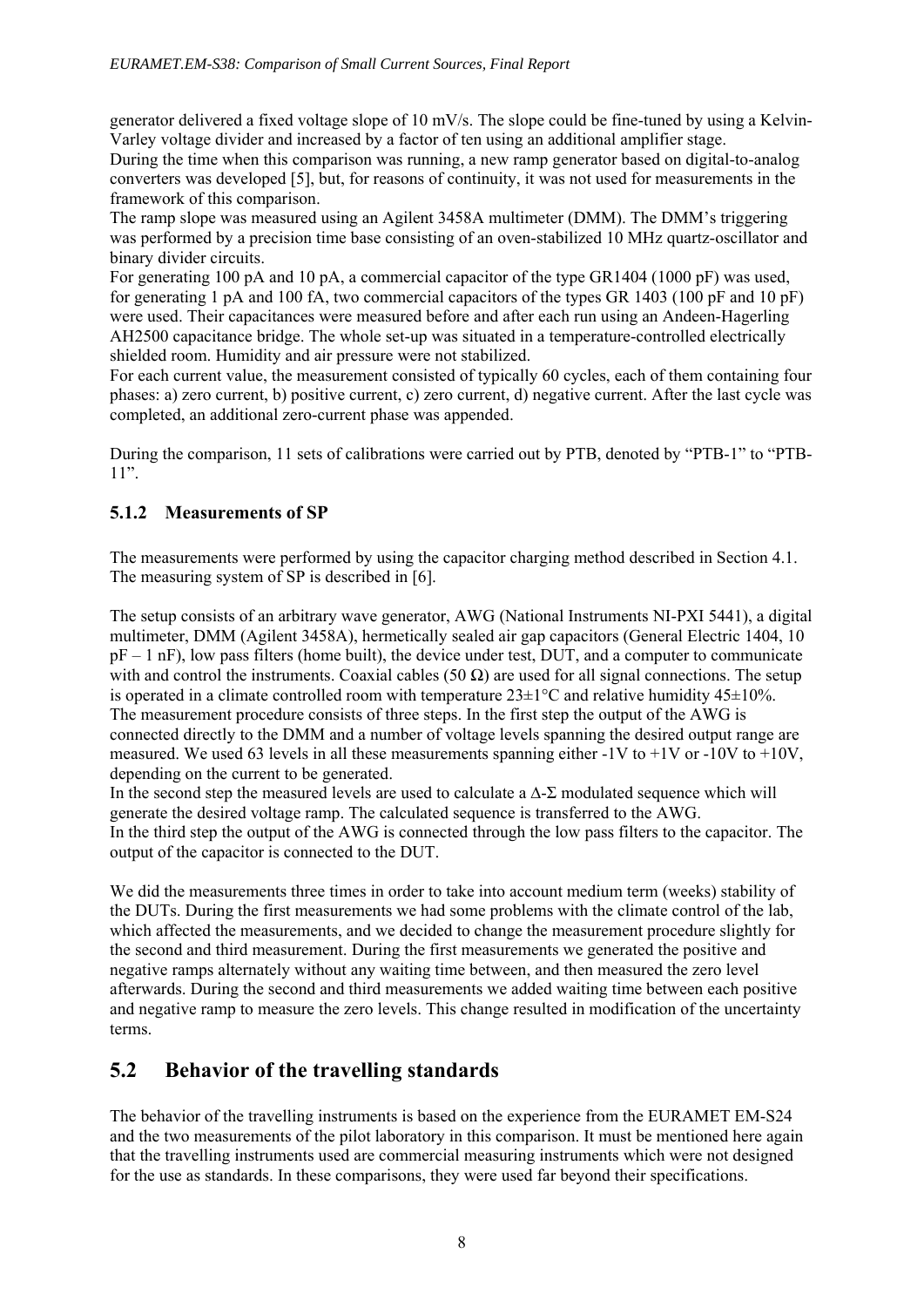At the beginning of the comparison EURAMET EM-S24, it was intended to evaluate the temperature coefficients of the travelling instruments from the data obtained during the comparison, but this proved not to be feasible since any correlation with temperature was hidden by the scatter of the results.

Graphs showing the behavior of the travelling instruments can be found in Section 5.2.3 in the report on EURAMET EM-S24.

## **5.2.1 PTW Unidos E**

As already discussed in Section 3.5.1, the Unidos E suffered from a low internal resolution and a problem with its zero-offset. This led to relatively large uncertainties and to differences in the results for positive and negative current directions. Due to the latter effect, the calibration factors  $O_{+}$  for positive current direction and *Q-* for negative current direction show strong variations, whereas the variations are strongly reduced when the mean  $Q_{+} = (Q_{+} + Q_{+})/2$  is calculated, at least when  $Q_{+}$  and *Q-* are measured in the same run.

Besides these properties, no further systematic effects were found.

During EURAMET EM-S24 MIKES reported a pressure dependence of the Unidos E. This dependence could not be supported by an analysis of the correlation of the participants' results with their associated ambient pressure data. If there were a noticeable pressure dependence, specifically the results of METAS and CEM, which are situated much higher above sea level than the other institutes, should differ significantly from the results of the remaining participants, but no such effect could be observed.

## **5.2.2 Keithley 6430**

In EURAMET EM-S24 the results of the first PTB measurement "PTB-1" were considerably below the results of all succeeding measurements, which were attributed to some kind of aging of the instrument as already discussed in Section 3.5.2. Therefore, the whole first measuring loop containing the measurements of two participants was repeated at the end of the comparison.

Besides that irregular behavior at the first measurements, at current values of 1 pA, 10 pA and 100 pA a linear drift was observed superimposed by an additional wiggle, see eg Fig 5.8 in the report on EURAMET EM-S24.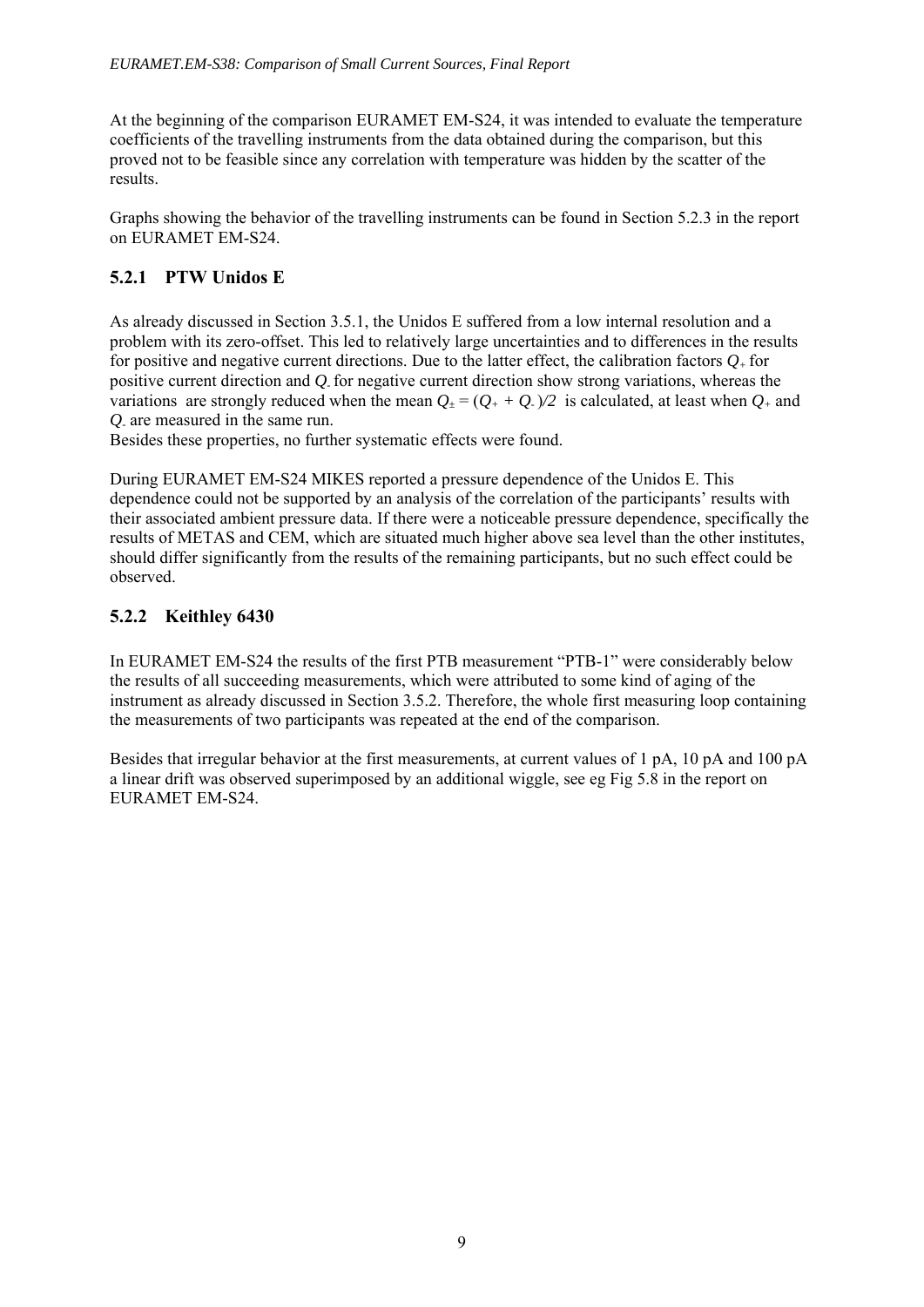## **6. Analysis of comparison data sets**

The data sets reported by the participants (see Appendix A) mainly contains the calibration factors *Q+* (defined as the ratio of the transfer instrument's reading / supplied current) for a current flowing into the transfer instrument and *Q-* for a current flowing out of the transfer instrument, accompanied by their standard uncertainties  $u(O_+)$  and  $u(O_+)$  and their effective degrees of freedom.

From these uncertainties and effective degrees of freedom, the pilot laboratory calculated coverage factors *k* corresponding to a 95% coverage and the corresponding expanded uncertainties  $U(Q_+)$  and  $U(Q)$ . These data are also given in the tables of Appendix A.

As already discussed in Section 3.5.1.2, there was a zero-offset problem with the Unidos E leading to relatively large excursions of *Q+* and of *Q-* of about the same amount, but in opposite directions. Due to this effect, the mean of  $Q_+$  and  $Q_-$  is much more stable than the values themselves. Hence, it was found valuable to consider in addition to  $Q_+$  and  $Q_-\$  also their mean value  $Q_+ = (Q_+ + Q_-)/2$ .

Since typically the sources for type B uncertainties are the same for *Q+* and *Q-*, a high degree of correlation can be assumed and the uncertainty of  $Q_+$  is approximated by  $U(Q_+) = (U(Q_+) + U(Q_-))/2$ . In reality, the correlation is not perfect and, therefore, this formula may overestimate the correct uncertainties, especially at the lower current values where the type A uncertainty components may contribute to a larger extent to the overall uncertainty than at the higher current values.

## **6.1 Method of analysis**

The aim of the analysis is to establish, with PTB as linking laboratory, for each result of SP, *QSP*, a corresponding degree of equivalence  $(d_{SP}, U(d_{SP}))$  to the reference value established in EURAMET.EM-S24.  $U(d_{SP})$  being the expanded uncertainty of  $d_{SP}$  for a coverage of 95%.

## **6.1.1 Method of determining the degrees of equivalence**

In this bilateral comparison PTB is acting as the linking laboratory to the reference value established in EURAMET.EM-S24. Due to the drift of one of the travelling instruments the value of the instrument as measured by PTB at the time of the measurement of SP,  $Q_{PTB}(t_{SP})$ , is estimated by interpolation between the two measurements of PTB,  $Q_{PTB}(t_1)$  and  $Q_{PTB}(t_2)$ , assuming linear drift:

$$
Q_{PTB}(t_{SP}) = Q_{PTB}(t_1) + (t_{SP} - t_1) \frac{Q_{PTB}(t_1) - Q_{PTB}(t_2)}{t_1 - t_2}
$$
\n(1)

The standard uncertainty of the interpolated value is estimated as:

$$
u(Q_{PTB}(t_{SP})) = \max[u(Q_{PTB}(t_1)); u(Q_{PTB}(t_2))]
$$
\n(2)

No additional uncertainty is added for the interpolation. But a contribution for the instability of the travelling instruments is evaluated in EURAMET.EM-S24 and added below.

From of the results of SP, *QSP*, the degree of equivalence of SP, *dSP*, to the reference value established in EURAMET.EM-S24 is determined as:

$$
d_{\scriptscriptstyle SP} = Q_{\scriptscriptstyle SP} - Q_{\scriptscriptstyle PTB}(t_{\scriptscriptstyle SP}) + d_{\scriptscriptstyle PTB} \tag{3}
$$

where the degree of equivalence of PTB,  $d_{PTB}$ , is determined as the mean of all degree of equivalence of PTB for each current and travelling instrument in the EURAMET.EM-S24. The standard uncertainty of  $d_{PTB}$  is determined by pooling all the standard uncertainties. This standard uncertainty is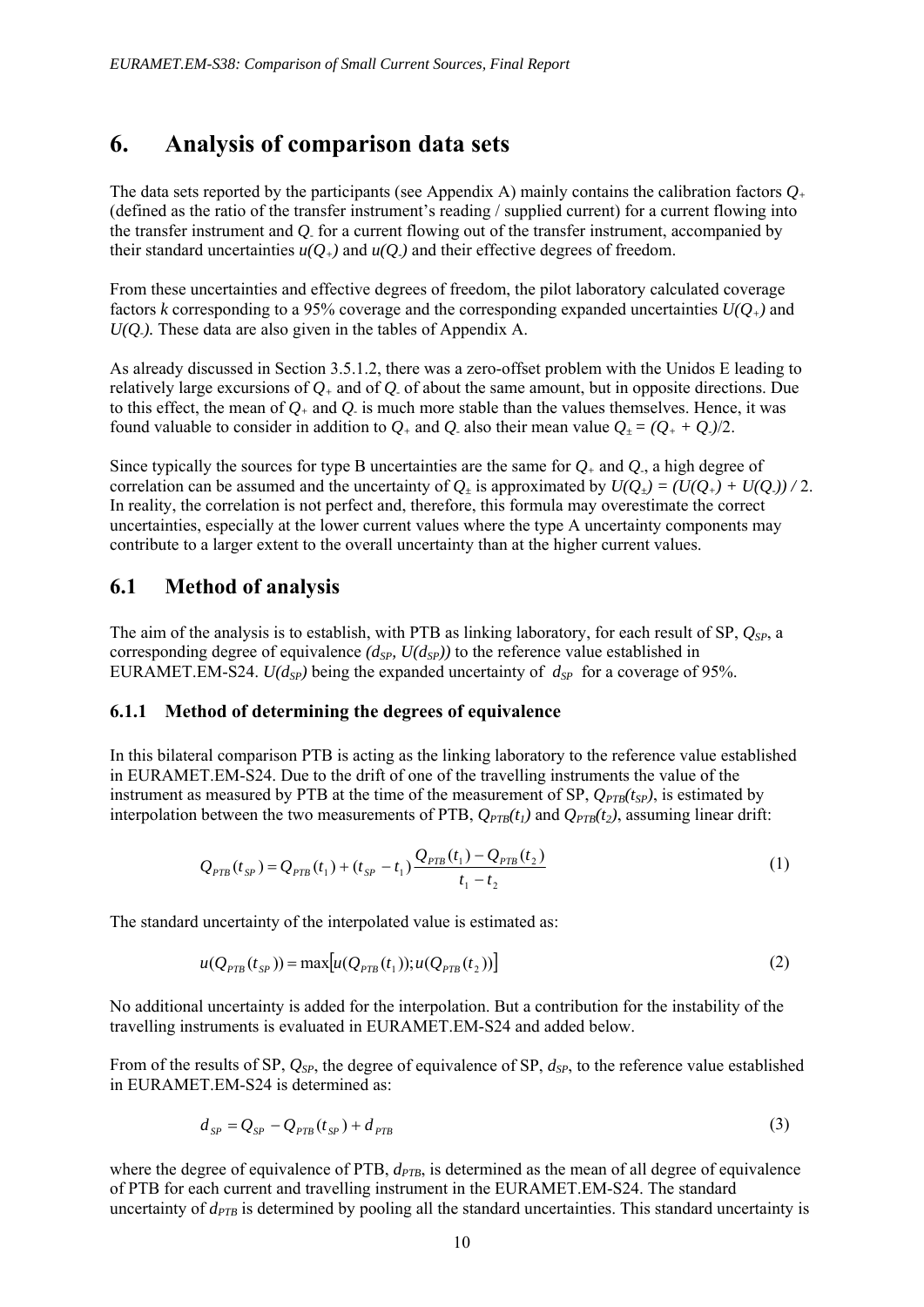not used in the analysis but the expanded uncertainty  $U(d_{PTB})$  is reported for the different currents and travelling instruments in Section 6.2.

For the uncertainty analysis (3) is rewritten as:

$$
d_{SP} = Q_{SP} - (Q_{PTB}(t_{SP}) + \Delta_{ts}) + Q_{PTB}(t_{S24}) - Q_{ref}
$$
\n(4)

where  $\Delta_{ts}$  is the correction of the interpolated value  $Q_{PTB}(t_{SP})$  due to the instability of the travelling instrument, which is estimated to zero with a standard uncertainty  $u_{rs}$  evaluated in EURAMET.EM-S24. It is assumed that this uncertainty contribution is still representative for the travelling instruments. The standard uncertainty  $u(d_{SP})$  can then be calculated as:

$$
u^{2}(d_{SP}) = u^{2}(Q_{SP}) + u^{2}(Q_{PTB}(t_{S24}) - Q_{PTB}(t_{SP})) + u^{2}(Q_{ref}) + u_{ts}^{2}
$$
\n(5)

This expression is approximated to:

$$
u^{2}(d_{SP}) = u^{2}(Q_{SP}) + u^{2}(Q_{PTB}(t_{SP})) + u^{2}(Q_{ref}) + u_{ts}^{2}
$$
\n(6)

which is an overestimation, although not large as the standard uncertainty of the measured values of PTB in most measuring points is less than half the standard uncertainty of the measured values of SP.

For each result  $Q_{SP}$ , the degree of equivalence is calculated as:

$$
(d_{SP}; U_{SP}) = (Q_{SP} - Q_{PTB} + d_{PTB}; k \cdot u(d_{SP})) \tag{7}
$$

with the coverage factor *k*=2.

## **6.2 Results**

### **6.2.1 Results for the PTW Unidos E**

### **Results for the PTW Unidos E at 100 fA, positive current direction:**

Reference value:  $Q_{ref} = 1.00097982$ ,  $u(Q_{ref}) = 1.18 \cdot 10^{-4}$ Uncertainty describing the instability of the transfer standard:  $u_{TS} = 3.47 \cdot 10^{-4}$ Degree of equivalence  $(d_{PTB}; U(d_{PTB}))$  determined as the mean of all degree of equivalence of PTB for each current and travelling instrument in the EURAMET.EM-S24:  $d_{PTB} = -0.1 \cdot 10^{-4}$  $U(d_{PTB}) = 8.8 \cdot 10^{-4}$ 

*Table 6.1:* Summary of the results, containing each participant's result  $Q_i$ , its uncertainty  $u(Q_i)$ , the degree of equivalence  $(d_{SP}; U(d_{SP}))$  of SP calculated according to (7).

| Institute |          | $u(Q_i)$             | a,                  | $U(d_i)$            |
|-----------|----------|----------------------|---------------------|---------------------|
| PTB-1     | 1.000859 | $3.5 \cdot 10^{-4}$  |                     |                     |
| <b>SP</b> | 1.002800 | $66.8 \cdot 10^{-4}$ | $1.9 \cdot 10^{-3}$ | $6.7 \cdot 10^{-3}$ |
| PTB-2     | 1.000880 | $4.4 \cdot 10^{-4}$  |                     |                     |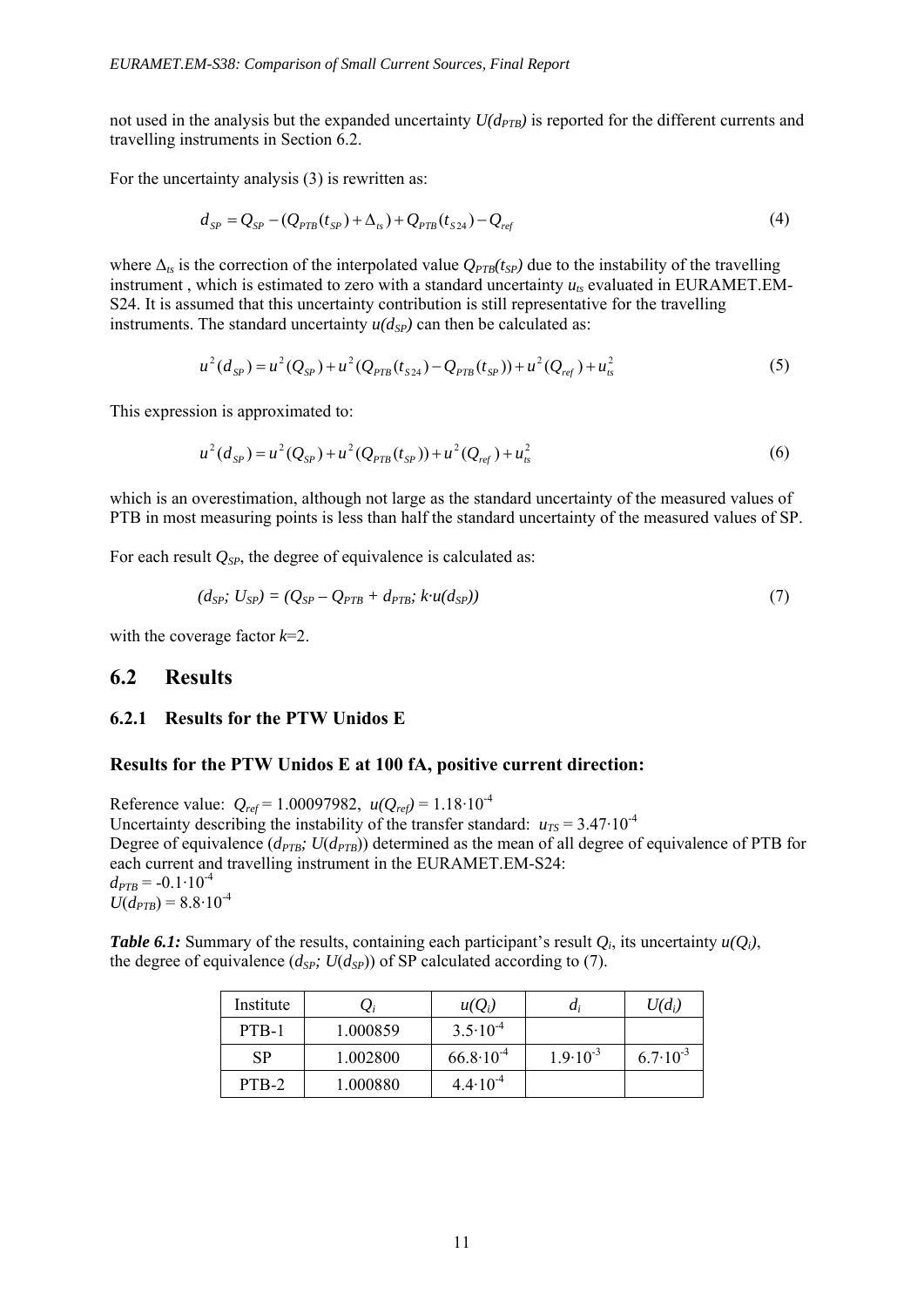**Unidos E, +0.1 pA**



Fig. 6.1: Calibration factors for the Unidos at 100 fA for positive current direction.

### **Results for the PTW Unidos E at 100 fA, negative current direction:**

Reference value: *Qref* = 1.00164994, *u(Qref)* = 1.20·10-4 Uncertainty describing the instability of the transfer standard:  $u_{TS} = 3.47 \cdot 10^{-4}$ Degree of equivalence  $(d_{PTB}; U(d_{PTB}))$  determined as the mean of all degree of equivalence of PTB for each current and travelling instrument in the EURAMET.EM-S24:  $d_{PTB} = 1.6 \cdot 10^{-4}$  $U(d_{PTB}) = 8.8 \cdot 10^{-4}$ 

*Table 6.2:* Summary of the results, containing each participant's result  $Q_i$ , its uncertainty  $u(Q_i)$ , the degree of equivalence  $(d_{SP}; U(d_{SP}))$  of SP calculated according to (7).

| Institute |          | $u(Q_i)$             | $a_i$                | $U(d_i)$            |
|-----------|----------|----------------------|----------------------|---------------------|
| PTB-1     | 1,001964 | $3.5 \cdot 10^{-4}$  |                      |                     |
| <b>SP</b> | 0,999600 | $66.8 \cdot 10^{-4}$ | $-2.3 \cdot 10^{-3}$ | $6.7 \cdot 10^{-3}$ |
| PTB-2     | 1,001620 | $4.5 \cdot 10^{-4}$  |                      |                     |

**Unidos E, -0.1 pA**



*Fig. 6.2:* Calibration factors for the Unidos at 100 fA for negative current direction.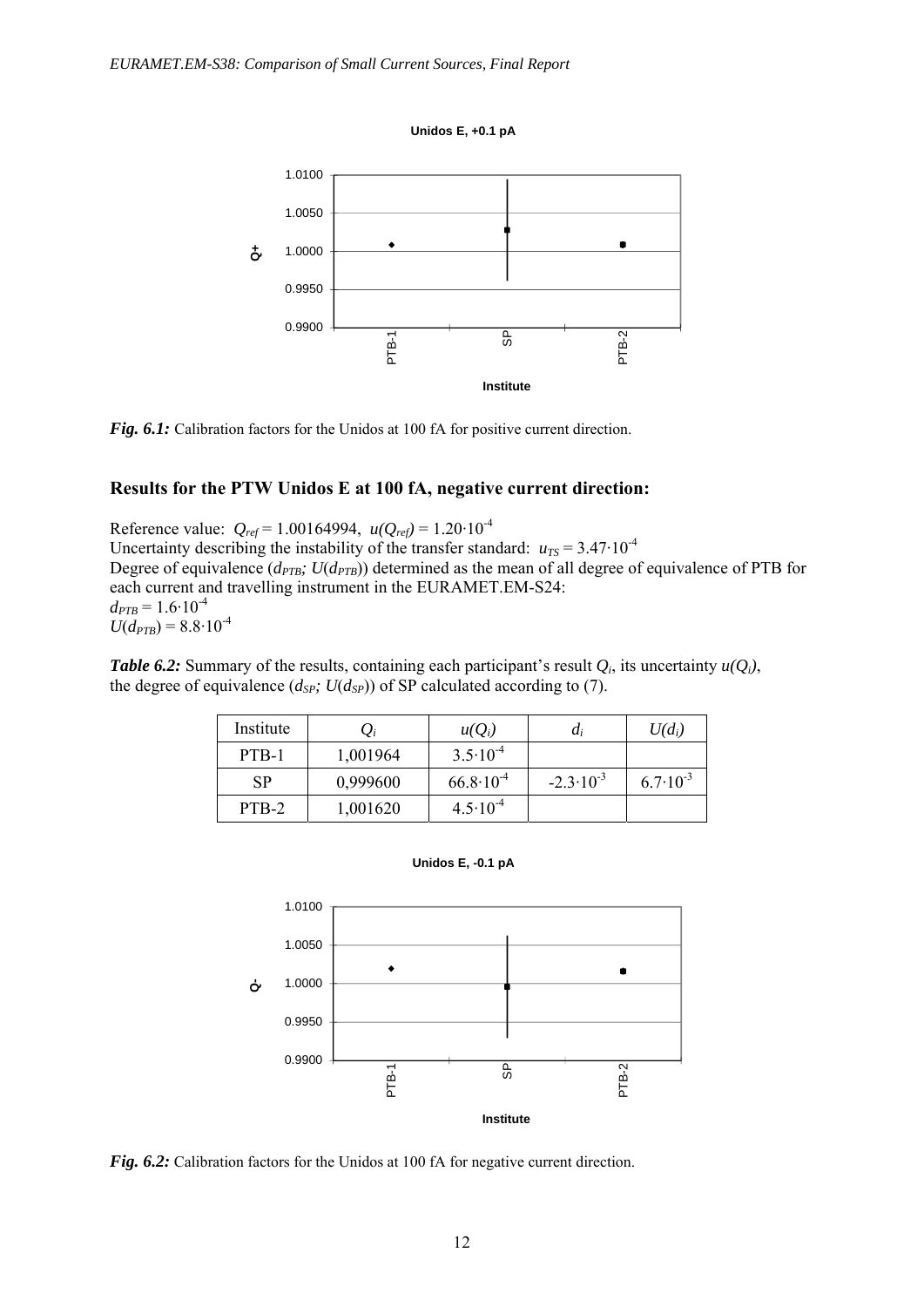### **Results for the PTW Unidos E at 100 fA, mean of both current directions:**

Reference value:  $Q_{ref} = 1.00120970$ ,  $u(Q_{ref}) = 1.08 \cdot 10^{-4}$ Uncertainty describing the instability of the transfer standard:  $u_{TS} = 3.47 \cdot 10^{-4}$ Degree of equivalence ( $d_{PTB}$ ;  $U(d_{PTB})$ ) determined as the mean of all degree of equivalence of PTB for each current and travelling instrument in the EURAMET.EM-S24:  $d_{PTB} = 1.8 \cdot 10^{-4}$  $U(d_{PTB}) = 8.9 \cdot 10^{-4}$ 

*Table 6.3:* Summary of the results, containing each participant's result  $Q_i$ , its uncertainty  $u(Q_i)$ , the degree of equivalence  $(d_{SP}; U(d_{SP}))$  of SP calculated according to (7).

| Institute |          | $u(Q_i)$             | $a_i$                | $U(d_i)$            |
|-----------|----------|----------------------|----------------------|---------------------|
| PTB-1     | 1,001412 | $3.5 \cdot 10^{-4}$  |                      |                     |
| <b>SP</b> | 1,001200 | $66.8 \cdot 10^{-4}$ | $-0.3 \cdot 10^{-3}$ | $6.7 \cdot 10^{-3}$ |
| PTB-2     | 1,001250 | $4.5 \cdot 10^{-4}$  |                      |                     |



#### **Unidos E, mean for ±0.1 pA**

*Fig. 6.3:* Calibration factors for the Unidos at 100 fA for the mean of both current directions.

### **Results for the PTW Unidos E at 1 pA, positive current direction:**

Reference value:  $Q_{ref} = 1.00053547$ ,  $u(Q_{ref}) = 6.24 \cdot 10^{-5}$ Uncertainty describing the instability of the transfer standard:  $u_{TS} = 2.52 \cdot 10^{-4}$ Degree of equivalence ( $d_{PTB}$ ;  $U(d_{PTB})$ ) determined as the mean of all degree of equivalence of PTB for each current and travelling instrument in the EURAMET.EM-S24:  $d_{PTB} = -0.4 \cdot 10^{-4}$  $U(d_{PTB}) = 5.1 \cdot 10^{-4}$ 

*Table 6.4:* Summary of the results, containing each participant's result *Qi*, its uncertainty *u(Qi)*, the degree of equivalence  $(d_{SP}; U(d_{SP}))$  of SP calculated according to (7).

| Institute |          | $u(O_i)$             | a;                  | $U(d_i)$             |
|-----------|----------|----------------------|---------------------|----------------------|
| PTB-1     | 1.000590 | $1.4 \cdot 10^{-4}$  |                     |                      |
| SP        | 1.000750 | $10.2 \cdot 10^{-4}$ | $2.4 \cdot 10^{-4}$ | $11.5 \cdot 10^{-4}$ |
| PTB-2     | 1.000396 | $1.3 \cdot 10^{-4}$  |                     |                      |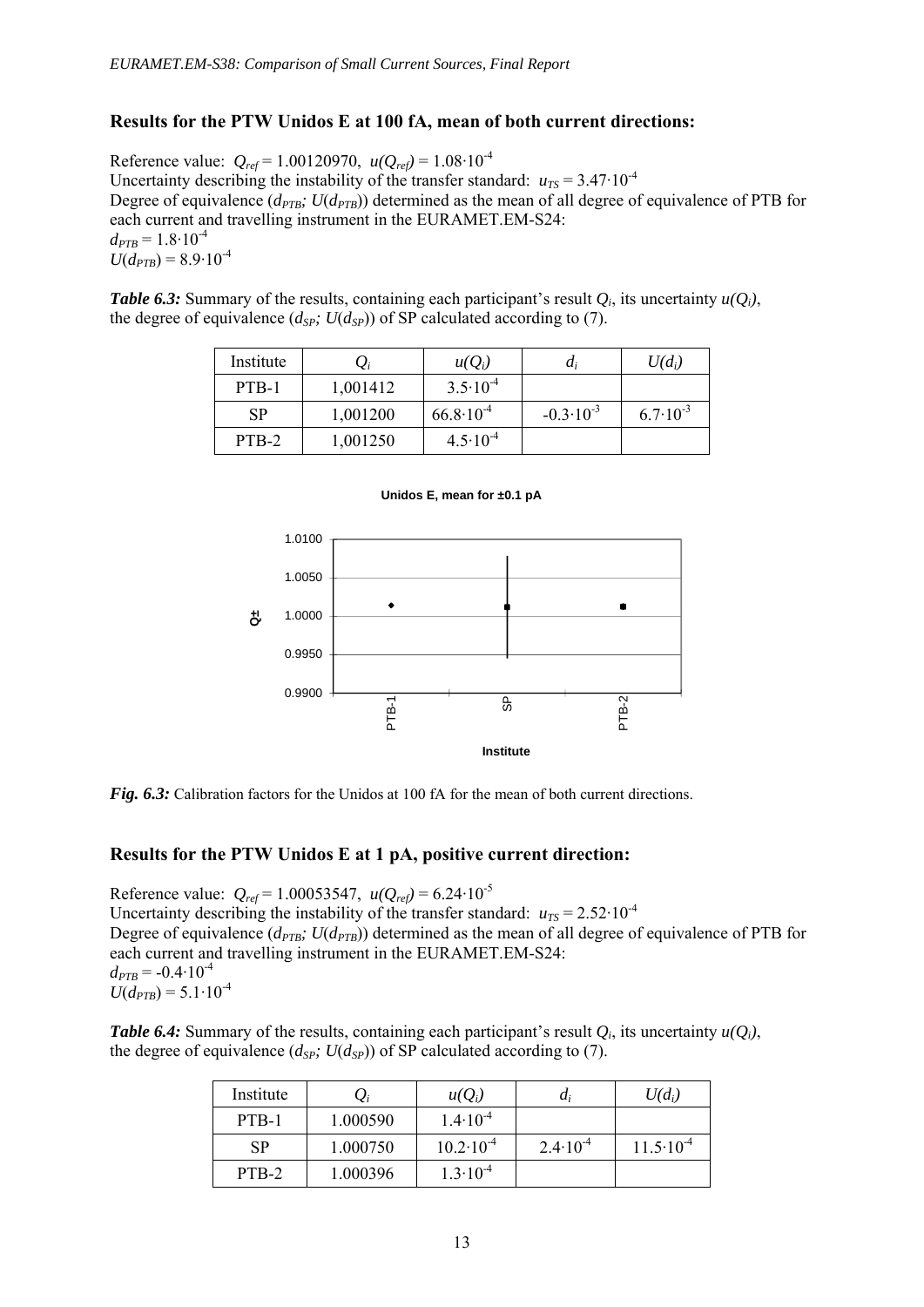



*Fig. 6.4:* Calibration factors for the Unidos at 1 pA for positive current direction.

### **Results for the PTW Unidos E at 1 pA, negative current direction:**

Reference value:  $Q_{ref} = 1.00135313$ ,  $u(Q_{ref}) = 6.45 \cdot 10^{-5}$ Uncertainty describing the instability of the transfer standard:  $u_{TS} = 2.52 \cdot 10^{-4}$ Degree of equivalence  $(d_{PTB}; U(d_{PTB}))$  determined as the mean of all degree of equivalence of PTB for each current and travelling instrument in the EURAMET.EM-S24:  $d_{PTB} = 0.8 \cdot 10^{-4}$  $U(d_{PTB}) = 5.2 \cdot 10^{-4}$ 

*Table 6.5:* Summary of the results, containing each participant's result  $Q_i$ , its uncertainty  $u(Q_i)$ , the degree of equivalence  $(d_{SP}; U(d_{SP}))$  of SP calculated according to (7).

| Institute | $Q_i$    | $u(O_i)$             | a,                  | $U(d_i)$             |
|-----------|----------|----------------------|---------------------|----------------------|
| PTB-1     | 1.001461 | $1.4 \cdot 10^{-4}$  |                     |                      |
| <b>SP</b> | 1.001400 | $10.2 \cdot 10^{-4}$ | $1.6 \cdot 10^{-4}$ | $11.5 \cdot 10^{-4}$ |
| PTB-2     | 1.001259 | $1.3 \cdot 10^{-4}$  |                     |                      |





*Fig. 6.5:* Calibration factors for the Unidos at 1 pA for negative current direction.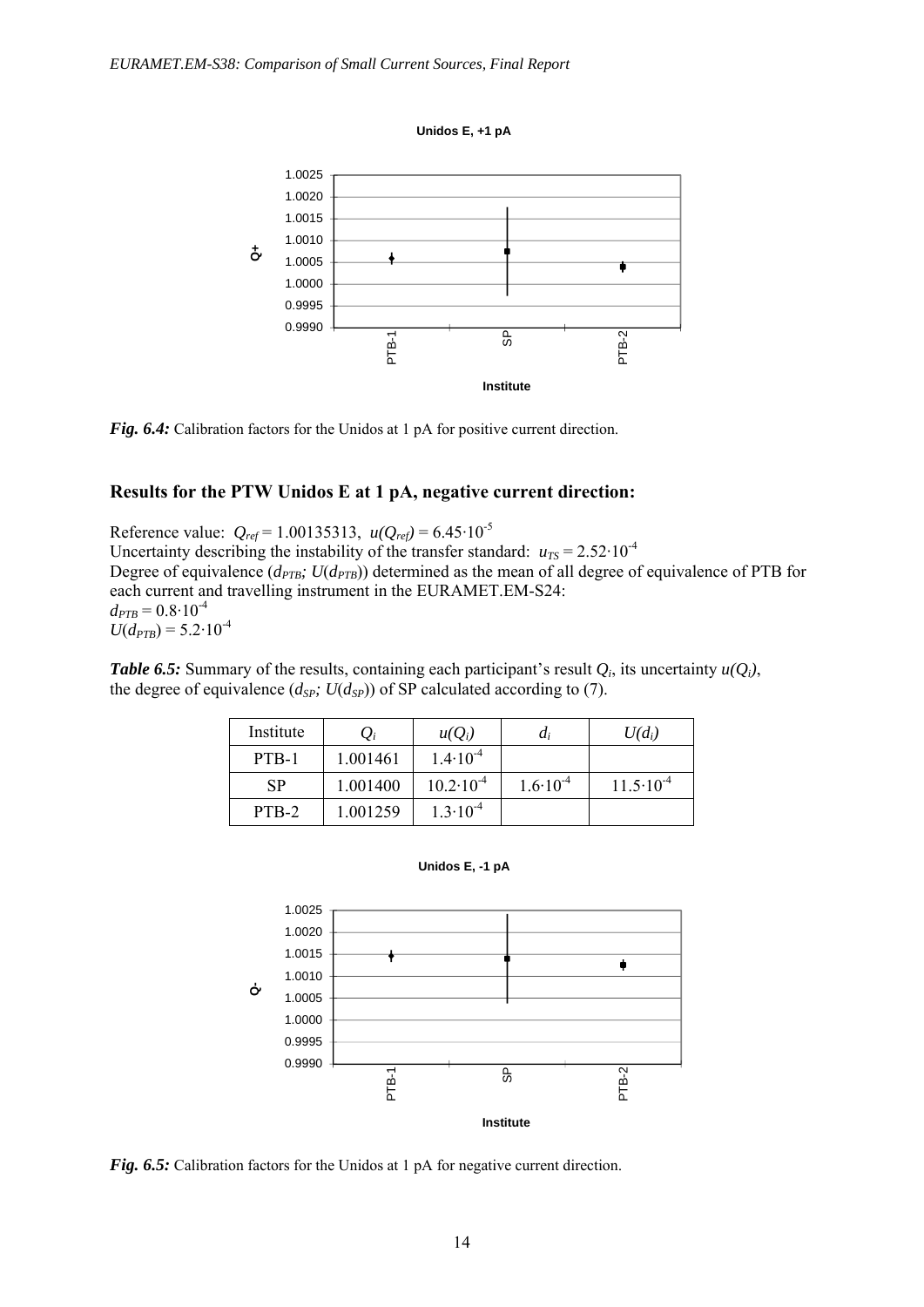### **Results for the PTW Unidos E at 1 pA, mean of both current directions:**

Reference value:  $Q_{ref} = 1.00090691$ ,  $u(Q_{ref}) = 6.25 \cdot 10^{-5}$ Uncertainty describing the instability of the transfer standard:  $u_{TS} = 2.52 \cdot 10^{-4}$ Degree of equivalence ( $d_{PTB}$ ;  $U(d_{PTB})$ ) determined as the mean of all degree of equivalence of PTB for each current and travelling instrument in the EURAMET.EM-S24:  $d_{PTB} = 0.6 \cdot 10^{-4}$  $U(d_{PTB}) = 5.2 \cdot 10^{-4}$ 

*Table 6.6:* Summary of the results, containing each participant's result  $Q_i$ , its uncertainty  $u(Q_i)$ , the degree of equivalence  $(d_{SP}; U(d_{SP}))$  of SP calculated according to (7).

| Institute | $U_i$    | $u(Q_i)$             | $d_i$               | $U(d_i)$             |
|-----------|----------|----------------------|---------------------|----------------------|
| PTB-1     | 1.001026 | $1.4 \cdot 10^{-4}$  |                     |                      |
| <b>SP</b> | 1.001075 | $10.2 \cdot 10^{-4}$ | $2.4 \cdot 10^{-4}$ | $11.5 \cdot 10^{-4}$ |
| PTB-2     | 1.000828 | $1.3 \cdot 10^{-4}$  |                     |                      |



#### **Unidos E, mean for ±1 pA**

*Fig. 6.6:* Calibration factors for the Unidos at 1 pA for the mean of both current directions.

### **Results for the PTW Unidos E at 10 pA, positive current direction:**

Reference value:  $Q_{ref} = 1.00038719$ ,  $u(Q_{ref}) = 4.45 \cdot 10^{-5}$ Uncertainty describing the instability of the transfer standard:  $u_{TS} = 1.38 \cdot 10^{-4}$ Degree of equivalence ( $d_{PTB}$ ;  $U(d_{PTB})$ ) determined as the mean of all degree of equivalence of PTB for each current and travelling instrument in the EURAMET.EM-S24:  $d_{PTB} = -0.6 \cdot 10^{-4}$  $U(d_{PTB}) = 4.3 \cdot 10^{-4}$ 

*Table 6.7:* Summary of the results, containing each participant's result *Qi*, its uncertainty *u(Qi)*, the degree of equivalence  $(d_{SP}; U(d_{SP}))$  of SP calculated according to (7).

| Institute | $Q_i$    | $u(Q_i)$            | $d_i$                | $U(d_i)$            |
|-----------|----------|---------------------|----------------------|---------------------|
| PTB-1     | 1.000481 | $3.4 \cdot 10^{-4}$ |                      |                     |
| <b>SP</b> | 1.000093 | $6.0 \cdot 10^{-4}$ | $-1.9 \cdot 10^{-4}$ | $7.0 \cdot 10^{-4}$ |
| PTB-2     | 1.000090 | $3.4 \cdot 10^{-4}$ |                      |                     |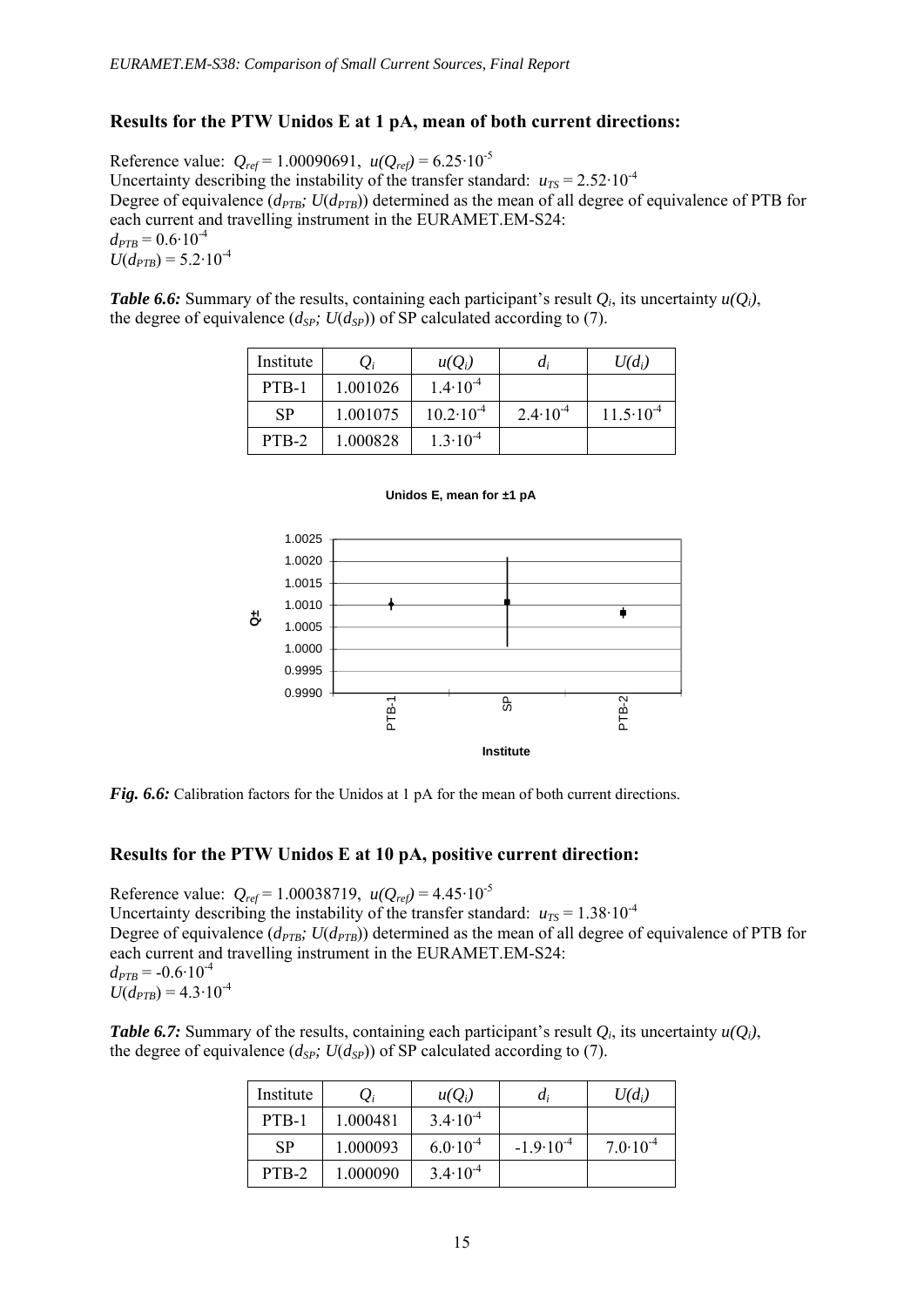



*Fig. 6.7:* Calibration factors for the Unidos at 10 pA for positive current direction.

### **Results for the PTW Unidos E at 10 pA, negative current direction:**

Reference value:  $Q_{ref} = 1.00123118$ ,  $u(Q_{ref}) = 4.79 \cdot 10^{-5}$ Uncertainty describing the instability of the transfer standard:  $u_{TS} = 1.38 \cdot 10^{-4}$ Degree of equivalence  $(d_{PTB}; U(d_{PTB}))$  determined as the mean of all degree of equivalence of PTB for each current and travelling instrument in the EURAMET.EM-S24:  $d_{PTB} = 0.7 \cdot 10^{-4}$  $U(d_{PTB}) = 4.3 \cdot 10^{-4}$ 

*Table 6.8:* Summary of the results, containing each participant's result *Qi*, its uncertainty *u(Qi)*, the degree of equivalence  $(d_{SP}; U(d_{SP}))$  of SP calculated according to (7).

| Institute | $Q_i$    | $u(Q_i)$            | $d_i$               | $U(d_i)$            |
|-----------|----------|---------------------|---------------------|---------------------|
| PTB-1     | 1.001172 | $3.4 \cdot 10^{-4}$ |                     |                     |
| <b>SP</b> | 1.001497 | $6.0 \cdot 10^{-4}$ | $2.4 \cdot 10^{-4}$ | $7.0 \cdot 10^{-4}$ |
| PTB-2     | 1.001406 | $3.4 \cdot 10^{-4}$ |                     |                     |

**Unidos E, -10 pA**



*Fig. 6.8:* Calibration factors for the Unidos at 10 pA for negative current direction.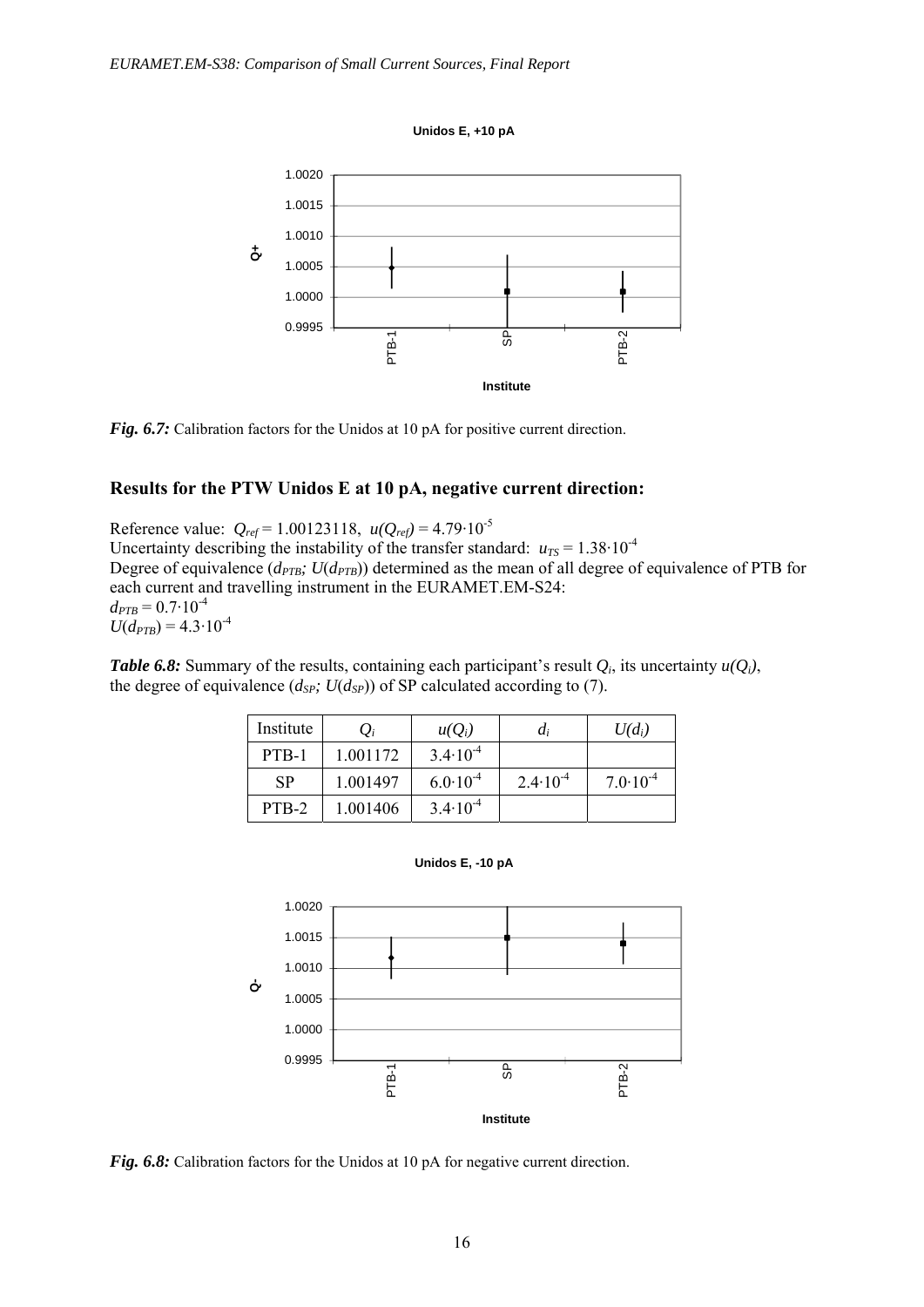### **Results for the PTW Unidos E at 10 pA, mean of both current directions:**

Reference value:  $Q_{ref} = 1.00079514$ ,  $u(Q_{ref}) = 4.47 \cdot 10^{-5}$ Uncertainty describing the instability of the transfer standard:  $u_{TS} = 1.38 \cdot 10^{-4}$ Degree of equivalence  $(d_{PTB}; U(d_{PTB}))$  determined as the mean of all degree of equivalence of PTB for each current and travelling instrument in the EURAMET.EM-S24:  $d_{PTB} = 0.2 \cdot 10^{-4}$  $U(d_{PTB}) = 4.3 \cdot 10^{-4}$ 

*Table 6.9:* Summary of the results, containing each participant's result  $Q_i$ , its uncertainty  $u(Q_i)$ , the degree of equivalence  $(d_{SP}; U(d_{SP}))$  of SP calculated according to (7).

| Institute |          | $u(Q_i)$            | $d_i$               | $U(d_i)$            |
|-----------|----------|---------------------|---------------------|---------------------|
| PTB-1     | 1.000827 | $3.4 \cdot 10^{-4}$ |                     |                     |
| <b>SP</b> | 1.000795 | $6.0 \cdot 10^{-4}$ | $0.4 \cdot 10^{-4}$ | $7.0 \cdot 10^{-4}$ |
| PTB-2     | 1.000748 | $3.4 \cdot 10^{-4}$ |                     |                     |





*Fig. 6.9:* Calibration factors for the Unidos at 10 pA for the mean of both current directions.

## **Results for the PTW Unidos E at 100 pA, positive current direction:**

Reference value:  $Q_{ref} = 1.00042401$ ,  $u(Q_{ref}) = 5.35 \cdot 10^{-5}$ Uncertainty describing the instability of the transfer standard:  $u_{TS} = 2.0 \cdot 10^{-4}$ Degree of equivalence  $(d_{PTB}; U(d_{PTB}))$  determined as the mean of all degree of equivalence of PTB for each current and travelling instrument in the EURAMET.EM-S24:  $d_{PTB} = -0.5 \cdot 10^{-4}$  $U(d_{PTB}) = 5.1 \cdot 10^{-4}$ 

*Table 6.10:* Summary of the results, containing each participant's result  $Q_i$ , its uncertainty  $u(Q_i)$ , the degree of equivalence  $(d_{SP}; U(d_{SP}))$  of SP calculated according to (7).

| Institute |          | $u(O_i)$            | a;                   | $U(d_i)$             |
|-----------|----------|---------------------|----------------------|----------------------|
| PTB-1     | 1.000584 | $3.3 \cdot 10^{-4}$ |                      |                      |
| SP        | 1.000637 | $5.8 \cdot 10^{-4}$ | $-0.3 \cdot 10^{-4}$ | $10.0 \cdot 10^{-4}$ |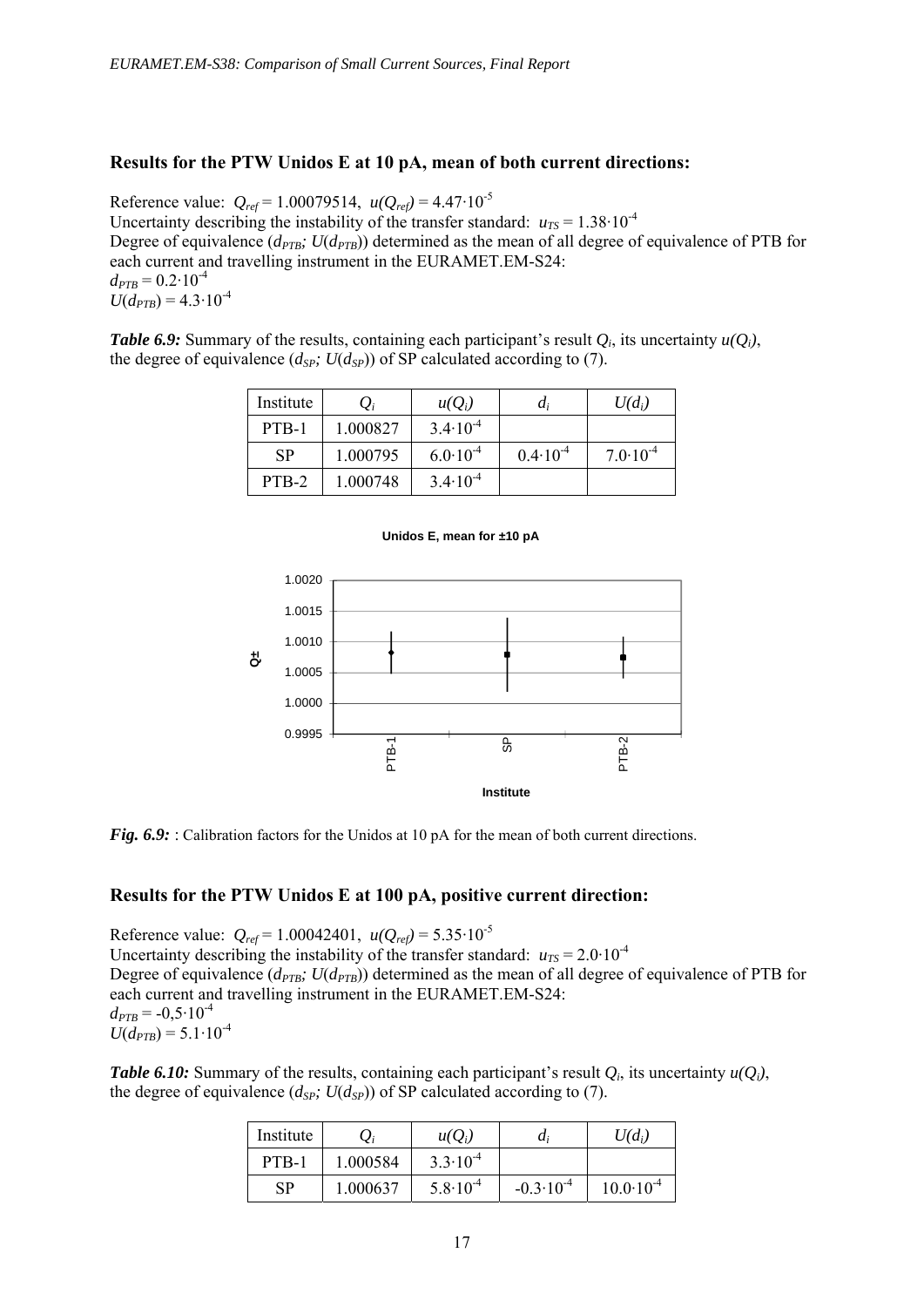

**Unidos E, +100 pA**



*Fig. 6.10:* Calibration factors for the Unidos at 100 pA for positive current direction.

### **Results for the PTW Unidos E at 100 pA, negative current direction:**

Reference value:  $Q_{ref} = 1.00080189$ ,  $u(Q_{ref}) = 5.42 \cdot 10^{-5}$ Uncertainty describing the instability of the transfer standard:  $u_{TS} = 2.0 \cdot 10^{-4}$ Degree of equivalence ( $d_{PTB}$ ;  $U(d_{PTB})$ ) determined as the mean of all degree of equivalence of PTB for each current and travelling instrument in the EURAMET.EM-S24:  $d_{PTB} = 0.5 \cdot 10^{-4}$  $U(d_{PTB}) = 5.1 \cdot 10^{-4}$ 

*Table 6.11:* Summary of the results, containing each participant's result  $Q_i$ , its uncertainty  $u(Q_i)$ , the degree of equivalence  $(d_{SP}; U(d_{SP}))$  of SP calculated according to (7).

| Institute | $\mathcal{Q}_i$ | $u(O_i)$            | $a_i$                | $U(d_i)$             |
|-----------|-----------------|---------------------|----------------------|----------------------|
| PTB-1     | 1.000726        | $3.3 \cdot 10^{-4}$ |                      |                      |
| <b>SP</b> | 1.000564        | $5.8 \cdot 10^{-4}$ | $-0.5 \cdot 10^{-4}$ | $10.0 \cdot 10^{-4}$ |
| PTB-2     | 1.000636        | $3.5 \cdot 10^{-4}$ |                      |                      |





Fig. 6.11: Calibration factors for the Unidos at 100 pA for negative current direction.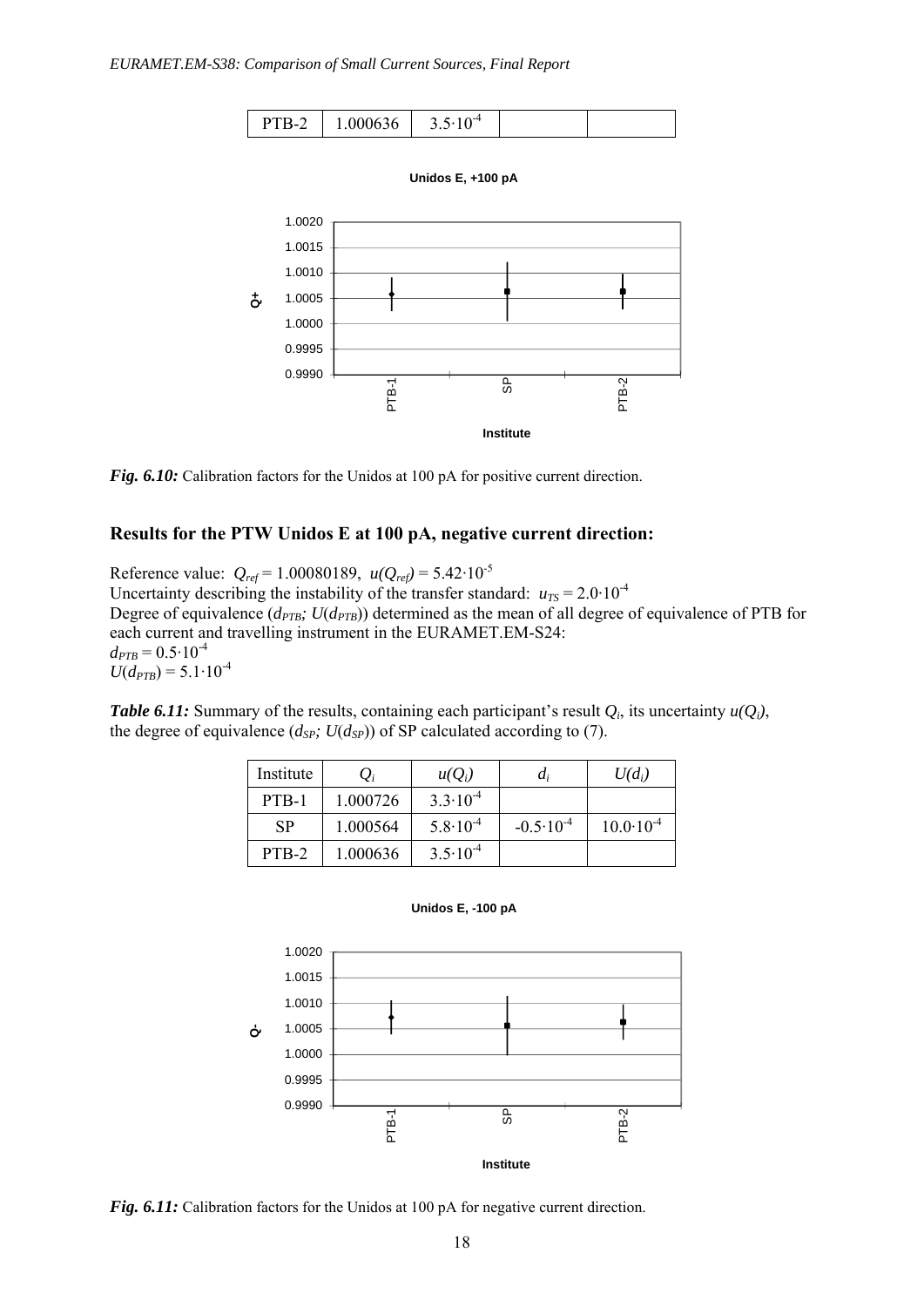### **Results for the PTW Unidos E at 100 pA, mean of both current direction:**

Reference value:  $Q_{ref} = 1.00059677$ ,  $u(Q_{ref}) = 5.37 \cdot 10^{-5}$ Uncertainty describing the instability of the transfer standard:  $u_{TS} = 2.0 \cdot 10^{-4}$ Degree of equivalence ( $d_{PTB}$ ;  $U(d_{PTB})$ ) determined as the mean of all degree of equivalence of PTB for each current and travelling instrument in the EURAMET.EM-S24:  $d_{PTB} = 0.1 \cdot 10^{-4}$  $U(d_{PTB}) = 5.1 \cdot 10^{-4}$ 

*Table 6.12:* Summary of the results, containing each participant's result  $Q_i$ , its uncertainty  $u(Q_i)$ , the degree of equivalence  $(d_{SP}; U(d_{SP}))$  of SP calculated according to (7).

| Institute |          | $u(Q_i)$            | $a_i$                | $U(d_i)$             |
|-----------|----------|---------------------|----------------------|----------------------|
| PTB-1     | 1.000655 | $3.3 \cdot 10^{-4}$ |                      |                      |
| <b>SP</b> | 1.000601 | $5.8 \cdot 10^{-4}$ | $-0.3 \cdot 10^{-4}$ | $10.0 \cdot 10^{-4}$ |
| PTB-2     | 1.000636 | $3.5 \cdot 10^{-4}$ |                      |                      |

#### **Unidos E, mean for ±100 pA**



*Fig. 6.12:* Calibration factors for the Unidos at 100 pA for the mean of both current directions.

### **6.2.2 Results for the Keithley 6430**

### **Results for the Keithley 6430 at 100 fA, positive current direction:**

Reference value:  $Q_{ref} = 1.00093470$ ,  $u(Q_{ref}) = 1.32 \cdot 10^{-4}$ Uncertainty describing the instability of the transfer standard:  $u_{TS} = 4.56 \cdot 10^{-4}$ Degree of equivalence  $(d_{PTB}; U(d_{PTB}))$  determined as the mean of all degree of equivalence of PTB for each current and travelling instrument in the EURAMET.EM-S24:  $d_{PTB} = -0.6 \cdot 10^{-4}$  $U(d_{PTB}) = 10.8 \cdot 10^{-4}$ 

*Table 6.13:* Summary of the results, containing each participant's result *Qi*, its uncertainty *u(Qi)*, the degree of equivalence  $(d_{SP}; U(d_{SP}))$  of SP calculated according to (7).

| <i>IIISUIUU</i> |  | u |  |
|-----------------|--|---|--|
|-----------------|--|---|--|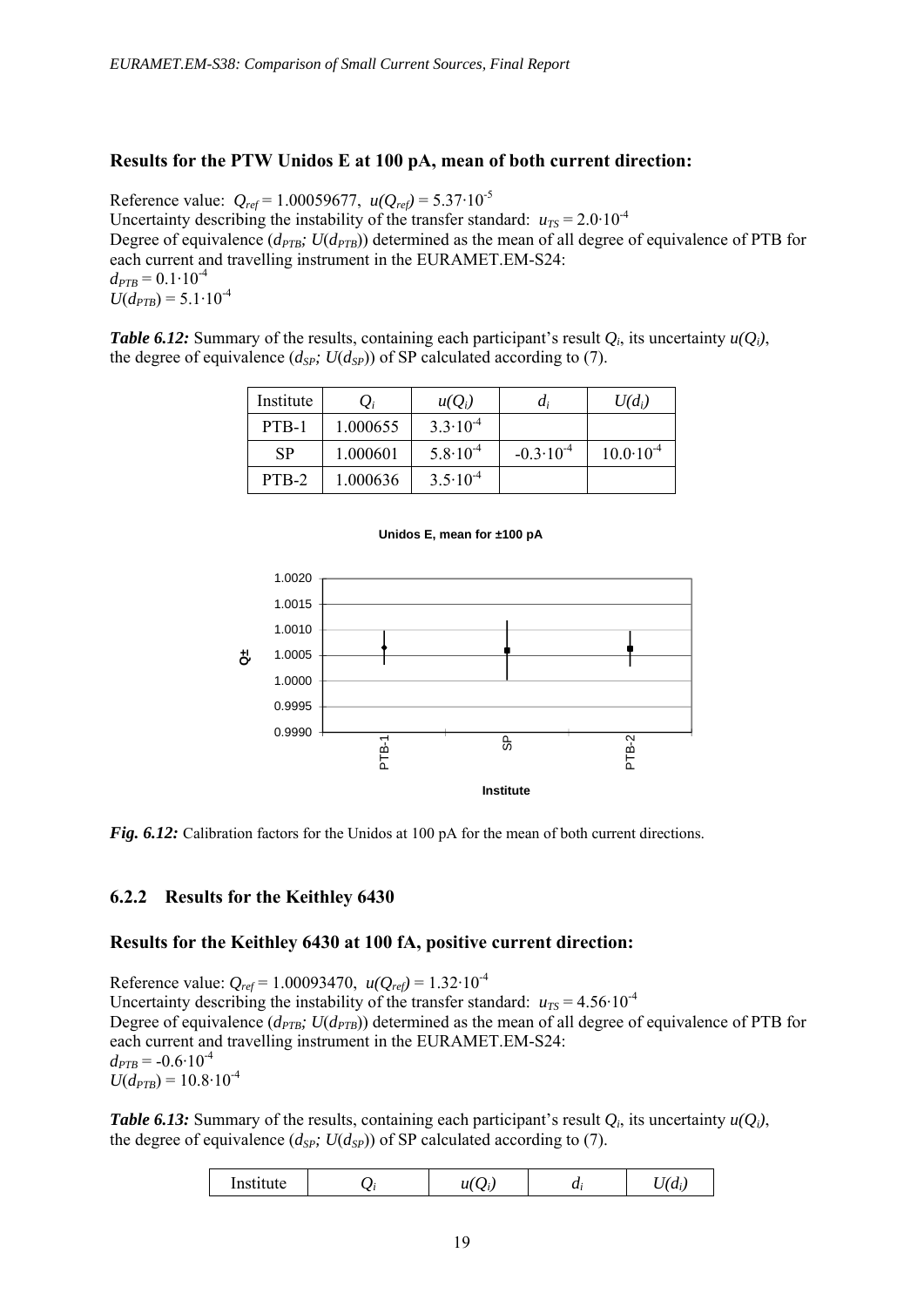| PTB-1 | 1.000216 | $8.0 \cdot 10^{-4}$  |                     |                     |
|-------|----------|----------------------|---------------------|---------------------|
| SP    | 1.002600 | $81.9 \cdot 10^{-4}$ | $2.2 \cdot 10^{-3}$ | $8.3 \cdot 10^{-3}$ |
| PTB-2 | 1.000631 | $4.2 \cdot 10^{-4}$  |                     |                     |





*Fig. 6.13:* Calibration factors for the Keithley at 100 fA for positive current direction.

### **Results for the Keithley 6430 at 100 fA, negative current direction:**

Reference value: *Qref* = 1.00089524, *u(Qref)* = 1.37·10-4 Uncertainty describing the instability of the transfer standard:  $u_{TS} = 4.56 \cdot 10^{-4}$ Degree of equivalence  $(d_{PTB}; U(d_{PTB}))$  determined as the mean of all degree of equivalence of PTB for each current and travelling instrument in the EURAMET.EM-S24:  $d_{PTB} = 2.8 \cdot 10^{-4}$  $U(d_{PTB}) = 10.7 \cdot 10^{-4}$ 

*Table 6.14:* Summary of the results, containing each participant's result *Qi*, its uncertainty *u(Qi)*, the degree of equivalence  $(d_{SP}; U(d_{SP}))$  of SP calculated according to (7).

| Institute |          | $u(O_i)$             | a,                   | $U(d_i)$            |
|-----------|----------|----------------------|----------------------|---------------------|
| PTB-1     | 1.000836 | $5.9 \cdot 10^{-4}$  |                      |                     |
| <b>SP</b> | 0.998600 | $82.0 \cdot 10^{-4}$ | $-2.3 \cdot 10^{-3}$ | $8.3 \cdot 10^{-3}$ |
| PTB-2     | 1.001284 | $4.2 \cdot 10^{-4}$  |                      |                     |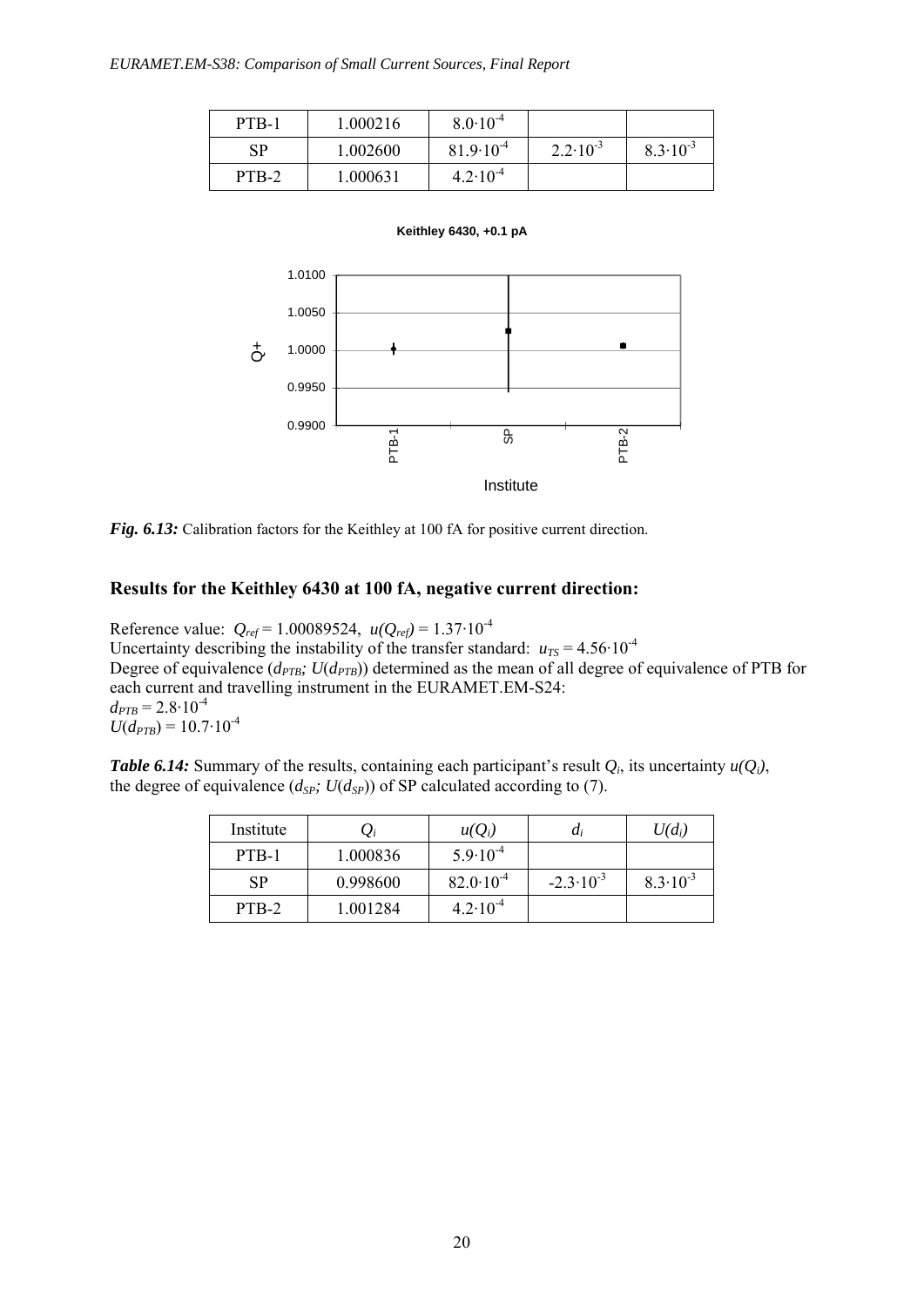**Keithley 6430, -0.1 pA**



*Fig. 6.14:* Calibration factors for the Keithley at 100 pA for negative current direction.

### **Results for the Keithley 6430 at 100 fA, mean of both current directions:**

Reference value:  $Q_{ref} = 1.00094466$ ,  $u(Q_{ref}) = 1.25 \cdot 10^{-4}$ Uncertainty describing the instability of the transfer standard:  $u_{TS} = 4.56 \cdot 10^{-4}$ Degree of equivalence ( $d_{PTB}$ ;  $U(d_{PTB})$ ) determined as the mean of all degree of equivalence of PTB for each current and travelling instrument in the EURAMET.EM-S24:  $d_{PTB} = 1.4 \cdot 10^{-4}$  $U(d_{PTB}) = 10.8 \cdot 10^{-4}$ 

*Table 6.15:* Summary of the results, containing each participant's result  $Q_i$ , its uncertainty  $u(Q_i)$ , the degree of equivalence  $(d_{SP}; U(d_{SP}))$  of SP calculated according to (7).

| Institute |          | $u(Q_i)$             | $a_i$                | $U(d_i)$            |
|-----------|----------|----------------------|----------------------|---------------------|
| PTB-1     | 1.000526 | $7.0 \cdot 10^{-4}$  |                      |                     |
| <b>SP</b> | 1.000600 | $81.9 \cdot 10^{-4}$ | $-0.7 \cdot 10^{-3}$ | $8.3 \cdot 10^{-3}$ |
| PTB-2     | 1.000958 | $4.2 \cdot 10^{-4}$  |                      |                     |

**Keithley 6430, mean for ±0.1 pA**



*Fig. 6.15:* Calibration factors for the Keithley at 100 fA for the mean of both current directions.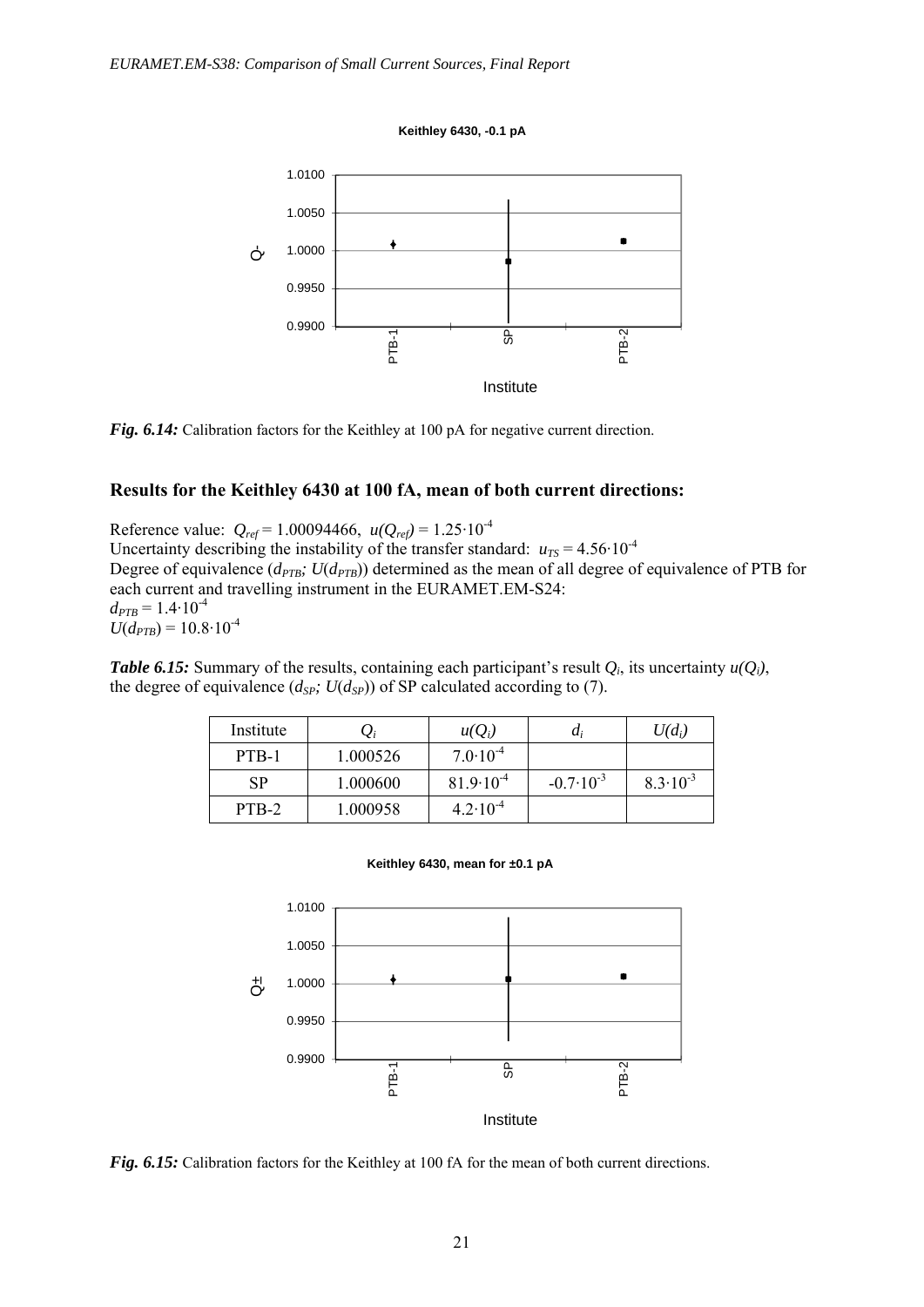### **Results for the Keithley 6430 at 1 pA, positive current direction:**

Reference value:  $Q_{ref} = A + B \cdot t$ , with:  $A = 1.00065496, \quad u(A) = 3.03 \cdot 10^{-5}$  $B = 5.27 \cdot 10^{-8}$ ,  $u(B) = 3.73 \cdot 10^{-8}$ Uncertainty describing the instability of the transfer standard:  $u_{TS} = 9.37 \cdot 10^{-5}$ Degree of equivalence  $(d_{PTB}; U(d_{PTB}))$  determined as the mean of all degree of equivalence of PTB for each current and travelling instrument in the EURAMET.EM-S24:  $d_{PTB} = 0.0 \cdot 10^{-4}$  $U(d_{PTB}) = 2.2 \cdot 10^{-4}$ 

*Table 6.16:* Summary of the results, containing each participant's result  $Q_i$ , its uncertainty  $u(Q_i)$ , the degree of equivalence  $(d_{SP}; U(d_{SP}))$  of SP calculated according to (7).

| Institute | $\mathcal{Q}_i$ | $u(Q_i)$            | $a_i$               | $U(d_i)$            |
|-----------|-----------------|---------------------|---------------------|---------------------|
| PTB-1     | 1.000448        | $1.3 \cdot 10^{-4}$ |                     |                     |
| <b>SP</b> | 1.000980        | $7.1 \cdot 10^{-4}$ | $2.8 \cdot 10^{-4}$ | $7.5 \cdot 10^{-4}$ |
| PTB-2     | 1.000827        | $0.8 \cdot 10^{-4}$ |                     |                     |



**Keithley 6430, +1 pA**

*Fig. 6.16:* Calibration factors for the Keithley at 1 pA for positive current direction.

### **Results for the Keithley 6430 at 1 pA, negative current direction:**

Reference value:  $Q_{ref} = A + B \cdot t$ , with:  $A = 1.00063836$ ,  $u(A) = 3.05 \cdot 10^{-5}$  $B = 5.27 \cdot 10^{-8}$ ,  $u(B) = 3.73 \cdot 10^{-8}$ Uncertainty describing the instability of the transfer standard:  $u_{TS} = 9.37 \cdot 10^{-5}$ Degree of equivalence  $(d_{PTB}; U(d_{PTB}))$  determined as the mean of all degree of equivalence of PTB for each current and travelling instrument in the EURAMET.EM-S24:  $d_{PTB} = -0.1 \cdot 10^{-4}$  $U(d_{PTB}) = 2.3 \cdot 10^{-4}$ 

*Table 6.17:* Summary of the results, containing each participant's result *Qi*, its uncertainty *u(Qi)*, the degree of equivalence  $(d_{SP}; U(d_{SP}))$  of SP calculated according to (7).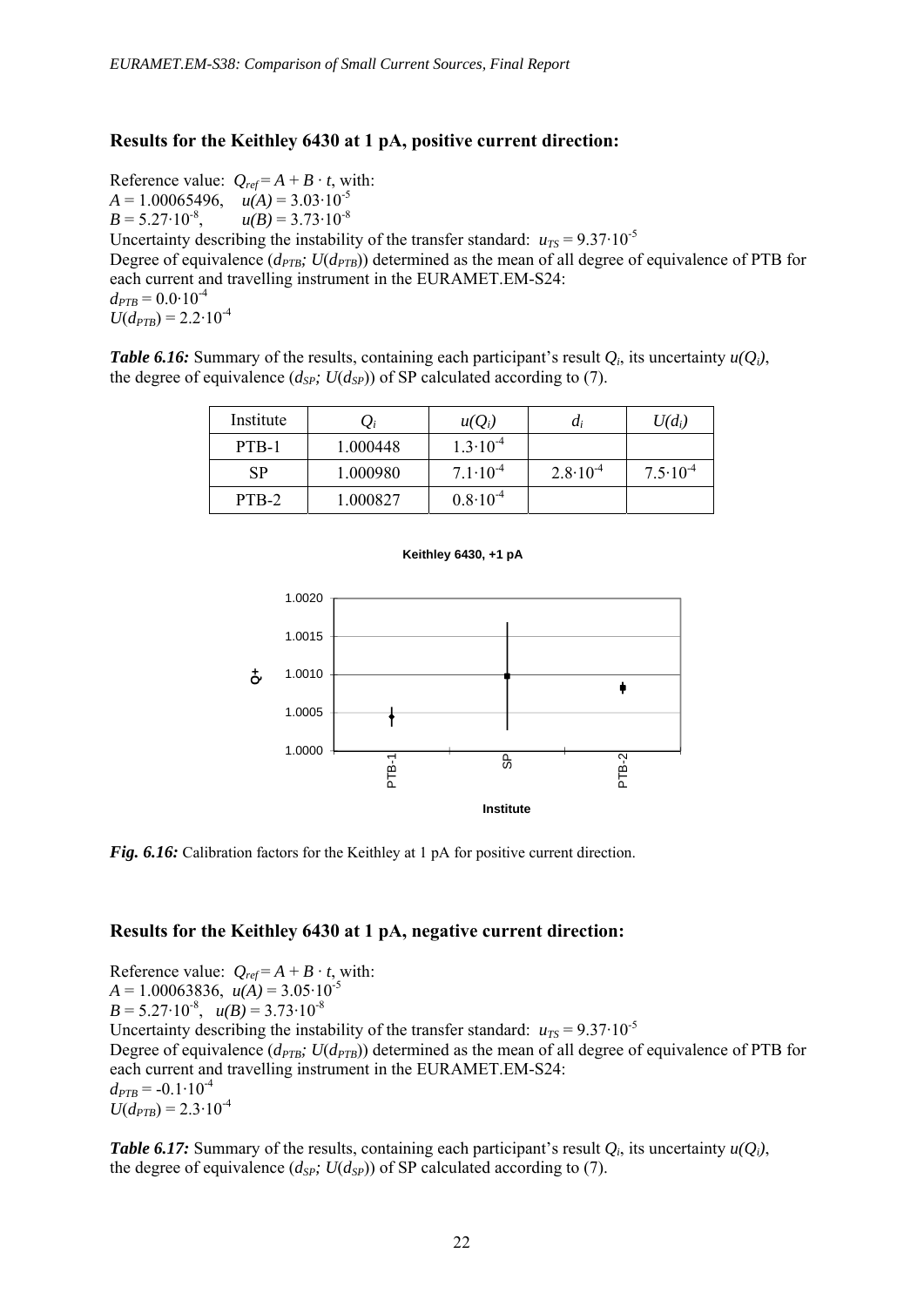| Institute | $\mathcal{L}_i$ | $u(Q_i)$            | $\mu_i$             | $U(d_i)$            |
|-----------|-----------------|---------------------|---------------------|---------------------|
| PTB-1     | 1.000468        | $1.3 \cdot 10^{-4}$ |                     |                     |
| <b>SP</b> | 1.000640        | $7.1 \cdot 10^{-4}$ | $0.8 \cdot 10^{-4}$ | $7.5 \cdot 10^{-4}$ |
| PTB-2     | 1.000591        | $0.8 \cdot 10^{-4}$ |                     |                     |



**Keithley 6430, -1 pA**

*Fig. 6.17:* Calibration factors for the Keithley at 1 pA for negative current direction.

### **Results for the Keithley 6430 at 1 pA, mean of both current directions:**

Reference value:  $Q_{ref} = A + B \cdot t$ , with:  $A = 1.00066043$ ,  $u(A) = 2.84 \cdot 10^{-5}$  $B = 5.27 \cdot 10^{-8}$ ,  $u(B) = 3.73 \cdot 10^{-8}$ Uncertainty describing the instability of the transfer standard:  $u_{TS} = 9.37 \cdot 10^{-5}$ Degree of equivalence  $(d_{PTB}; U(d_{PTB}))$  determined as the mean of all degree of equivalence of PTB for each current and travelling instrument in the EURAMET.EM-S24:  $d_{PTB} = -0.2 \cdot 10^{-4}$  $U(d_{PTB}) = 2.2 \cdot 10^{-4}$ 

*Table 6.18:* Summary of the results, containing each participant's result *Qi*, its uncertainty *u(Qi)*, the degree of equivalence  $(d_{SP}; U(d_{SP}))$  of SP calculated according to (7).

| Institute | $\mathcal{L}_i$ | $u(Q_i)$            | u;                  | $U(d_i)$            |
|-----------|-----------------|---------------------|---------------------|---------------------|
| PTB-1     | 1.000589        | $1.3 \cdot 10^{-4}$ |                     |                     |
| <b>SP</b> | 1.000810        | $7.1 \cdot 10^{-4}$ | $1.7 \cdot 10^{-4}$ | $7.5 \cdot 10^{-4}$ |
| PTB-2     | 1.000709        | $0.8 \cdot 10^{-4}$ |                     |                     |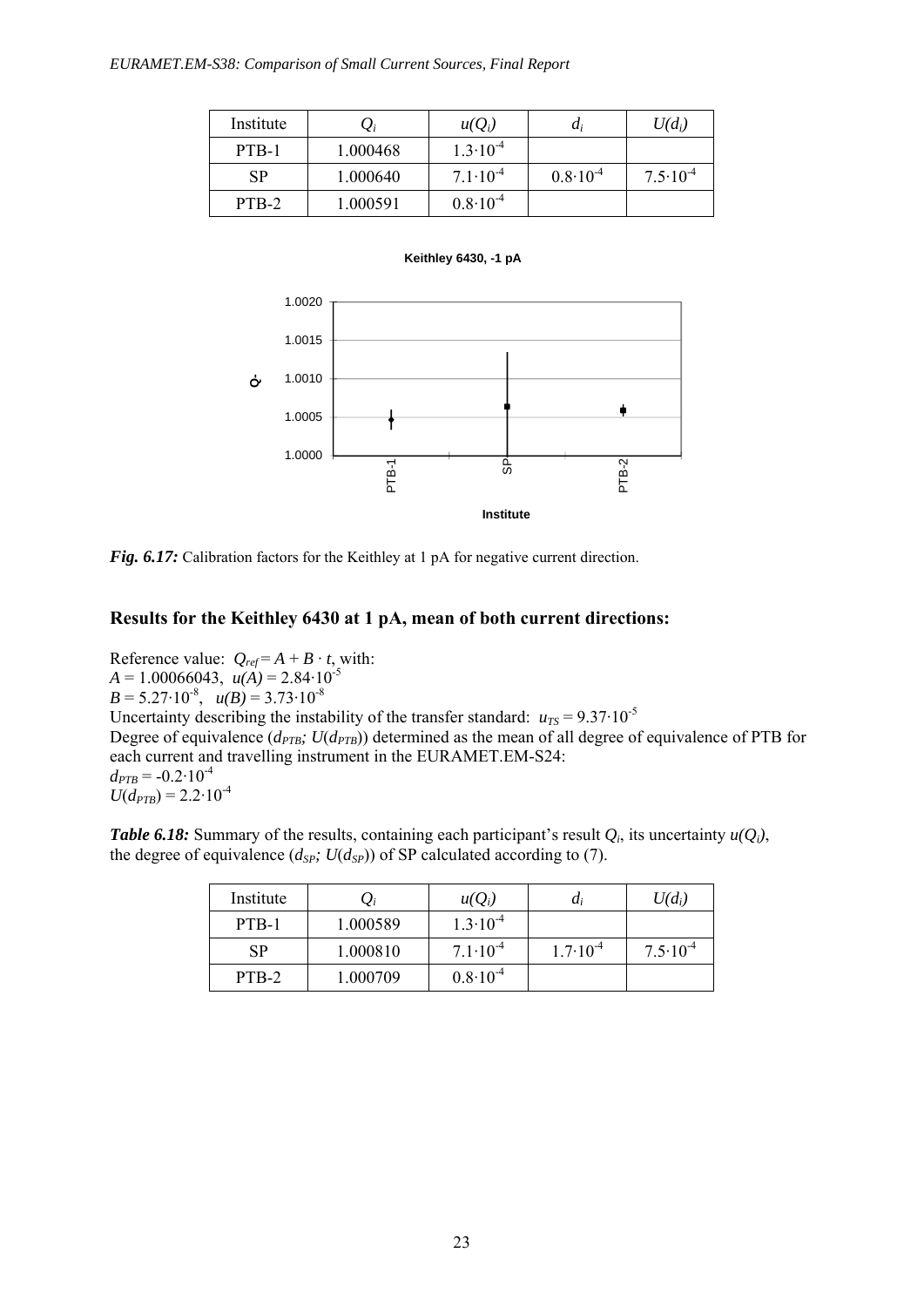**Keithley 6430, mean for ±1 pA**



*Fig. 6.18:* Calibration factors for the Keithley at 1 pA for the mean of both current directions.

### **Results for the Keithley 6430 at 10 pA, positive current direction:**

Reference value:  $Q_{ref} = A + B \cdot t$ , with:  $A = 1.00001214, u(A) = 1.14 \cdot 10^{-5}$  $B = 1.03 \cdot 10^{-7}$ ,  $u(B) = 2.23 \cdot 10^{-8}$ Uncertainty describing the instability of the transfer standard:  $u_{TS} = 3.23 \cdot 10^{-5}$ Degree of equivalence  $(d_{PTB}; U(d_{PTB}))$  determined as the mean of all degree of equivalence of PTB for each current and travelling instrument in the EURAMET.EM-S24:  $d_{PTB} = -0.1 \cdot 10^{-5}$  $U(d_{PTB}) = 10.0 \cdot 10^{-5}$ 

*Table 6.19:* Summary of the results, containing each participant's result *Qi*, its uncertainty *u(Qi)*, the degree of equivalence  $(d_{SP}; U(d_{SP}))$  of SP calculated according to (7).

| Institute | $\mathcal{Q}_i$ | $u(Q_i)$            | $a_i$                | $U(d_i)$             |
|-----------|-----------------|---------------------|----------------------|----------------------|
| PTB-1     | 1.000047        | $7.2 \cdot 10^{-5}$ |                      |                      |
| <b>SP</b> | 1.000052        | $9.7 \cdot 10^{-5}$ | $-4.1 \cdot 10^{-5}$ | $13.9 \cdot 10^{-5}$ |
| PTB-2     | 1.000095        | $6.5 \cdot 10^{-5}$ |                      |                      |





*Fig. 6.19:* Calibration factors for the Keithley at 10 pA for positive current direction.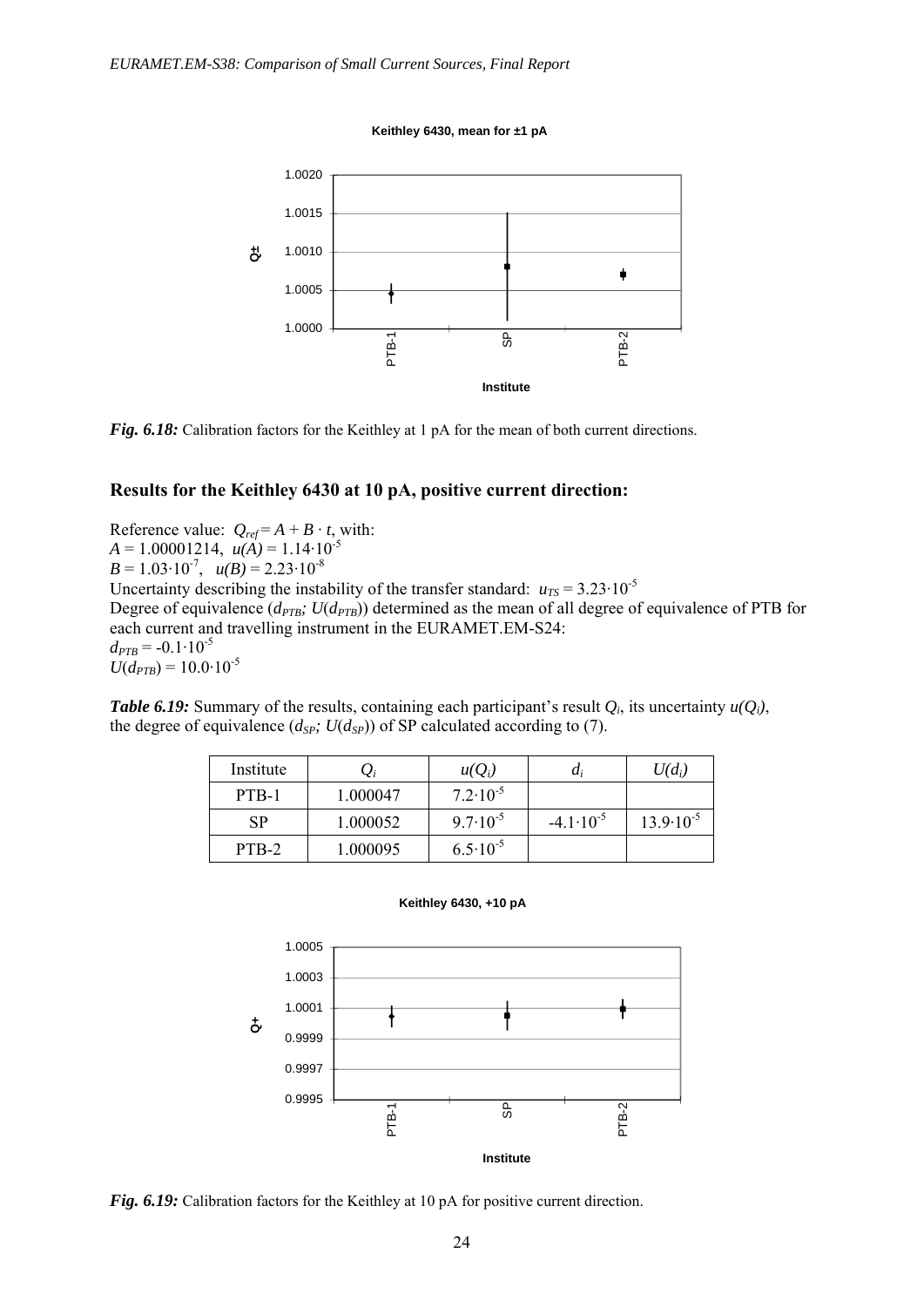### **Results for the Keithley 6430 at 10 pA, negative current direction:**

Reference value:  $Q_{ref} = A + B \cdot t$ , with:  $A = 0.99986889$ ,  $u(A) = 1.12 \cdot 10^{-5}$  $B = 1.03 \cdot 10^{-7}$ ,  $u(B) = 2.23 \cdot 10^{-8}$ Uncertainty describing the instability of the transfer standard:  $u_{TS} = 3.23 \cdot 10^{-5}$ Degree of equivalence  $(d_{PTB}; U(d_{PTB}))$  determined as the mean of all degree of equivalence of PTB for each current and travelling instrument in the EURAMET.EM-S24:  $d_{PTB} = -0.1 \cdot 10^{-5}$  $U(d_{PTB}) = 9.9 \cdot 10^{-5}$ 

*Table 6.20:* Summary of the results, containing each participant's result  $Q_i$ , its uncertainty  $u(Q_i)$ , the degree of equivalence  $(d_{SP}; U(d_{SP}))$  of SP calculated according to (7).

| Institute | $\mathcal{Q}_i$ | $u(Q_i)$            | $a_i$               | $U(d_i)$             |
|-----------|-----------------|---------------------|---------------------|----------------------|
| PTB-1     | 0.999927        | $7.2 \cdot 10^{-5}$ |                     |                      |
| <b>SP</b> | 0.999962        | $9.6 \cdot 10^{-5}$ | $0.2 \cdot 10^{-5}$ | $13.8 \cdot 10^{-5}$ |
| PTB-2     | 0.999966        | $6.5 \cdot 10^{-5}$ |                     |                      |





*Fig. 6.20:* Calibration factors for the Keithley at 10 pA for negative current direction.

### **Results for the Keithley 6430 at 10 pA, mean of both current directions:**

Reference value:  $Q_{ref} = A + B \cdot t$ , with:  $A = 0.99994378$ ,  $u(A) = 1.12 \cdot 10^{-5}$  $B = 1.03 \cdot 10^{-7}$ ,  $u(B) = 2.23 \cdot 10^{-8}$ Uncertainty describing the instability of the transfer standard:  $u_{TS} = 3.23 \cdot 10^{-5}$ Degree of equivalence  $(d_{PTB}; U(d_{PTB}))$  determined as the mean of all degree of equivalence of PTB for each current and travelling instrument in the EURAMET.EM-S24:  $d_{PTB} = -0.1 \cdot 10^{-5}$  $U(d_{PTB}) = 9.9 \cdot 10^{-5}$ 

*Table 6.21:* Summary of the results, containing each participant's result  $Q_i$ , its uncertainty  $u(Q_i)$ , the degree of equivalence  $(d_{SP}; U(d_{SP}))$  of SP calculated according to (7).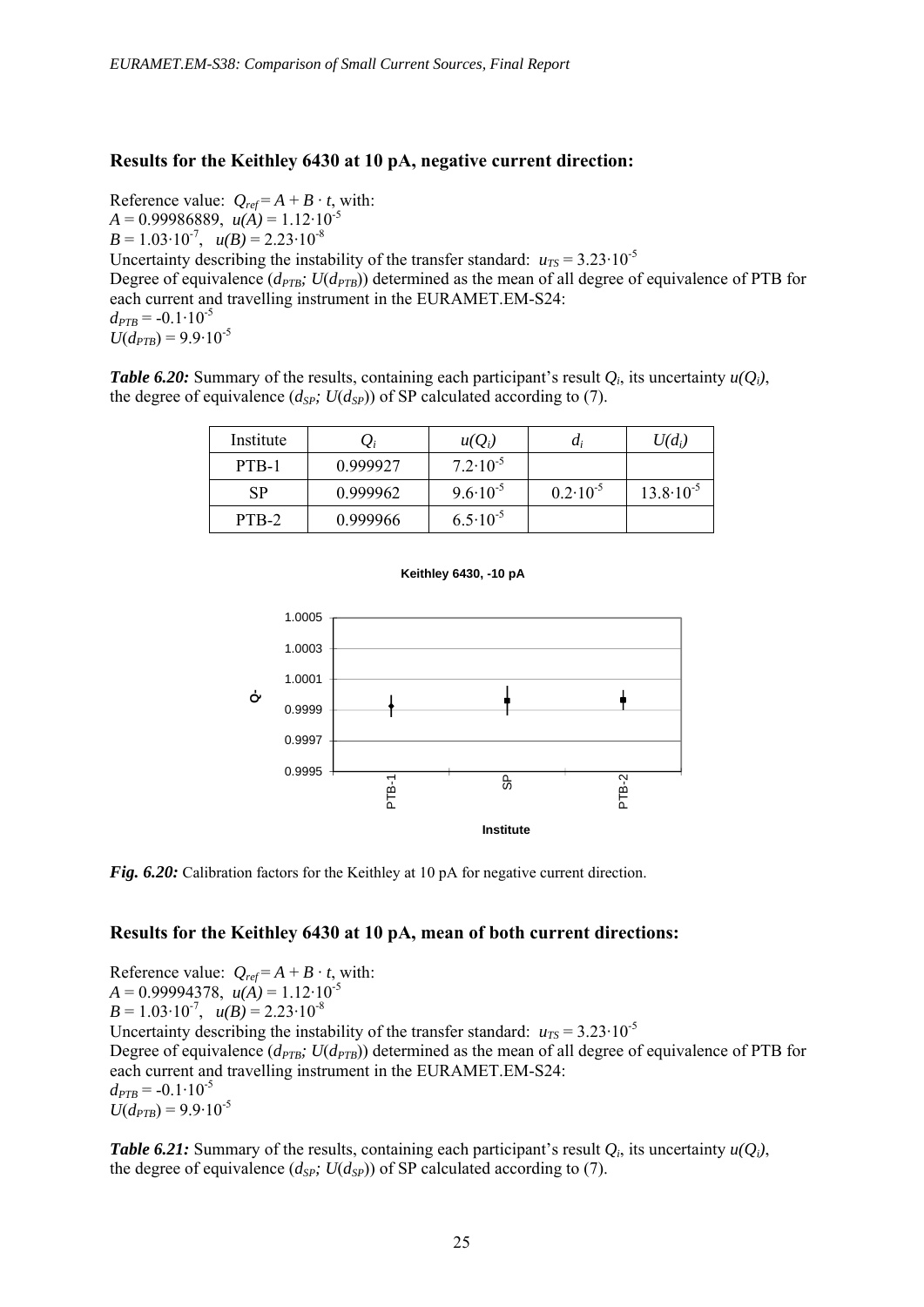| Institute | $\mathcal{Q}_i$ | $u(Q_i)$            | $a_i$                | $U(d_i)$             |
|-----------|-----------------|---------------------|----------------------|----------------------|
| PTB-1     | 0.999987        | $7.2 \cdot 10^{-5}$ |                      |                      |
| <b>SP</b> | 1.000007        | $9.6 \cdot 10^{-5}$ | $-2.2 \cdot 10^{-5}$ | $13.8 \cdot 10^{-5}$ |
| PTB-2     | 1.000031        | $6.5 \cdot 10^{-5}$ |                      |                      |

**Keithley 6430, mean for ±10 pA**



*Fig. 6.21:* Calibration factors for the Keithley at 10 pA for the mean of both current directions.

### **Results for the Keithley 6430 at 100 pA, positive current direction:**

Reference value:  $Q_{ref} = A + B \cdot t$ , with:  $A = 1.00025007$ ,  $u(A) = 7.33 \cdot 10^{-6}$  $B = 6.94 \cdot 10^{-8}$ ,  $u(B) = 7.45 \cdot 10^{-9}$ Uncertainty describing the instability of the transfer standard:  $u_{TS} = 2.67 \cdot 10^{-5}$ Degree of equivalence ( $d_{PTB}$ ;  $U(d_{PTB})$ ) determined as the mean of all degree of equivalence of PTB for each current and travelling instrument in the EURAMET.EM-S24:  $d_{PTB} = -0.3 \cdot 10^{-5}$  $U(d_{PTB}) = 5.8 \cdot 10^{-5}$ 

*Table 6.22:* Summary of the results, containing each participant's result  $Q_i$ , its uncertainty  $u(Q_i)$ , the degree of equivalence  $(d_{SP}; U(d_{SP}))$  of SP calculated according to (7).

| Institute | $\mathcal{L}_i$ | $u(Q_i)$            | u;                   | $U(d_i)$            |
|-----------|-----------------|---------------------|----------------------|---------------------|
| PTB-1     | 1.000270        | $2.4 \cdot 10^{-5}$ |                      |                     |
| <b>SP</b> | 1.000290        | $5.5 \cdot 10^{-5}$ | $-3.0 \cdot 10^{-5}$ | $8.2 \cdot 10^{-5}$ |
| PTB-2     | 1.000341        | $2.4 \cdot 10^{-5}$ |                      |                     |

26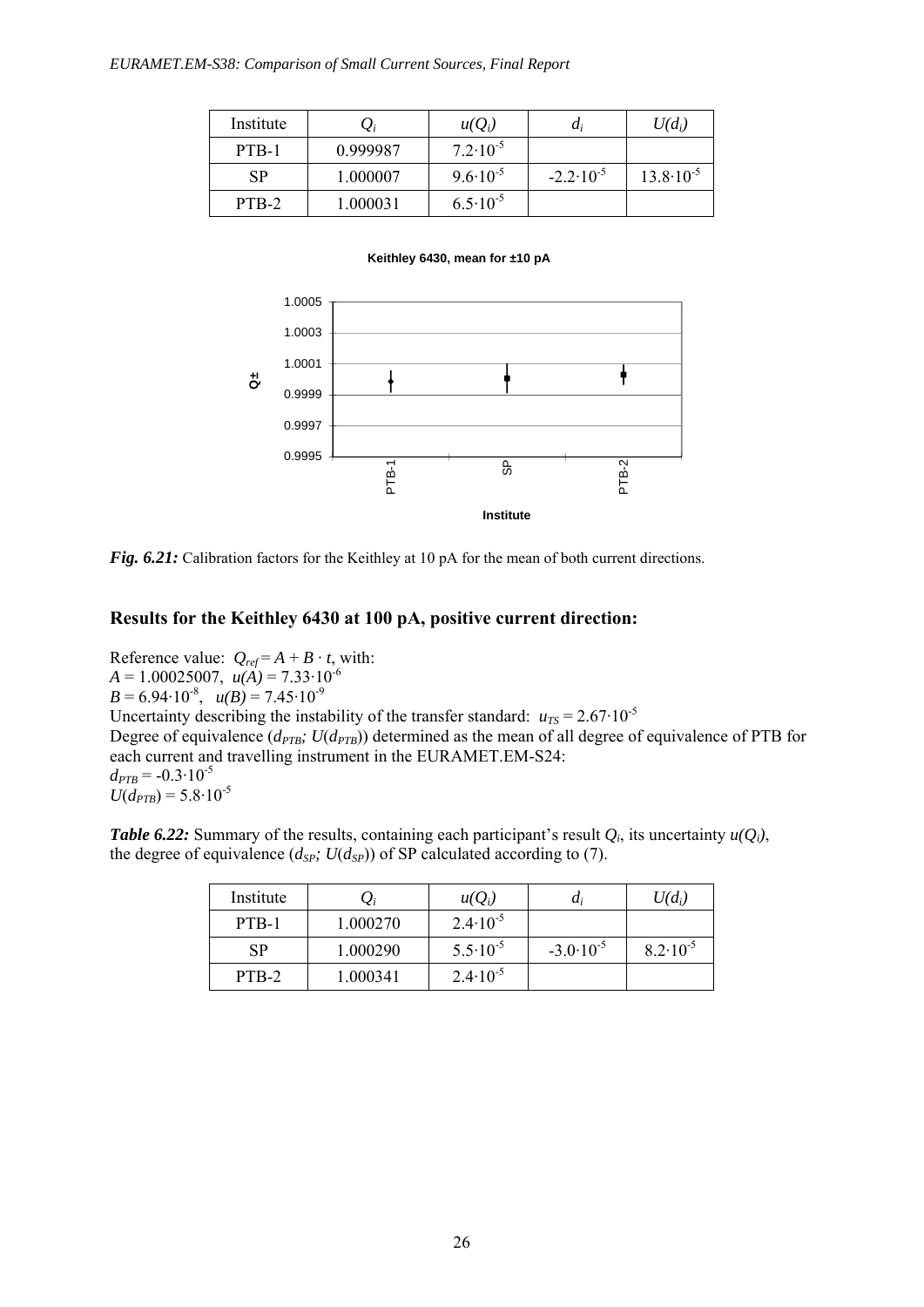**Keithley 6430, +100 pA**



*Fig. 6.22:* Calibration factors for the Keithley at 100 pA for positive current direction.

### **Results for the Keithley 6430 at 100 pA, negative current direction:**

Reference value:  $Q_{ref} = A + B \cdot t$ , with:  $A = 1.00026826$ ,  $u(A) = 7.35 \cdot 10^{-6}$  $B = 6.94 \cdot 10^{-8}$ ,  $u(B) = 7.45 \cdot 10^{-9}$ Uncertainty describing the instability of the transfer standard:  $u_{TS} = 2.67 \cdot 10^{-5}$ Degree of equivalence  $(d_{PTB}; U(d_{PTB}))$  determined as the mean of all degree of equivalence of PTB for each current and travelling instrument in the EURAMET.EM-S24:  $d_{PTB} = -1.4 \cdot 10^{-5}$  $U(d_{PTB}) = 5.7 \cdot 10^{-5}$ 

*Table 6.23:* Summary of the results, containing each participant's result  $Q_i$ , its uncertainty  $u(Q_i)$ , the degree of equivalence  $(d_{SP}; U(d_{SP}))$  of SP calculated according to (7).

| Institute | $\mathcal{Q}_i$ | $u(Q_i)$            | $a_i$                | $U(d_i)$            |
|-----------|-----------------|---------------------|----------------------|---------------------|
| PTB-1     | 1.000301        | $2.4 \cdot 10^{-5}$ |                      |                     |
| <b>SP</b> | 1.000308        | $5.5 \cdot 10^{-5}$ | $-4.4 \cdot 10^{-5}$ | $8.2 \cdot 10^{-5}$ |
| PTB-2     | 1.000357        | $2.4 \cdot 10^{-5}$ |                      |                     |





*Fig. 6.23:* Calibration factors for the Keithley at 100 pA for negative current direction.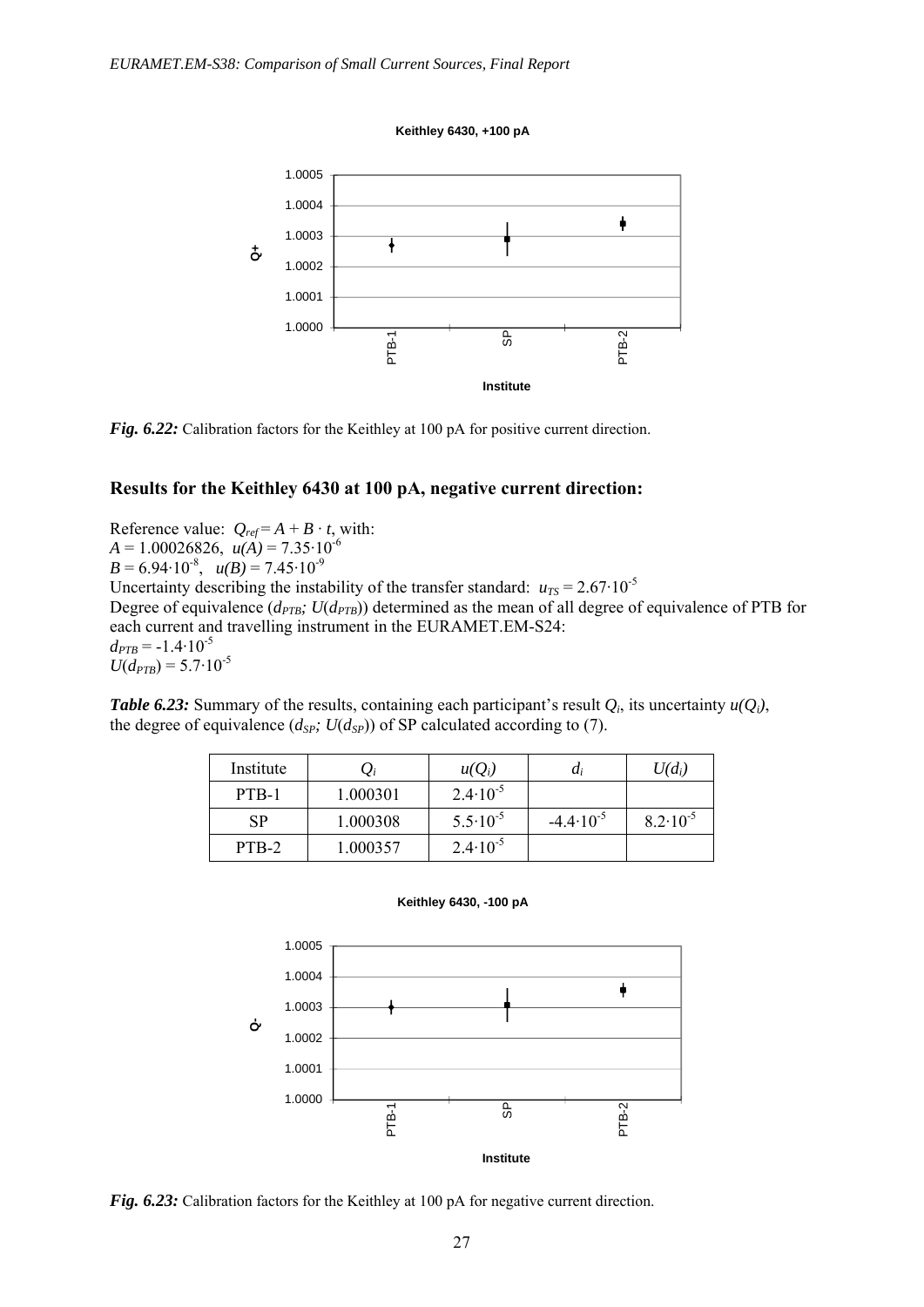## **Results for the Keithley 6430 at 100 pA, mean of both current directions:**

Reference value:  $Q_{ref} = A + B \cdot t$ , with:  $A = 1.00025761$ ,  $u(A) = 7.31 \cdot 10^{-6}$  $B = 6.94 \cdot 10^{-8}$ ,  $u(B) = 7.45 \cdot 10^{-9}$ Uncertainty describing the instability of the transfer standard:  $u_{TS} = 2.67 \cdot 10^{-5}$ Degree of equivalence  $(d_{PTB}; U(d_{PTB}))$  determined as the mean of all degree of equivalence of PTB for each current and travelling instrument in the EURAMET.EM-S24:  $d_{PTB} = -0.7 \cdot 10^{-5}$  $U(d_{PTB}) = 5.7 \cdot 10^{-5}$ 

*Table 6.24:* Summary of the results, containing each participant's result  $Q_i$ , its uncertainty  $u(Q_i)$ , the degree of equivalence  $(d_{SP}; U(d_{SP}))$  of SP calculated according to (7).

| Institute |          | $u(Q_i)$            | $a_i$                | $U(d_i)$            |
|-----------|----------|---------------------|----------------------|---------------------|
| PTB-1     | 1.000286 | $2.4 \cdot 10^{-5}$ |                      |                     |
| <b>SP</b> | 1.000299 | $5.5 \cdot 10^{-5}$ | $-3.5 \cdot 10^{-5}$ | $8.2 \cdot 10^{-5}$ |
| PTB-2     | 1.000349 | $2.4 \cdot 10^{-5}$ |                      |                     |



**Keithley 6430, mean for ±100 pA**

*Fig. 6.24:* Calibration factors for the Keithley at 100 pA for the mean of both current directions.

## **7. Withdrawals or changes of results**

There were no withdrawals or changes of results.

## **8. Summary and conclusions**

A bilateral comparison has been made between SP and PTB, pilot laboratory, in the field of small DC currents below 1 nA. The technical protocol was similar to the one used in the supplementary comparison EURAMET.EM-S24. The aim of the comparison was to evaluate the capability of SP to traceably calibrate picoammeters. For that purpose, two different commercial picoammeters were used as travelling instruments. They were calibrated at current values of  $\pm 100$  fA,  $\pm 1$  pA,  $\pm 10$  pA and  $\pm 100$ pA. The agreement between the participants was good.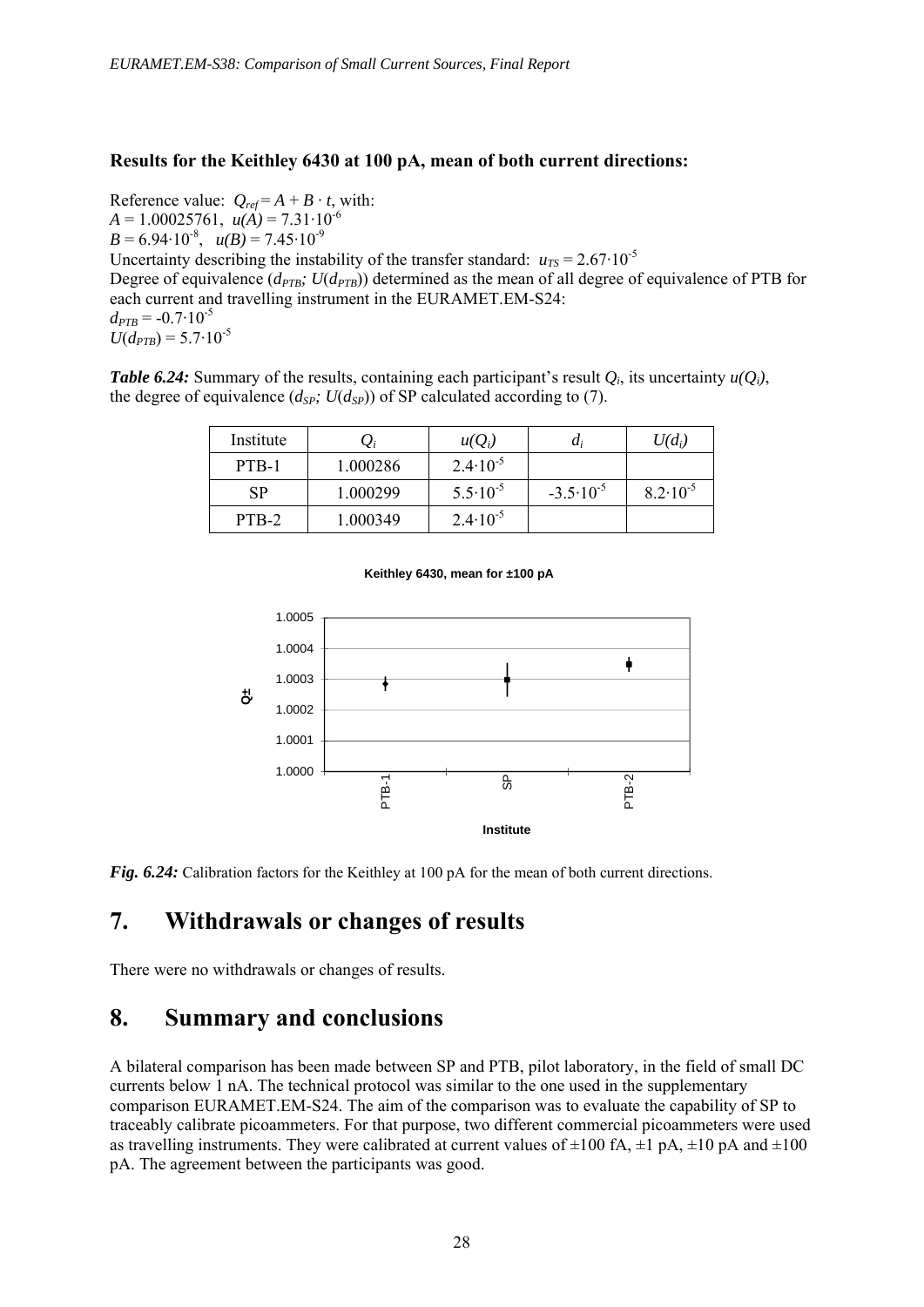## **9. References**

- [1] G-D Willenberg, EUROMET.EM-S24: *Supplementary comparison of small current sources*, Metrologia **50** (2013)
- [2] S. P. Giblin, G.-D. Willenberg, and N. E. Fletcher, *Frequency dependence of gas-dielectric capacitors used in sub-nA-reference current generators*, Conference Digest, CPEM 2010 (Daejeon, Korea, 13 - 18 June, 2010), 218-219.
- [3] H. E. van den Brom, P. de la Court, and G. Rietveld, *Accurate subpicoampere current source based on a differentiating capacitor with software-controlled nonlinearity compensation*, IEEE Trans. Instrum. Meas. **54** (2005) 554-558.
- [4] G.-D. Willenberg, H. N. Tauscher, and P. Warnecke, *A traceable precision current source for currents between 100 aA and 10 pA*, IEEE Trans. Instrum. Meas. **52** (2003) 436-439.
- [5] G.-D. Willenberg and H. N. Tauscher, *Novel digital voltage ramp generator for use in precision current sources in the picoampere range*, IEEE Trans. Instrum. Meas. **58** (2009) 756-760.
- [6] T. Bergsten, K.-E. Rydler, O. Gunnarsson, G. Eklund and V. Tarasso and, A precision current source using Δ-Σ modulation, IEEE Trans. Instrum. Meas. 60 (2011) 2341-2346.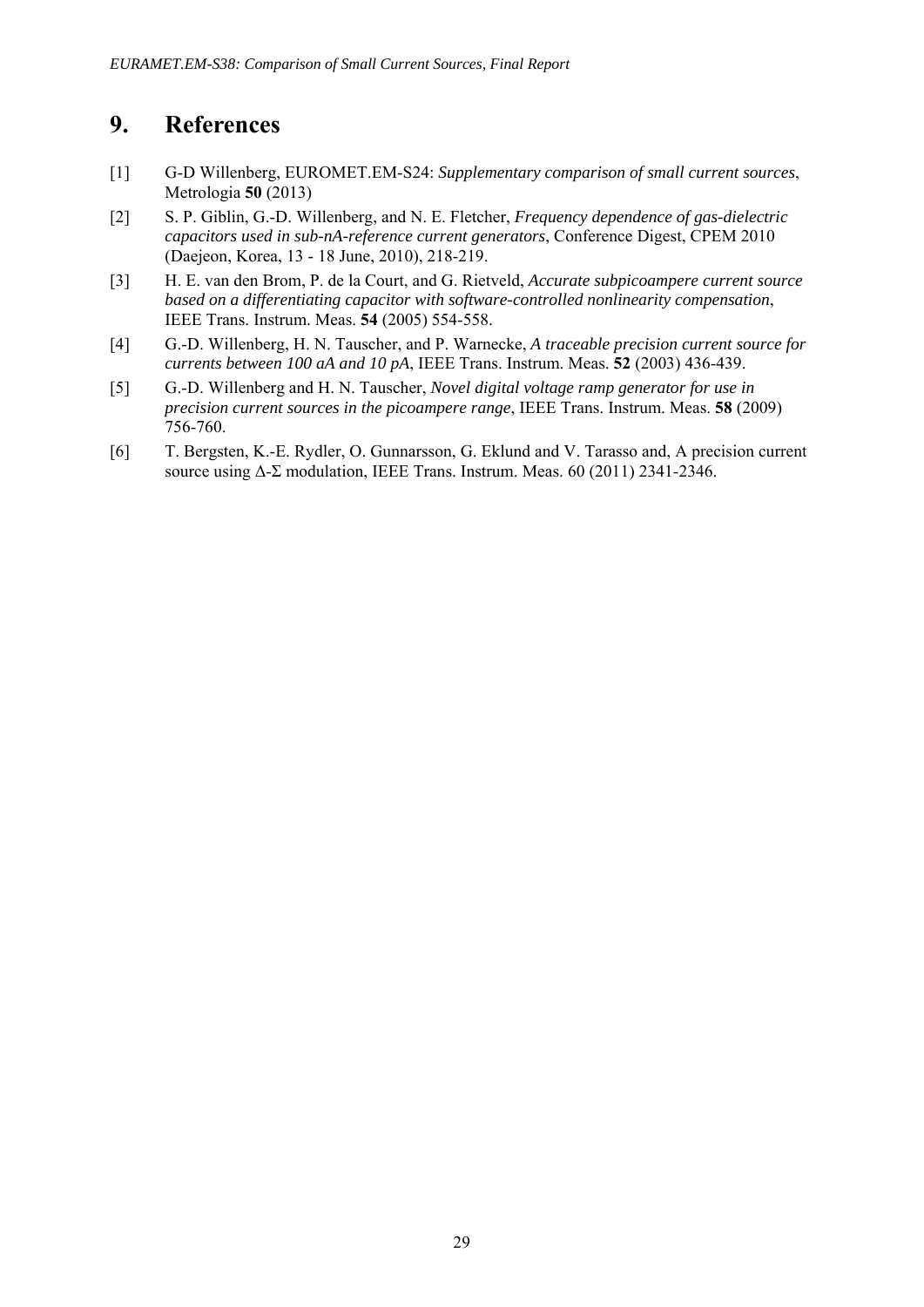## *EURAMET.EM-S38: Comparison of Small Current Sources, Final Report*

# **Appendix A: Results of the participants in chronological order**

#### **PTB-1**

| <b>Nominal</b><br><b>Current</b> | <b>Date</b> | Temp.       | U<br>(Temp) | Press. | U<br>(Press)   | Humid. | U<br>(Humid) | <b>Current</b> | Range      | Reading       | Q        | u(Q),<br>$k=1$ | eff.<br><b>DOF</b> | k   | $U=$ k*u(Q) |
|----------------------------------|-------------|-------------|-------------|--------|----------------|--------|--------------|----------------|------------|---------------|----------|----------------|--------------------|-----|-------------|
| A                                |             | $^{\circ}C$ | °C          | hPa    | hPa            | % R.H. | % R.H.       | A              | A          | Α             |          |                |                    |     |             |
| K6430                            |             |             |             |        |                |        |              |                |            |               |          |                |                    |     |             |
| 1,00E-13                         | 2010-01-11  | 22,9        | 0,5         | 1005   | $\overline{c}$ | 30,6   | $\mathbf{1}$ | 9,6843E-14     | 1,0E-12    | 9,6864E-14    | 1,000216 | 3,9E-04        | 41                 | 2,1 | 8,0E-04     |
| $-1,00E-13$                      | 2010-01-11  | 22,9        | 0,5         | 1005   | 2              | 30,6   | $\mathbf 1$  | $-9,5453E-14$  | ,0E-12     | $-9,5533E-14$ | 1,000836 | 2,9E-04        | 43                 | 2,1 | 5,9E-04     |
| 1,00E-12                         | 2010-01-11  | 22,9        | 0,5         | 1005   | $\overline{c}$ | 30,6   | 1            | 9,6724E-13     | 1,0E-12    | 9,6767E-13    | 1,000448 | 6,4E-05        | 269                | 2,0 | 1,3E-04     |
| $-1,00E-12$                      | 2010-01-11  | 22,9        | 0.5         | 1005   | 2              | 30,6   | 1            | -9,5336E-13    | 1,0E-12    | $-9,5381E-13$ | 1,000468 | 6,6E-05        | 237                | 2,0 | 1,3E-04     |
| 1,00E-11                         | 2010-01-06  | 22,9        | 0,5         | 991    | $\overline{c}$ | 41,1   | 1            | 9,6724E-12     | 1,0E-11    | 9,6729E-12    | 1,000047 | 3,6E-05        | 1156               | 2,0 | 7,2E-05     |
| $-1,00E-11$                      | 2010-01-06  | 22,9        | 0,5         | 991    | $\overline{c}$ | 41,1   | $\mathbf{1}$ | -9,5340E-12    | 1,0E-11    | $-9,5333E-12$ | 0,999927 | 3,6E-05        | 1814               | 2,0 | 7,2E-05     |
| 1,00E-10                         | 2010-01-07  | 22,8        | 0.5         | 1007   | $\overline{c}$ | 34,2   | 1            | 9,7019E-11     | $1,0E-10$  | 9,7045E-11    | 1,000270 | 1,2E-05        | inf                | 2,0 | 2,4E-05     |
| $-1,00E-10$                      | 2010-01-07  | 22,8        | 0,5         | 1007   | 2              | 34,2   |              | $-9,5681E-11$  | $.0E-10$   | $-9,5710E-11$ | 1,000301 | 1,2E-05        | inf                | 2,0 | 2,4E-05     |
| <b>Unidos E</b>                  |             |             |             |        |                |        |              |                |            |               |          |                |                    |     |             |
| 1,00E-13                         | 2010-01-13  | 22,9        | 0,5         | 998    | $\overline{c}$ | 29,1   | 1            | 9,6847E-14     | LOW        | 9,6930E-14    | 1,000859 | 2,1E-04        | 95                 | 2,0 | 3,5E-04     |
| $-1,00E-13$                      | 2010-01-13  | 22,9        | 0,5         | 998    | 2              | 29,1   | 1            | -9,5436E-14    | LOW        | $-9,5623E-14$ | 1,001964 | 2,4E-04        | 90                 | 2,0 | 3,5E-04     |
| 1,00E-12                         | 2010-01-15  | 22,9        | 0,5         | 1010   | 2              | 37,1   | 1            | 9,6738E-13     | LOW        | 9,6795E-13    | 1,000590 | 7,0E-05        | 597                | 2,0 | 1,4E-04     |
| $-1,00E-12$                      | 2010-01-15  | 22,9        | 0,5         | 1010   | 2              | 37,1   | $\mathbf{1}$ | $-9.5332E-13$  | LOW        | $-9,5471E-13$ | 1,001461 | 6,9E-05        | 691                | 2,0 | 1,4E-04     |
| 1,00E-11                         | 2010-01-15  | 23,4        | 0.5         | 1005   | $\overline{2}$ | 26,6   | $\mathbf{1}$ | 9,6737E-12     | <b>LOW</b> | 9,6784E-12    | 1,000481 | 1,7E-04        | inf                | 2,0 | 3,4E-04     |
| $-1,00E-11$                      | 2010-01-15  | 23,4        | 0.5         | 1005   | $\overline{c}$ | 26,6   | $\mathbf{1}$ | $-9,5337E-12$  | LOW        | $-9.5449E-12$ | 1.001172 | 1,7E-04        | inf                | 2,0 | 3,4E-04     |
| 1,00E-10                         | 2010-01-21  | 23,2        | 0,5         | 1012   | 2              | 17,3   | 1            | 9.7055E-11     | <b>LOW</b> | 9,7112E-11    | 1,000584 | 1,7E-04        | inf                | 2,0 | 3,3E-04     |
| $-1,00E-10$                      | 2010-01-21  | 23,2        | 0,5         | 1012   | $\overline{2}$ | 17,3   | 1            | $-9,5673E-11$  | LOW        | $-9,5742E-11$ | 1,000726 | 1,7E-04        | inf                | 2,0 | 3,3E-04     |
| mean                             |             | 23,0        |             | 1004   |                | 30,8   |              |                |            |               |          |                |                    |     |             |
| first day                        | 2010-01-06  |             |             |        |                |        |              |                |            |               |          |                |                    |     |             |
| last day                         | 2010-01-21  |             |             |        |                |        |              |                |            |               |          |                |                    |     |             |

Median date of

meas. 2010-01-13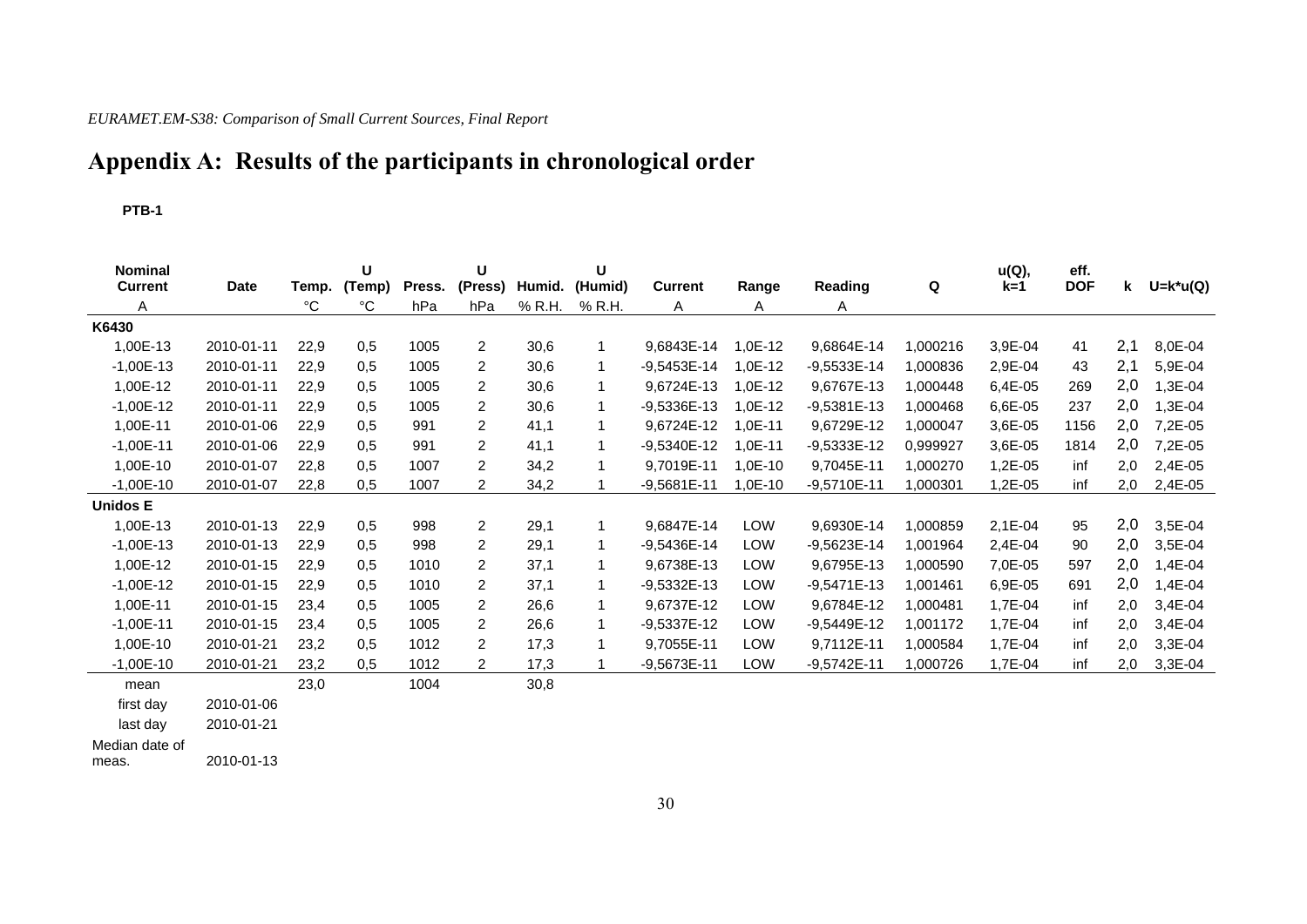## *EURAMET.EM-S38: Comparison of Small Current Sources, Final Report*

#### **SP**

| <b>Nominal</b><br><b>Current</b> | <b>Date</b> | Temp. | U<br>(Temp) | Press. | U<br>(Press) | Humid. | U<br>(Humid) | <b>Current</b> | Range     | Reading       | Q        | u(Q),<br>$k=1$ | eff.<br><b>DOF</b> | k   | $U=$ k*u(Q) |
|----------------------------------|-------------|-------|-------------|--------|--------------|--------|--------------|----------------|-----------|---------------|----------|----------------|--------------------|-----|-------------|
| A                                |             | °C    | °C          | hPa    | hPa          | % R.H. | % R.H.       | A              | A         | A             |          |                |                    |     |             |
| K6430                            |             |       |             |        |              |        |              |                |           |               |          |                |                    |     |             |
| 1,00E-13                         | 2010-03-11  | 22,4  | 0,5         | 990    | 5            | 45,0   | 5            | 9,5000E-14     | 1,0E-12   | 9,5247E-14    | 1,002600 | 4,0E-03        | 54                 | 2,0 | 8,2E-03     |
| $-1,00E-13$                      | 2010-03-11  | 22,4  | 0,5         | 990    | 5            | 45,0   | 5            | $-9,5000E-14$  | 1,0E-12   | $-9,4867E-14$ | 0.998600 | 4,0E-03        | 51                 | 2,0 | 8,2E-03     |
| 1,00E-12                         | 2010-03-06  | 22,4  | 0,5         | 990    | 5            | 45,0   | 5            | 9,5000E-13     | 1,0E-12   | 9,5093E-13    | 1,000980 | 3,5E-04        | 111                | 2,0 | 7,1E-04     |
| $-1,00E-12$                      | 2010-03-06  | 22,4  | 0.5         | 990    | 5            | 45,0   | 5            | -9,5000E-13    | 1,0E-12   | $-9,5061E-13$ | 1,000640 | 3,5E-04        | 112                | 2,0 | 7,1E-04     |
| 1,00E-11                         | 2010-03-16  | 22,8  | 0,5         | 996    | 5            | 45,0   | 5            | 9,5000E-12     | $1,0E-11$ | 9,5005E-12    | 1,000052 | 4,3E-05        | 11                 | 2,3 | 9,7E-05     |
| $-1,00E-11$                      | 2010-03-16  | 22,8  | 0,5         | 996    | 5            | 45,0   | 5            | -9,5000E-12    | $1,0E-11$ | -9,4996E-12   | 0,999962 | 4,3E-05        | 12                 | 2,2 | 9,6E-05     |
| 1,00E-10                         | 2010-03-22  | 22,4  | 0,5         | 995    | 5            | 47,0   | 5            | 9,5000E-11     | $1,0E-10$ | 9,5028E-11    | 1,000290 | 2,6E-05        | 21                 | 2,1 | 5,5E-05     |
| $-1,00E-10$                      | 2010-03-22  | 22,4  | 0,5         | 995    | 5            | 47,0   | 5            | -9,5000E-11    | $1,0E-10$ | $-9,5029E-11$ | 1,000308 | 2,6E-05        | 22                 | 2,1 | 5,5E-05     |
| <b>Unidos E</b>                  |             |       |             |        |              |        |              |                |           |               |          |                |                    |     |             |
| 1,00E-13                         | 2010-03-15  | 22,5  | 0,5         | 983    | 5            | 46,0   | 5            | 9,5000E-14     | LOW       | 9,5266E-14    | 1,002800 | 3,3E-03        | 106                | 2,0 | 6,7E-03     |
| $-1,00E-13$                      | 2010-03-15  | 22,5  | 0,5         | 983    | 5            | 46,0   | 5            | -9,5000E-13    | LOW       | $-9,4962E-13$ | 0,999600 | $3,3E-03$      | 106                | 2,0 | 6,7E-03     |
| 1,00E-12                         | 2010-03-15  | 22,5  | 0,5         | 985    | 5            | 44,0   | 5            | 9,5000E-11     | LOW       | 9,5071E-11    | 1,000750 | 5,0E-04        | 60                 | 2,0 | 1,0E-03     |
| $-1,00E-12$                      | 2010-03-15  | 22,5  | 0,5         | 985    | 5            | 44,0   | 5            | -9,5000E-13    | LOW       | $-9,5133E-13$ | 1.001400 | 5,0E-04        | 60                 | 2,0 | 1,0E-03     |
| 1,00E-11                         | 2010-03-17  | 22,4  | 0,5         | 995    | 5            | 45,0   | 5            | 9,5000E-12     | LOW       | 9,5009E-12    | 1,000093 | 3,0E-04        | 300                | 2,0 | 6,0E-04     |
| $-1,00E-11$                      | 2010-03-17  | 22,4  | 0,5         | 995    | 5            | 45,0   | 5            | -9,5000E-12    | LOW       | $-9,5142E-12$ | 1.001497 | 3,0E-04        | 300                | 2,0 | 6,0E-04     |
| 1,00E-10                         | 2010-03-17  | 22,4  | 0,5         | 996    | 5            | 44,0   | 5            | 9,5000E-11     | LOW       | 9,5061E-11    | 1,000637 | 2,9E-04        | 300                | 2,0 | 5,8E-04     |
| $-1,00E-10$                      | 2010-03-17  | 22,4  | 0.5         | 996    | 5            | 44,0   | 5            | $-9,5000E-11$  | LOW       | $-9,5054E-11$ | 1.000564 | 2,9E-04        | 300                | 2,0 | 5,8E-04     |
| mean                             |             | 22,5  |             | 991    |              | 45,1   |              |                |           |               |          |                |                    |     |             |
| first day                        | 2010-03-06  |       |             |        |              |        |              |                |           |               |          |                |                    |     |             |
| last dav                         | 2010-03-22  |       |             |        |              |        |              |                |           |               |          |                |                    |     |             |

Median date of

meas. 2010-03-14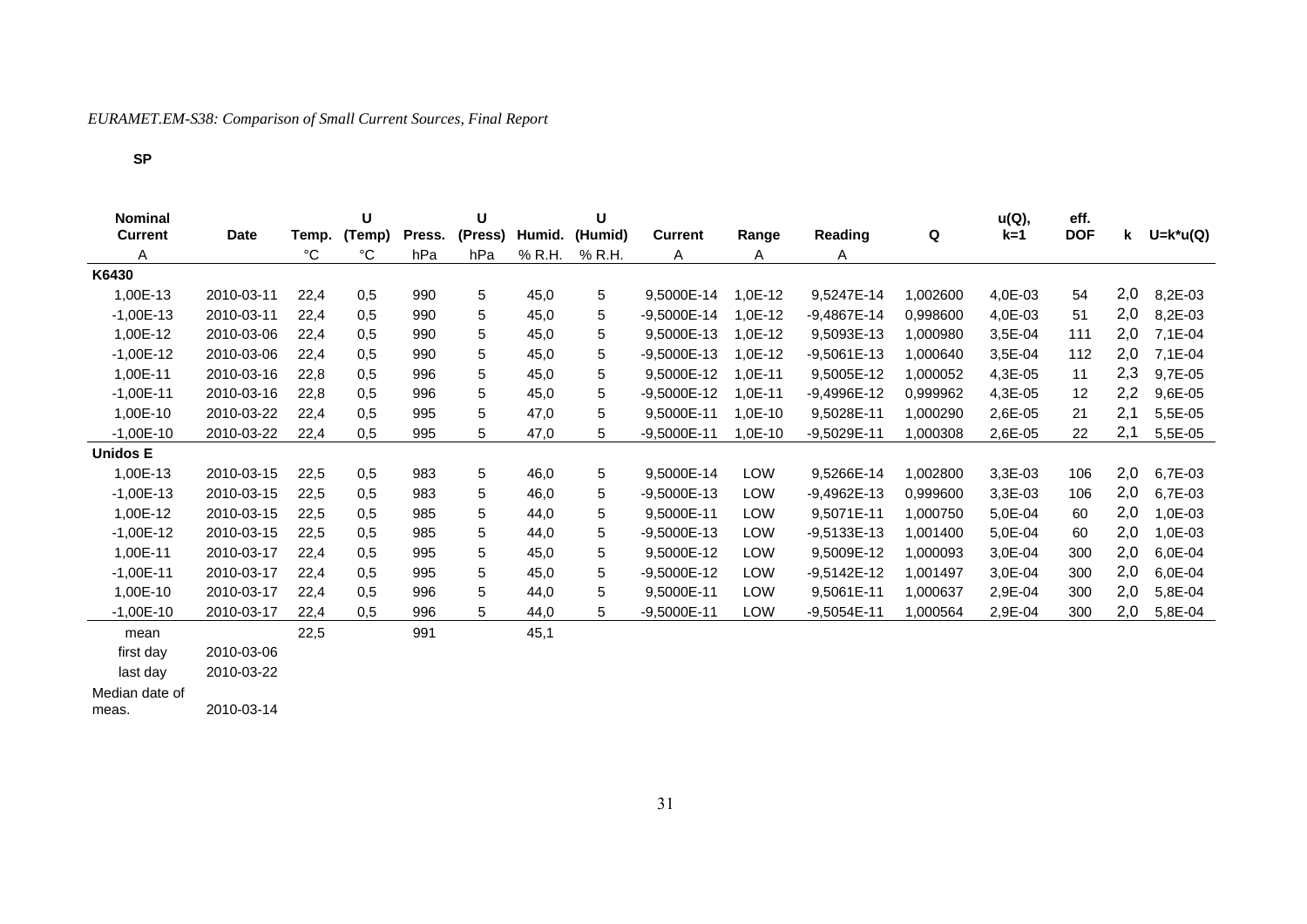## *EURAMET.EM-S38: Comparison of Small Current Sources, Final Report*

#### **PTB-2**

| <b>Nominal</b><br><b>Current</b> | <b>Date</b> | Temp. | U<br>(Temp) | Press. | U<br>(Press)   | Humid. | U<br>(Humid) | <b>Current</b> | Range     | Reading       | Q        | u(Q),<br>$k=1$ | eff.<br><b>DOF</b> | k.  | $U=$ k*u(Q) |
|----------------------------------|-------------|-------|-------------|--------|----------------|--------|--------------|----------------|-----------|---------------|----------|----------------|--------------------|-----|-------------|
| Α                                |             | °C    | °C          | hPa    | hPa            | % R.H. | % R.H.       | Α              | A         | A             |          |                |                    |     |             |
| K6430                            |             |       |             |        |                |        |              |                |           |               |          |                |                    |     |             |
| 1,00E-13                         | 2010-04-14  | 23,1  | 0,5         | 1006   | $\overline{c}$ | 28,7   | $\mathbf{1}$ | 9,4615E-14     | 1,0E-12   | 9,4675E-14    | 1,000631 | 2,1E-04        | 189                | 2,0 | 4,2E-04     |
| $-1,00E-13$                      | 2010-04-14  | 23,1  | 0,5         | 1006   | $\overline{c}$ | 28,7   | $\mathbf{1}$ | $-9,4615E-14$  | 1,0E-12   | $-9,4736E-14$ | 1,001284 | 2,1E-04        | 189                | 2,0 | 4,2E-04     |
| 1,00E-12                         | 2010-04-15  | 23,0  | 0.5         | 1007   | 2              | 24,0   | 1            | 9,4511E-13     | 1,0E-12   | 9,4589E-13    | 1,000827 | 4,0E-05        | 585                | 2,0 | 7,9E-05     |
| $-1,00E-12$                      | 2010-04-15  | 23,0  | 0,5         | 1007   | 2              | 24,0   | $\mathbf{1}$ | $-9,4511E-13$  | $1,0E-12$ | $-9,4567E-13$ | 1,000591 | 3,9E-05        | 606                | 2,0 | 7,9E-05     |
| 1,00E-11                         | 2010-04-13  | 22,9  | 0,5         | 1009   | 2              | 27,6   | $\mathbf 1$  | 9,4510E-12     | $1,0E-11$ | 9,4519E-12    | 1,000095 | $3,3E-05$      | inf                | 2   | 6,5E-05     |
| $-1,00E-11$                      | 2010-04-13  | 22,9  | 0,5         | 1009   | 2              | 27,6   | $\mathbf{1}$ | $-9,4511E-12$  | $1,0E-11$ | $-9,4508E-12$ | 0,999966 | $3,3E-05$      | inf                |     | 6,5E-05     |
| 1,00E-10                         | 2010-04-12  | 23,0  | 0,5         | 1012   | $\overline{c}$ | 28,2   | $\mathbf{1}$ | $-9,4536E-11$  | $1,0E-10$ | $-9,4568E-11$ | 1,000341 | 1,2E-05        | inf                | 2   | 2,4E-05     |
| $-1,00E-10$                      | 2010-04-12  | 23,0  | 0,5         | 1012   | $\overline{c}$ | 28,2   |              | 9,4535E-11     | $1,0E-10$ | 9,4569E-11    | 1,000357 | 1,2E-05        | inf                | 2   | 2,4E-05     |
| <b>Unidos E</b>                  |             |       |             |        |                |        |              |                |           |               |          |                |                    |     |             |
| 1,00E-13                         | 2010-04-15  | 23,0  | 0.5         | 1007   | $\overline{2}$ | 24,0   | 1            | 9,4615E-14     | LOW       | 9,4698E-14    | 1,000880 | 2,2E-04        | 94                 | 2,0 | 4,4E-04     |
| $-1,00E-13$                      | 2010-04-15  | 23,0  | 0,5         | 1007   | 2              | 24,0   | $\mathbf{1}$ | $-9,4615E-14$  | LOW       | $-9,4768E-14$ | 1,001620 | 2,2E-04        | 93                 | 2,0 | 4,5E-04     |
| 1,00E-12                         | 2010-04-14  | 23,1  | 0,5         | 1006   | 2              | 28,7   | $\mathbf{1}$ | 9,4511E-13     | LOW       | 9,4548E-13    | 1,000396 | 6,3E-05        | 7205               | 2,0 | 1,3E-04     |
| $-1,00E-12$                      | 2010-04-14  | 23,1  | 0,5         | 1006   | 2              | 28,7   | $\mathbf{1}$ | $-9,4511E-13$  | LOW       | $-9,4630E-13$ | 1,001259 | 6,3E-05        | 7069               | 2,0 | 1,3E-04     |
| 1,00E-11                         | 2010-04-13  | 22,9  | 0,5         | 1009   | 2              | 27,6   | 1            | 9.4510E-12     | LOW       | 9,4519E-12    | 1,000090 | 1,7E-04        | inf                | 2   | 3,4E-04     |
| $-1,00E-11$                      | 2010-04-13  | 22,9  | 0,5         | 1009   | $\overline{c}$ | 27,6   | 1            | $-9.4511E-12$  | LOW       | $-9,4644E-12$ | 1.001406 | 1,7E-04        | inf                | 2   | 3,4E-04     |
| 1,00E-10                         | 2010-04-12  | 23,0  | 0.5         | 1012   | $\overline{c}$ | 28,2   | 1            | 9,4535E-11     | LOW       | 9,4595E-11    | 1,000636 | 1,7E-04        | inf                | 2   | 3,5E-04     |
| $-1,00E-10$                      | 2010-04-12  | 23,0  | 0,5         | 1012   | $\overline{2}$ | 28,2   | 1            | $-9,4536E-11$  | LOW       | $-9,4596E-11$ | 1,000636 | 1,7E-04        | inf                | 2   | 3,5E-04     |
| mean                             |             | 23,0  |             | 1009   |                | 27,1   |              |                |           |               |          |                |                    |     |             |
| first day                        | 2010-04-12  |       |             |        |                |        |              |                |           |               |          |                |                    |     |             |
| last dav                         | 2010-04-15  |       |             |        |                |        |              |                |           |               |          |                |                    |     |             |

Median date of

meas. 2010-04-13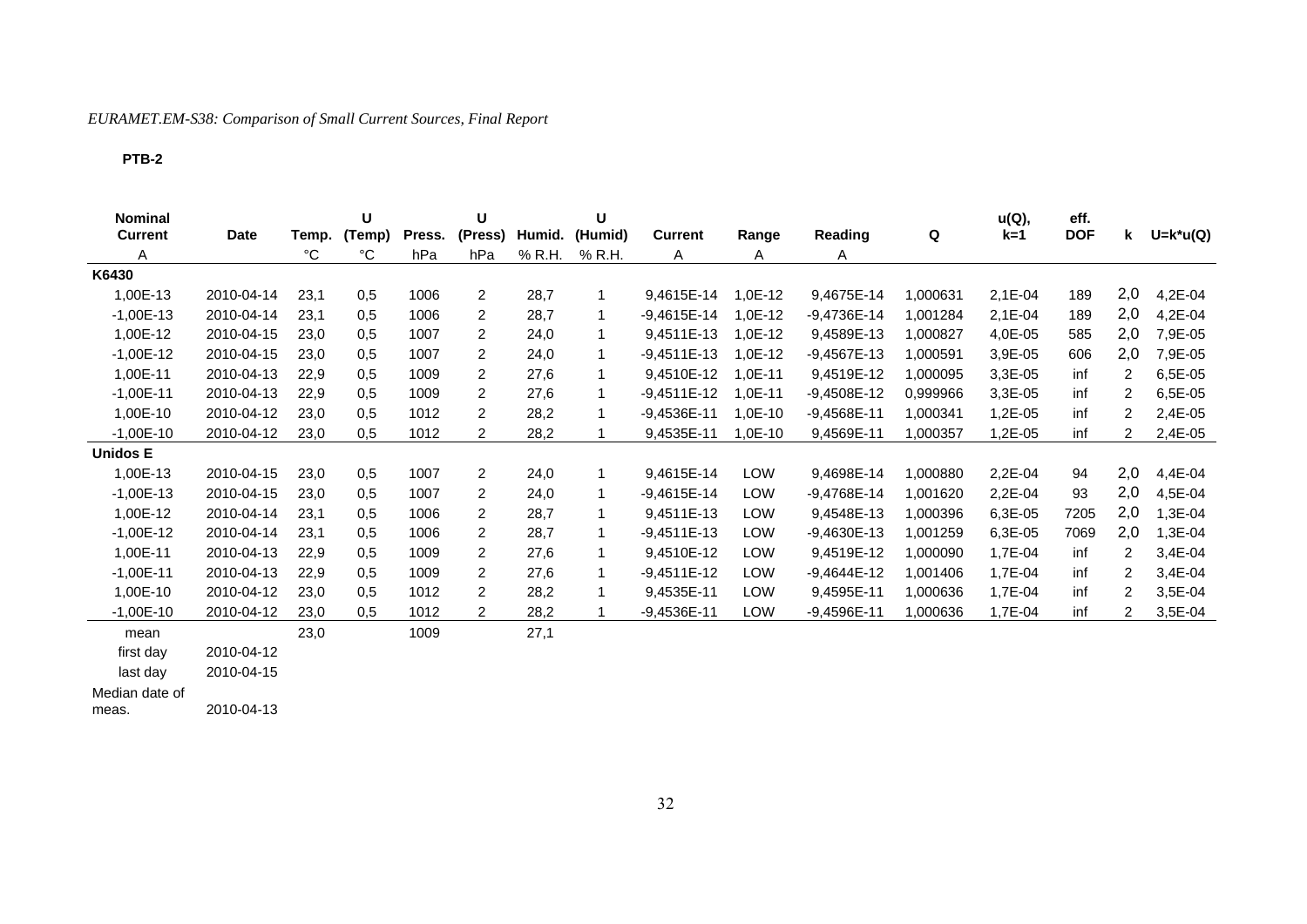# **Appendix B: Uncertainty budgets of the participants**

It is clear, that in this report it is impossible to present all uncertainty budgets. Instead, for each participant only two error budgets will be presented, namely those for the Keithley 6430 at the current values +100 fA and +100 pA. This choice was made because these current values are at the extremes and because the Keithley 6430 was the more stable instrument causing fewer problems (see also Section 3.5).

## **Uncertainty budgets of PTB (pilot institute)**

The uncertainty budgets were calculated using the following model equation:

$$
Q_{\pm} = \frac{k_{a1} + k_{a2} + k_{a3}}{k_{\text{Cacdc}} + k_{\text{c}} + k_{us} + k_{ul} + k_{t}} \cdot \overline{Q}_{\pm}
$$

where eight "*k*" parameters with values equal to one are introduced in order to describe the different sources of type B uncertainties:

| $k_{\rm a1}$       | describes the limited resolution of the transfer instrument in the zero-phase before the<br>current phase.    |
|--------------------|---------------------------------------------------------------------------------------------------------------|
| $k_{a2}$           | describes the limited resolution of the transfer instrument in the current phase.                             |
| $k_{a3}$           | describes the limited resolution of the transfer instrument in the zero-phase following<br>the current phase. |
| $k_{\rm C}$        | describes the uncertainty of the capacitance.                                                                 |
| $k_{\text{Cacdc}}$ | describes the uncertainty of the capacitance due to ac-dc differences.                                        |
| $k_{\rm us}$       | describes the short-term uncertainty of the DMM.                                                              |
| $k_{\rm ul}$       | describes the long-term uncertainty of the DMM.                                                               |
| $k_{\rm t}$        | describes the timing uncertainty of the slope measurement.                                                    |

Generally,  $k_{a1}$  and  $k_{a3}$  are identical.  $k_{a1}$ ,  $k_{a2}$  and  $k_{a3}$  are negligible for the Keithley 6430 while the limited resolution and the "locking effect" of the Unidos E were taken into account by using the onesigma-uncertainties given in the following table:

| Current:                | 100 fA              | 1 pA                | 10 pA               | $100\text{ pA}$     |
|-------------------------|---------------------|---------------------|---------------------|---------------------|
| $u(k_{a1}) = u(k_{a3})$ | $1.5 \cdot 10^{-5}$ | $1.5 \cdot 10^{-6}$ | $1.5 \cdot 10^{-7}$ | $1.5 \cdot 10^{-8}$ |
| $u(k_{a2})$             | $3.0 \cdot 10^{-5}$ | $3.0 \cdot 10^{-5}$ | $1.6 \cdot 10^{-4}$ | $1.6 \cdot 10^{-4}$ |

In the following, only two uncertainty budgets are presented, namely those for the last one of the eleven regular PTB runs ("PTB-11").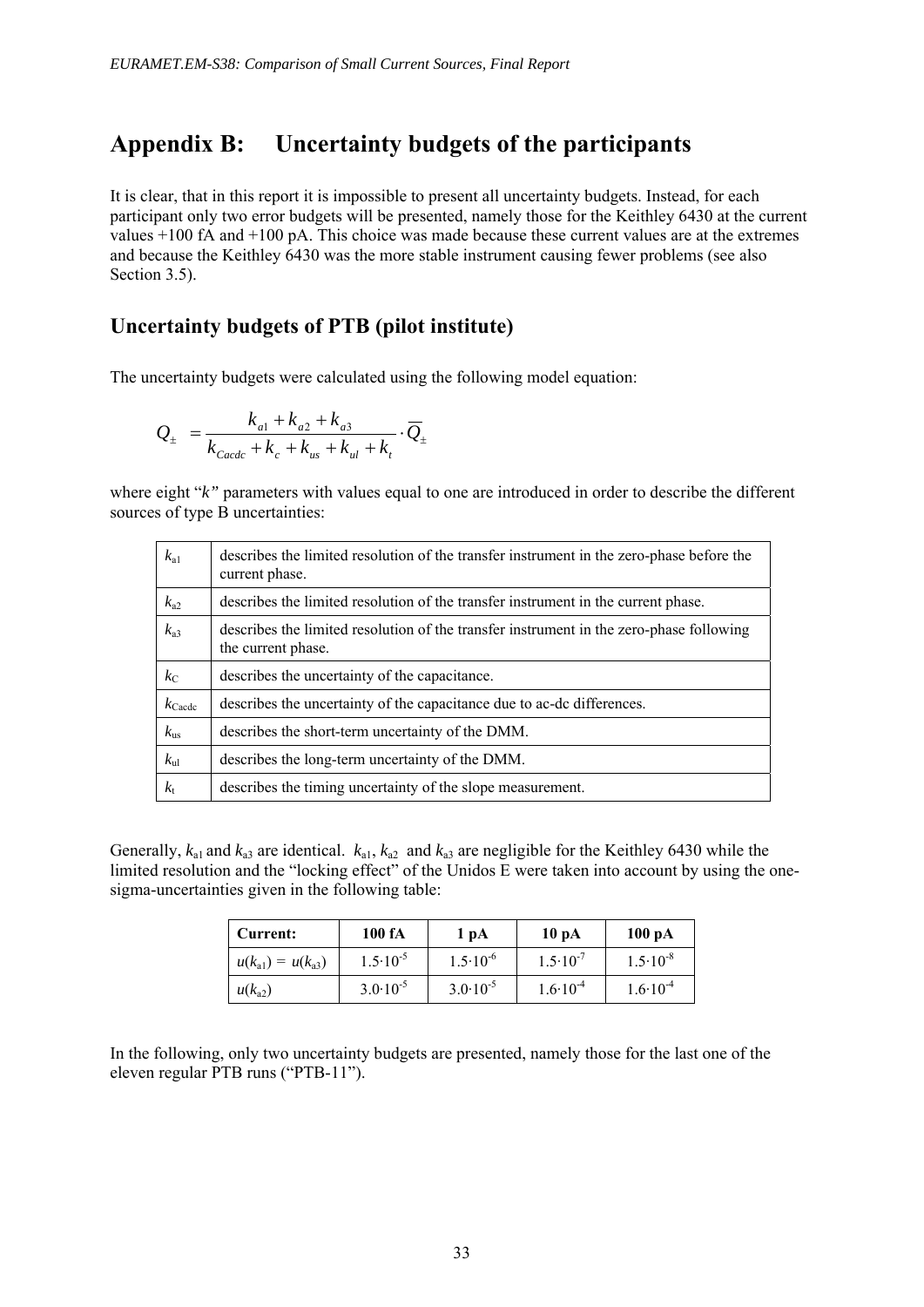| Quantity                                | <b>Estimate</b> | <b>Standard</b><br>uncertainty | dist. | Prob. Type   | <b>Sensitivity</b><br>coefficient | Uncertainty<br>contribution | Degrees of<br>freedom |
|-----------------------------------------|-----------------|--------------------------------|-------|--------------|-----------------------------------|-----------------------------|-----------------------|
| $\overline{Q}_{\!\scriptscriptstyle +}$ | 1.000163        | $2.7 \cdot 10^{-4}$            | N     | A            | -                                 | $2.7 \cdot 10^{-4}$         | 79                    |
| $k_{aI}$                                | $\mathbf{I}$    | $1.5 \cdot 10^{-5}$            | R     | B            | 1                                 | $1.5 \cdot 10^{-5}$         | $\infty$              |
| $k_{a2}$                                | 1               | $3.0 \cdot 10^{-5}$            | R     | B            | 1                                 | $3.0 \cdot 10^{-5}$         | $\infty$              |
| $k_{a3}$                                | 1               | $1.5 \cdot 10^{-5}$            | R     | B            | 1                                 | $1.5 \cdot 10^{-5}$         | $\infty$              |
| $k_C$                                   | 1               | $2.3 \cdot 10^{-6}$            | R     | B            | $-1$                              | $-2.3 \cdot 10^{-6}$        | $\infty$              |
| $k_{\text{Cacdc}}$                      | 1               | $4.0 \cdot 10^{-5}$            | R     | <sub>B</sub> | $-1$                              | $-4.0 \cdot 10^{-5}$        | $\infty$              |
| $k_{us}$                                | 1               | $2.4 \cdot 10^{-5}$            | R     | <sub>B</sub> | $-1$                              | $-2.4 \cdot 10^{-5}$        | $\infty$              |
| $k_{ul}$                                | 1               | $2.4 \cdot 10^{-6}$            | R     | <sub>B</sub> | $-1$                              | $-2.4 \cdot 10^{-6}$        | $\infty$              |
| $k_t$                                   | 1               | $5.8 \cdot 10^{-8}$            | R     | B            | $-1$                              | $-5.8 \cdot 10^{-8}$        | $\infty$              |
| $\mathbf{Q}_{+}$                        | 1.000163        |                                |       |              |                                   | $2.7 \cdot 10^{-4}$         | 87                    |

## **Example of an uncertainty budget of PTB for the Keithley 6430 at a current of 95 fA:**

## **Example of an uncertainty budget of PTB for the Keithley 6430 at a current of 95 pA:**

| Quantity                                | <b>Estimate</b> | <b>Standard</b><br>uncertainty | dist. | Prob. Type   | <b>Sensitivity</b><br>coefficient | Uncertainty<br>contribution | Degrees of<br>freedom |
|-----------------------------------------|-----------------|--------------------------------|-------|--------------|-----------------------------------|-----------------------------|-----------------------|
| $\overline{Q}_{\!\scriptscriptstyle +}$ | 1.000282        | $2.6 \cdot 10^{-6}$            | N     | $\mathsf{A}$ | 1                                 | $2.6 \cdot 10^{-6}$         | 59                    |
| $k_{aI}$                                | 1               | $1.5 \cdot 10^{-8}$            | R.    | B            | 1                                 | $1.5 \cdot 10^{-8}$         | $\infty$              |
| $k_{a2}$                                | 1               | $3.0 \cdot 10^{-8}$            | R     | B            | 1                                 | $3.0 \cdot 10^{-8}$         | $\infty$              |
| $k_{a3}$                                | 1               | $1.5 \cdot 10^{-8}$            | R.    | B            | $\mathbf{1}$                      | $1.5 \cdot 10^{-8}$         | $\infty$              |
| $k_C$                                   | 1               | $2.3 \cdot 10^{-6}$            | R.    | B            | $-1$                              | $-2.3 \cdot 10^{-6}$        | $\infty$              |
| $k_{\text{Cacdc}}$                      | 1               | $1.0 \cdot 10^{-5}$            | R     | B            | $-1$                              | $1.0 \cdot 10^{-5}$         | $\infty$              |
| $k_{us}$                                | 1               | $5.1 \cdot 10^{-6}$            | R     | B            | $-1$                              | $-5.1 \cdot 10^{-6}$        | $\infty$              |
| $k_{ul}$                                | 1               | $2.4 \cdot 10^{-6}$            | R     | B            | $-1$                              | $-2.4 \cdot 10^{-6}$        | $\infty$              |
| $k_t$                                   | 1               | $5.8 \cdot 10^{-8}$            | R     | B            | $-1$                              | $-5.8 \cdot 10^{-8}$        | $\infty$              |
| $\mathbf{Q}_{+}$                        | 1.000282        |                                |       |              |                                   | $1.2 \cdot 10^{-5}$         | $\infty$              |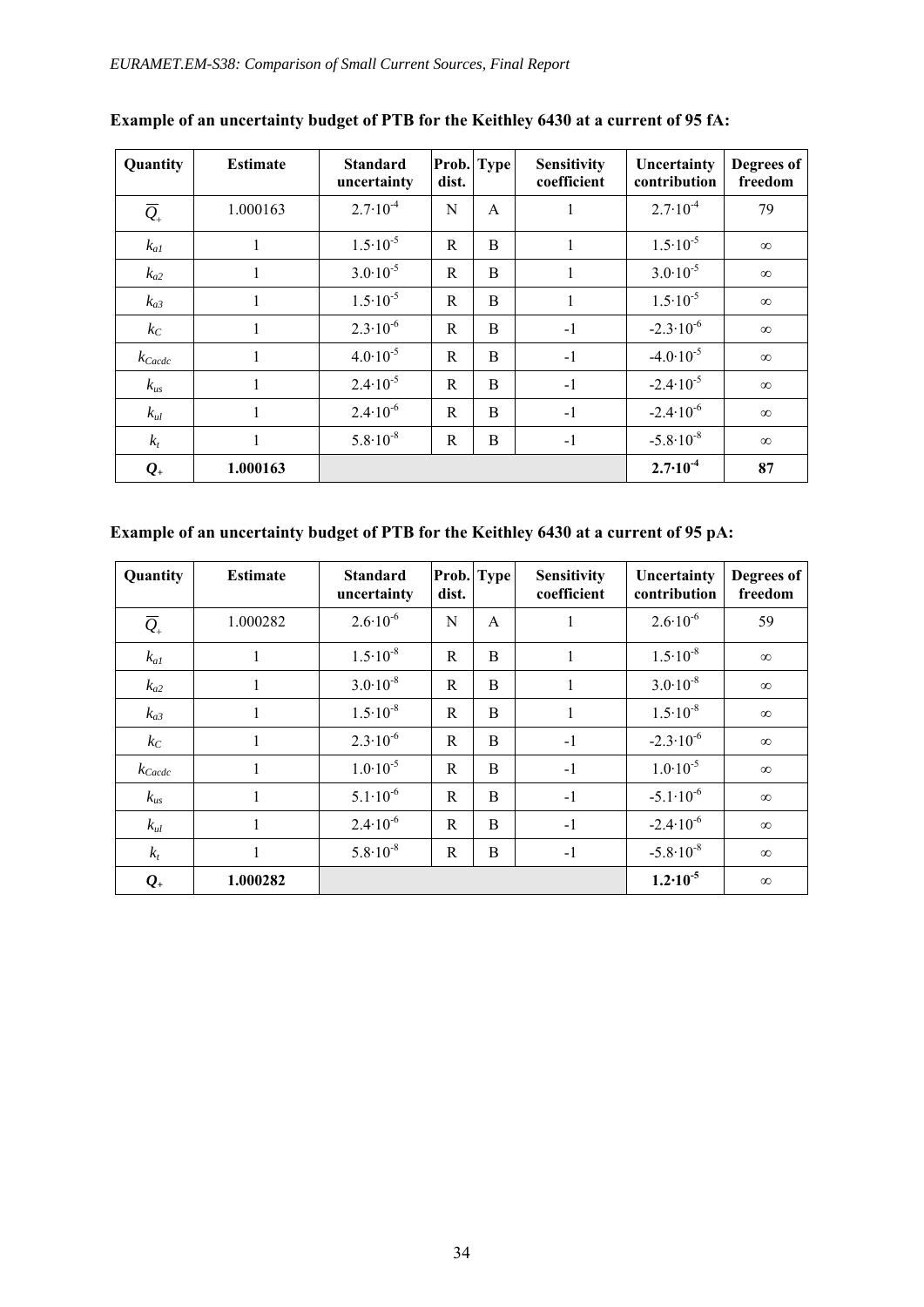## **Uncertainty budgets of SP**

The measured calibration factor O is calculated using the model equation:

$$
Q = \frac{I_i}{I_s} = \frac{I_i}{C\frac{dV}{dt}}
$$
(B1)

where  $I_i$  is the current indicated by the device under test and  $I_s$  is the current applied by the current source standard. *C* is the value of the capacitor and  $dV/dt$  is rate of voltage change.

We can write the relative standard uncertainty of the calibration factor *u(Q)/Q* as:

$$
\frac{u^2(Q)}{Q^2} = \frac{u^2(I_i)}{I_i^2} + \frac{u^2(C)}{C^2} + \frac{u^2\left(\frac{dV}{dt}\right)}{\left(\frac{dV}{dt}\right)^2}
$$
(B2)

where

$$
u^{2}(I_{i}) = u^{2}(I_{r}) + u^{2}(I_{res}) + u^{2}(I_{L})
$$
\n(B3)

$$
u^{2}(C) = u^{2}(C_{cal}) + u^{2}(C_{ac-de})
$$
\n
$$
u^{2}\left(\frac{dV}{d\mu}\right) = \frac{2\left(\frac{dV}{d\mu}\right) - \frac{2\left(\frac{dV}{d\mu}\right) - \frac{2\left(\frac{dV}{d\mu}\right)}{d\mu}}{2\mu}.
$$
\n(B4)

$$
\frac{u^2\left(\frac{dv}{dt}\right)}{\left(\frac{dV}{dt}\right)^2} = \frac{u^2\left(V_{\text{cal}}\right) + u^2\left(V_{\text{d}}\right)}{V_{\text{max}}^2} \tag{B5}
$$

Here  $u(C_{cal})$  and  $u(V_{cal})$  are the standard uncertainties of the capacitance and the DMM voltage calibration respectively,  $u(I_r)$  is the standard deviation of the mean of the difference in reading of DUT between applied current and zero current, *u(Ires*) is the standard deviation due to the resolution of the reading of DUT,  $u(I_L)$  is the standard uncertainty due to leakage in the capacitor,  $u(C_{ac-dc})$  is the standard uncertainty of the correction due to ac-dc difference of the capacitance,  $u(V_d)$  is the standard uncertainty due to the stability of the measured ramp and *Vmax* is the maximum voltage of the ramp.

We can then rewrite the relative standard uncertainty of the measurand as:

$$
\frac{u^2(Q)}{Q^2} = \frac{u^2(I_r)}{I_r^2} + \frac{u^2(I_{res})}{I_r^2} + \frac{u^2(I_L)}{I_r^2} + \frac{u^2(C)}{C^2} + \frac{u^2(V_{cal})}{V_{\text{max}}^2} + \frac{u^2(V_d)}{V_{\text{max}}^2}
$$
(B6)

The standard uncertainty of the calibration of the capacitance at 1 kHz, *u*(*Ccal*), is negligible compared to ac-dc difference of the capacitance, *u*(*Cac-dc*). Also other sources of error are negligible, like the error due to voltage burden of the DUT and timing of the voltage ramp. For the Keithley 6430 the standard uncertainty due to resolution is negligible.

The uncertainty budget below is an example for one of the measurements made at SP (measurement No. 2) and not for the mean of all three measurements. The reason for this is that the measuring method was slightly changed after the first measurement, as mentioned earlier. Also, the value of the measured current is normalized to an ideal ramp.

Note: when measuring low currents one need to be careful when determining the standard deviation of the mean. A minimum value is set by the Allen deviation.